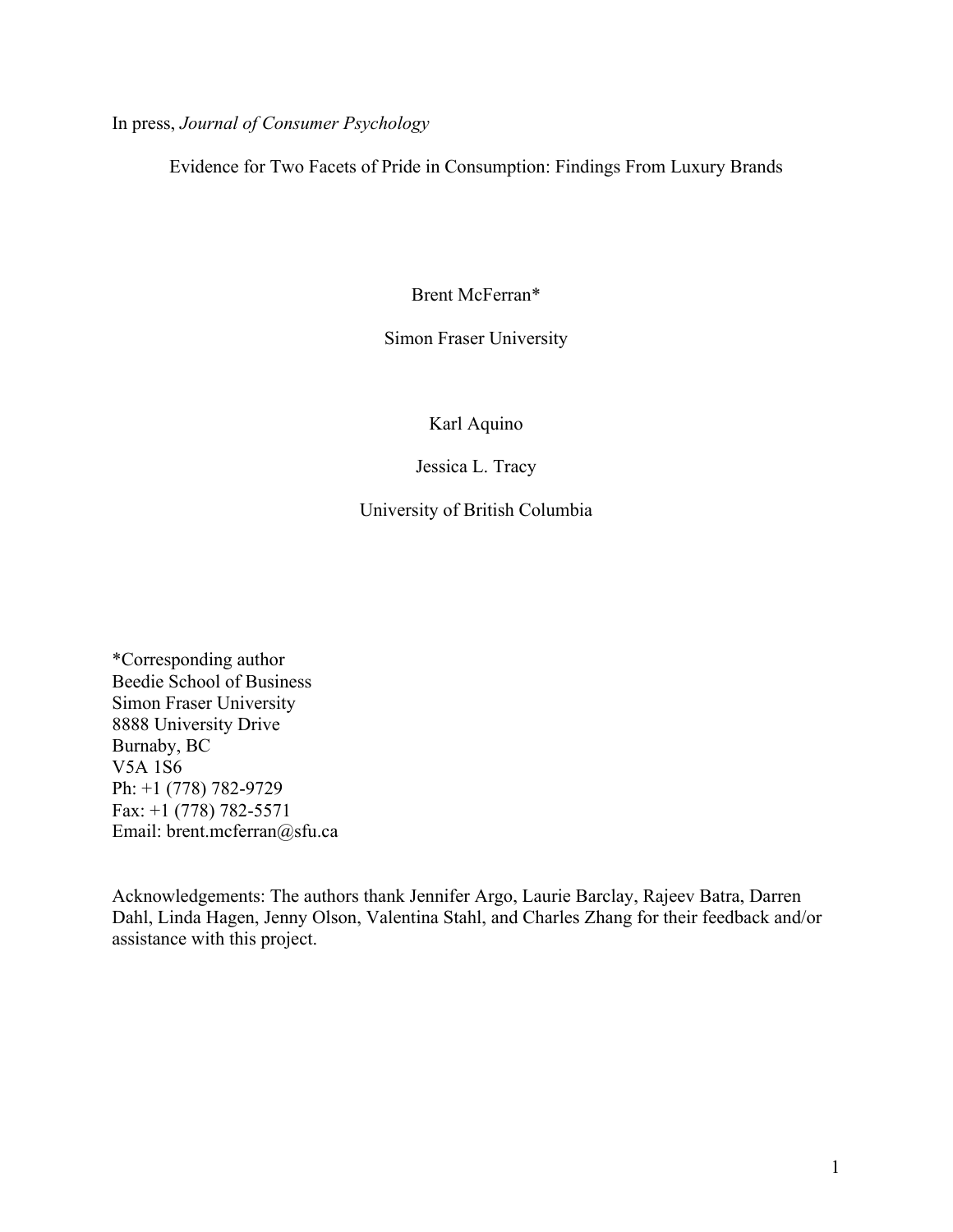This paper documents the multifaceted nature of pride in consumer behavior. Drawing on recent psychological research on pride, we provide evidence for two separate facets of pride in consumption. In a series of studies, we propose a model wherein luxury brand consumption and pride are systematically interrelated. Whereas authentic (but not hubristic) pride leads to a heightened desire for luxury brands, hubristic (but not authentic) pride is the outcome of these purchases, and is the form of pride signaled to observers by these purchases. Further, we show that these effects are generally exacerbated for those low in narcissism. These findings shed new light on why consumers purchase luxury brands, highlighting a paradox: these purchases are sought out of heightened feelings of accomplishment (and not arrogance), but they instead signal arrogance to others (rather than accomplishment).

Keywords: pride, emotion, luxury goods, branding, status, social cognition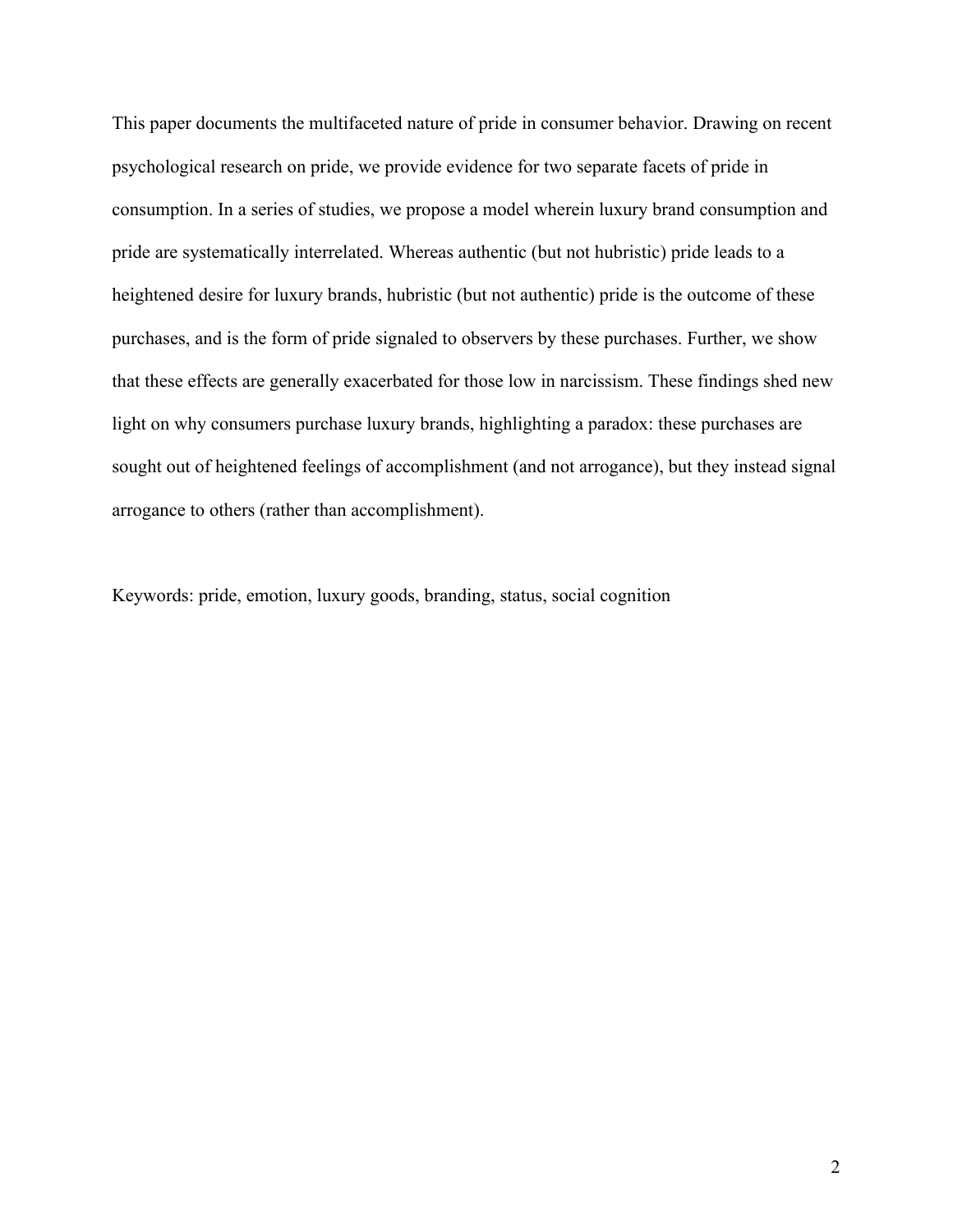One of the authors of this article was having lunch with a colleague who had in his possession a stylish pair of white sunglasses, their frames highlighted by a thin strip of aqueous blue trim. The author thought the glasses attractive, so he asked his colleague if he could wear them. After putting them on, he noticed how they felt nearly weightless and fit snugly on the bridge of his nose. Curious to see how he looked in the sunglasses, the author asked his colleague if he could be excused from the table to examine himself in front of a nearby mirror. His colleague acquiesced, and, on his way there, the author noticed several patrons glance at him the way people sometimes do when an arresting object catches their eye. The author felt a familiar emotion rising inside him, one that made his posture more erect and his gait more confident. The author stood before the mirror and admired how the glasses complimented his features. He imagined himself wearing the glasses while strolling down a promenade in the warm glow of the Southern California sun. When the author returned to the dining table, he returned them to his colleague. To his surprise, he did so with some reluctance as he could still apprehend the delicious feeling of superiority he experienced when he wore them and the secret pleasure he derived from seeing the covetous glances of observers as he passed by. The sunglasses were manufactured by Prada.

What is it that consumers feel when they adorn themselves with products that speak in the silent language of luxury, exclusiveness, and extravagance? Undoubtedly, one of the emotions experienced in such situations is pride. The *Oxford English Dictionary* defines pride as "a high or overweening opinion of one's own qualities, attainments, or estate, which gives rise to a feeling and attitude of superiority over and contempt for others." This definition is consistent with ancient Greek and Biblical thought condemning "excessive pride," or "hubris". Studies show that this form of "hubristic" pride is associated with narcissism and other undesirable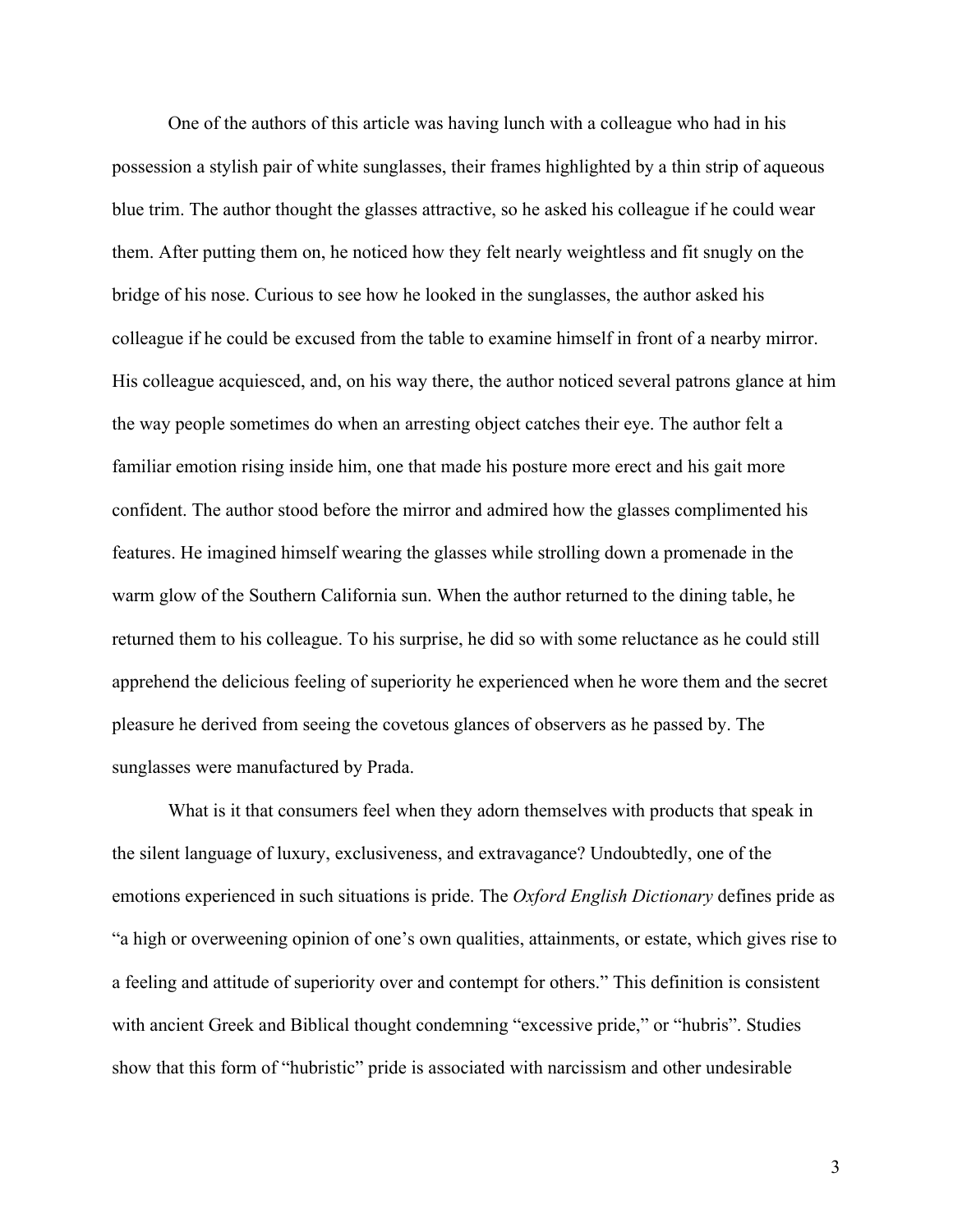outcomes such as aggression and hostility, interpersonal problems, relationship conflict, and prejudice against outgroups (Ashton-James & Tracy, 2012; Tracy, Cheng, Robins, & Trzesniewski, 2009; Tracy & Robins, 2007). But pride has another face, one which is experienced as a byproduct of hard work and successes. This "authentic" form of pride can promote perseverance at difficult tasks, empathy toward out-groups, and contribute to the development of a genuine and deep-rooted sense of self-esteem (Ashton-James & Tracy, 2012; Tracy & Robins, 2007; Williams & DeSteno, 2009).

The present research examines the two faces of pride as they pertain to consumer motivation and behavior. First, we show that the two kinds of pride have independent effects on consumption, qualifying past research in consumer behavior that has treated pride as a unidimensional construct. Second, we show that the two kinds of pride can also be differentially activated by the usage of brands. Third, by integrating these two findings, we highlight an interesting paradox; namely, that while consumers are motivated to purchase luxury brands because of heightened feelings of one facet of pride, a different facet is experienced from using such brands. This finding contributes to research on pride more generally because it documents for the first time that what is often thought to be an adaptive form of pride (authentic pride) can give rise to another, presumably less desirable, form (hubristic pride). By showing this effect, we illustrate how the distinct forms of pride can in fact be related through the act of consumption. Finally, we show that trait narcissism moderates these effects.

# **Conceptual Background**

The Two Faces of Pride

Psychologists have long noted that pride is a multifaceted construct (e.g., Tangney, Wagner, & Gramzow, 1989), in part because it has been theoretically linked to markedly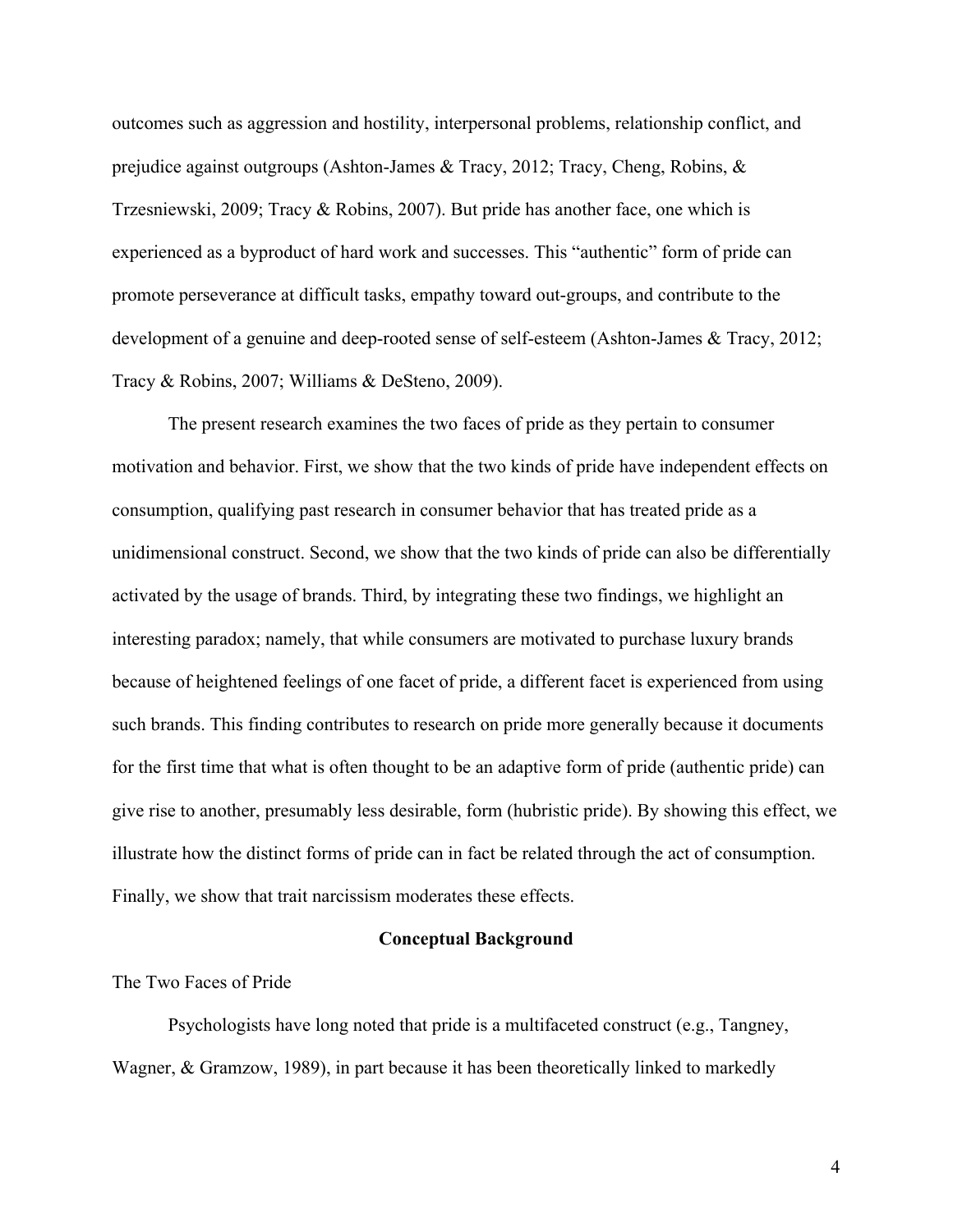divergent psychological outcomes, ranging from the positive, such as achievement and altruism, to the negative, including relationship conflict and aggression (Kernberg, 1975; McGregor, Nail, Marigold, & Kang, 2005; Morf & Rhodewalt, 2001). Empirical findings from several lines of research support a two-facet account of pride as consisting of distinct authentic and hubristic components (see Tracy & Robins, 2007). The first component (authentic pride) includes words such as "accomplished" and "confident," and fits with the pro-social, achievement-oriented conceptualization of pride. The second component (hubristic pride) includes words such as "arrogant" and "conceited," and fits with a more self-aggrandizing, egotistical conceptualization. Results from several studies (e.g., Ashton-James & Tracy, 2012; Tracy & Robins, 2007; Tracy, Cheng, Robins, & Trzesniewski, 2009) suggest that authentic pride is the pro-social, achievement-oriented facet of the emotion, whereas hubristic pride is the more anti-social and aggressive facet. More recently, hubristic pride has been related to narcissistic selfaggrandizement, and is speculated to be experienced by some people as a way of suppressing insecurities and thereby coping with implicit feelings of shame (Tracy, Cheng, Martens, & Robins, 2011). Empirically, the two facets of pride are distinct, typically having only a small positive correlation (at around *r* =.10, Tracy & Robins, 2007).

Pride has a distinct nonverbal expression that is reliably recognized by children and adults across cultures, and individuals spontaneously display this expression in response to status and success worldwide (Shariff & Tracy, 2009; Tiedens, Ellsworth, & Mesquita 2000; Tracy & Matsumoto, 2008; Tracy & Robins, 2008; Tracy, Robins, & Lagattuta, 2005; Tracy, Shariff, Zhao, & Henrich, 2013; Williams & Desteno, 2009). These findings suggest that experiencing and displaying pride in response to a culturally defined success is universal, making it reasonable to assume that pride can be a reflexive response to the consumption of brands that signify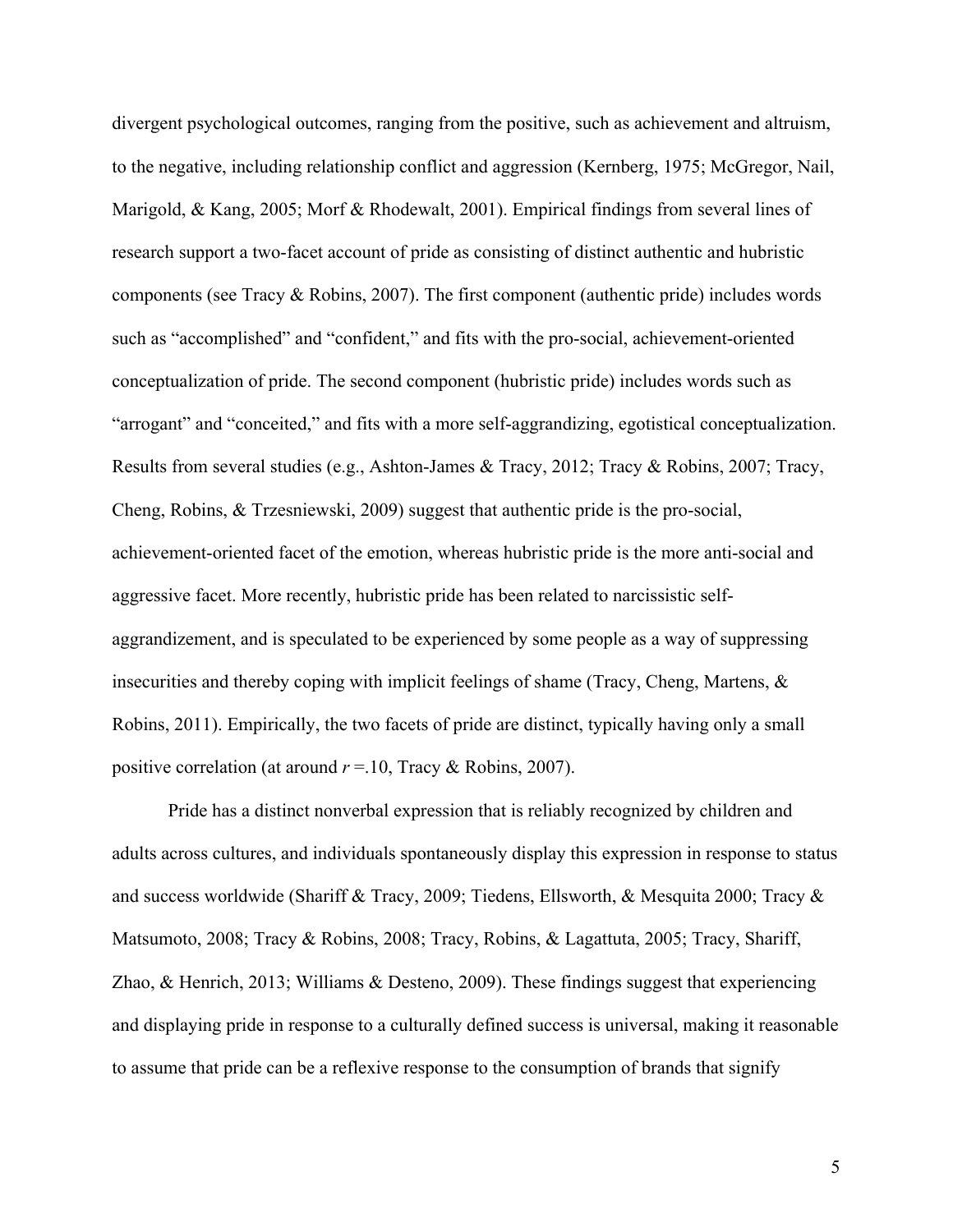success and achievement, of which luxury brands are one exemplar. There is a small body of work examining pride in a consumer context as either an antecedent or consequence of consumption (e.g., Aaker & Williams, 1998; Griskevicius, Shiota, & Nowlis, 2010; Hung & Mukhopadhyay, 2012; Louro, Pieters, & Zeelenberg 2005; Mukhopadhyay & Johar, 2007; Patrick, Chun, & MacInnis, 2009; Ramanathan & Williams, 2007; Wilcox, Kramer, & Sen, 2011; Winterich & Haws, 2011), but all of these studies treat pride as a unitary construct, and none have examined pride in the context of luxury brand consumption.

To address these gaps in the literature, we focus on luxury brand consumption, because such brands are explicitly marketed to appeal to consumers' desire to signal their accomplishments, success, or social superiority (e.g., Mandel, Petrova, & Cialdini, 2006)- desires that are part of the pride experience (Tracy & Robins, 2007). An examination of the relationship between luxury brand consumption and pride is important because demand for luxury goods is strong and rapidly growing, with \$200+ billion in annual sales in 2012 (Bain and Company, 2012). Hence, gaining an understanding of the factors that influence consumers to continue purchasing such brands should be of considerable interest to marketers. On the other hand, a number of writers have lamented the growing obsession among some consumers to acquire luxury brands, particularly when they cannot reasonably afford them (Frank, 1999; Manning, 2000). For those interested in helping consumers better regulate their expenditures and avoid potentially crippling debt, it would also be useful to gain insight into the psychological factors that motivate consumers to buy products that can make their lives economically precarious even if they gain momentary satisfaction from purchasing them. Pride as a Consequence of Luxury Consumption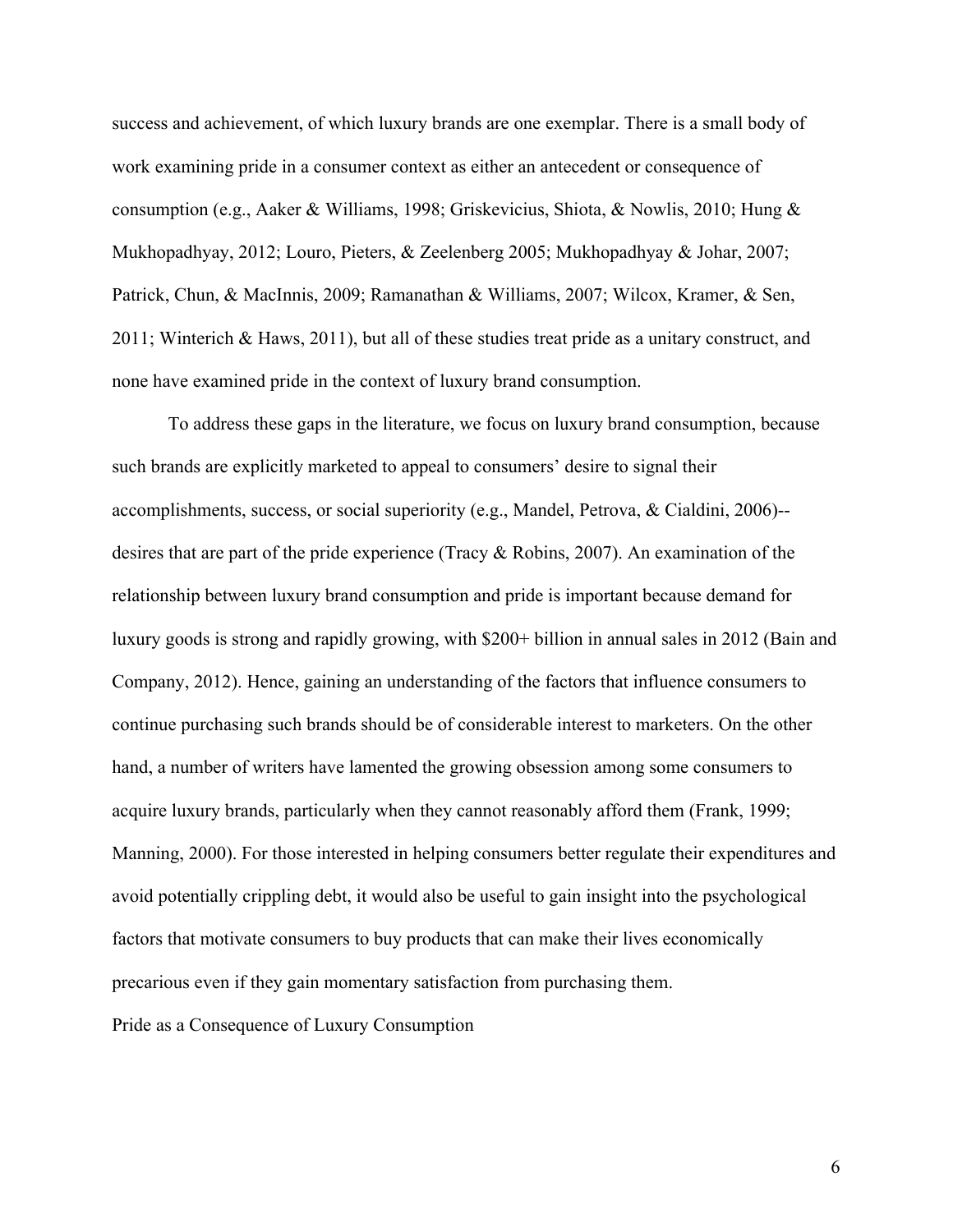As the opening story in our paper illustrates, we can experience pride from consumption, and this emotion might be particularly intense when we use luxury brands. In fact, the belief that one will feel (at least temporarily) heightened positive affect following consumption more generally is a significant motivator for purchases (Isen, 1984; Luomala & Laaksonen, 1999; Richins, 2004; Tice & Bratslavsky, 2000) and may underlie socially and personally dysfunctional behaviors like impulsive and compulsive shopping (Beatty & Ferrell, 1998). Given that pride is multifaceted, it seems reasonable to speculate that consumers may not experience both facets with equal intensity following luxury brand usage. Luxury brands are associated with status, wealth, exclusion, and ego-enhancement, so conceptually it seems plausible that hubristic pride would be a more common response to consuming such brands than authentic pride. Indeed, many luxury brands explicitly use images of snobbery and arrogance in their communication. Several writers have suggested that consumers buy these brands to signal their superiority and success relative to others rather than for merely their functional value (e.g., Chadha & Husband, 2006; Veblen, 1899). If this is the case, then a reasonable prediction is that consumers will experience a heightened feeling of hubristic pride from using a luxury brand, as compared to a non-luxury equivalent of the same product. Furthermore, the difference in hubristic pride as a function of whether the brand is a luxury or non-luxury one should be much larger than the difference in authentic pride that results from these two types of consumption activities.

**H1**: Using a luxury brand will increase hubristic pride more than using a non-luxury brand; however, authentic pride will not vary depending on whether the product used is a luxury or non-luxury brand.

Pride as a consequence of consumption need not be conceptualized solely as a personal, subjective experience because the usage of luxury (but not non-luxury) brands also serves an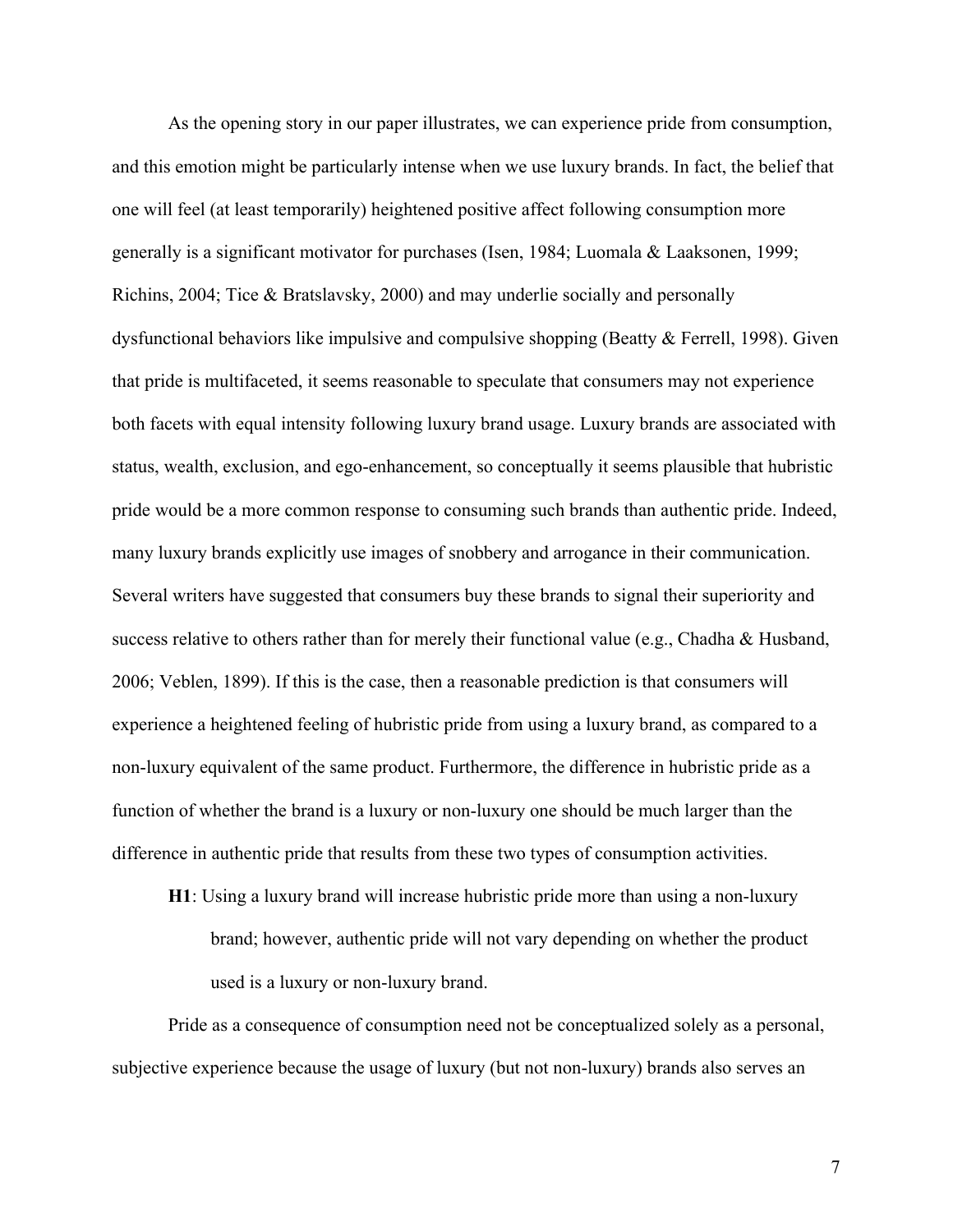important social function by signaling to others that the owner of the product possesses desirable qualities that contributed to his or her success. As a result, it is conceivable that people who observe a consumer in possession of luxury brands will make systematic inferences about that consumer's emotional experiences as a result of such possession. We maintain that a consideration of these inferences can provide further insight into the link between luxury consumption and the two facets of pride.

Based on our assertion that luxury brands are often presented as indicators of social superiority, we expect observers to presume that consumers who possess luxury (vs. non-luxury) products experience more hubristic than authentic pride as a result of their product choices. This prediction parallels H1, but focuses on whether the private experience of consumer's feelings of hubristic pride following the consumption of luxury or non-luxury brands is inferred by others. Our interest in investigating the perceptions of others arises from the observation that the feelings derived from luxury brand consumption are not only subjectively experienced, but also socially recognized. Why does this matter? One practical implication of the inferences people make about a luxury brand consumer's emotional state is that these inferences can make the consumer appear either more or less prosocial, which could partly explain reported links between hubristic pride and social outcomes like having fewer friends and poorer interpersonal relationships (Tracy et al., 2009). We tested the following hypotheses, which follow from our argument that the inferences people make about the emotional states of consumers of luxury (vs. non-luxury) brands parallels the actual self-reported pride experiences of these consumers:

**H2**: Observers will infer that a consumer who uses luxury brands is higher in hubristic

pride than one who uses non-luxury brands; however, observers' inferences of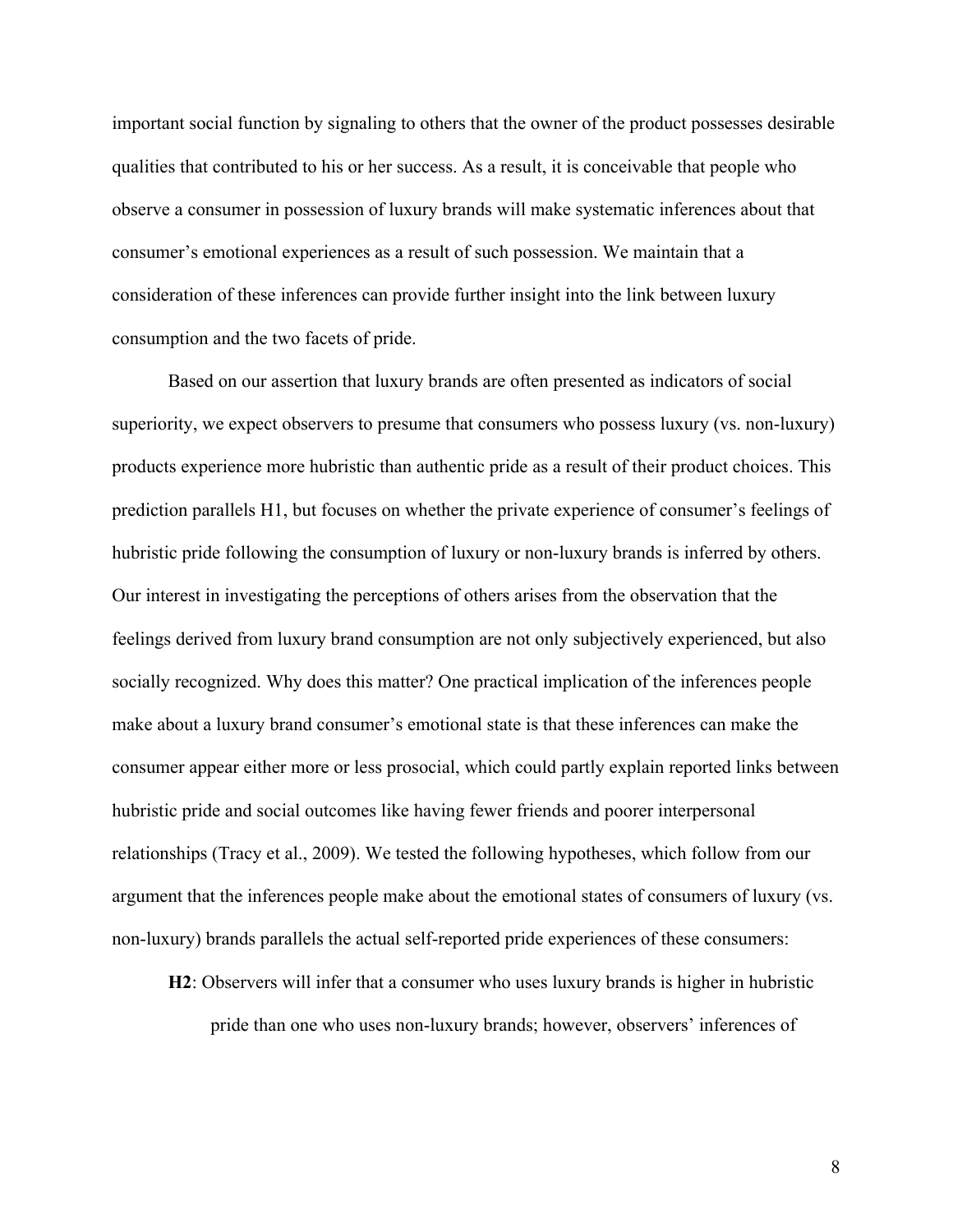authentic pride will not be affected by whether the consumer uses a luxury or nonluxury brand.

**H3**: A consumer who uses luxury brands will be perceived by observers as being less prosocial than one who uses non-luxury brands, and this relationship will be mediated by the inference that the consumer is experiencing hubristic but not authentic pride.

#### Pride as an Antecedent to Luxury Consumption

To this point, our predictions involve pride as a *consequence* of consumption. However, there is a rich literature in marketing showing that emotions also motivate consumption (e.g., Bagozzi et al., 1998) and extant consumer research on pride has examined how pride's activation affects various consumption behaviors (e.g., Wilcox et al., 2011; Winterich & Haws, 2011). However, adopting a two-dimensional model of pride, as we do here, leads to the more nuanced question of which dimension is a stronger predictor of the desire for luxury brands.

Two possible hypotheses can be proposed based on prior theory and empirical evidence. On one hand, given that people who are chronically prone to experiencing hubristic pride cope with insecurities by self-aggrandizing and inflating an artificially positive sense of self (e.g., Tracy, et al., 2011), they may be particularly motivated to acquire and use luxury brands. Luxury brands convey status, wealth, and achievement (e.g., Mandel, Petrova, & Cialdini, 2006), and thus may be construed as a way of informing others (and the self) of one's high status, accomplishments, and even perfection. Since people high in hubristic pride constantly strive for the appearance of perfection and regularly experience a sense of egotism and arrogance, they may use the purchase and usage of luxury brands to maintain these artificially inflated selfrepresentations. Notably, such signals can mask reality, in the sense that someone who displays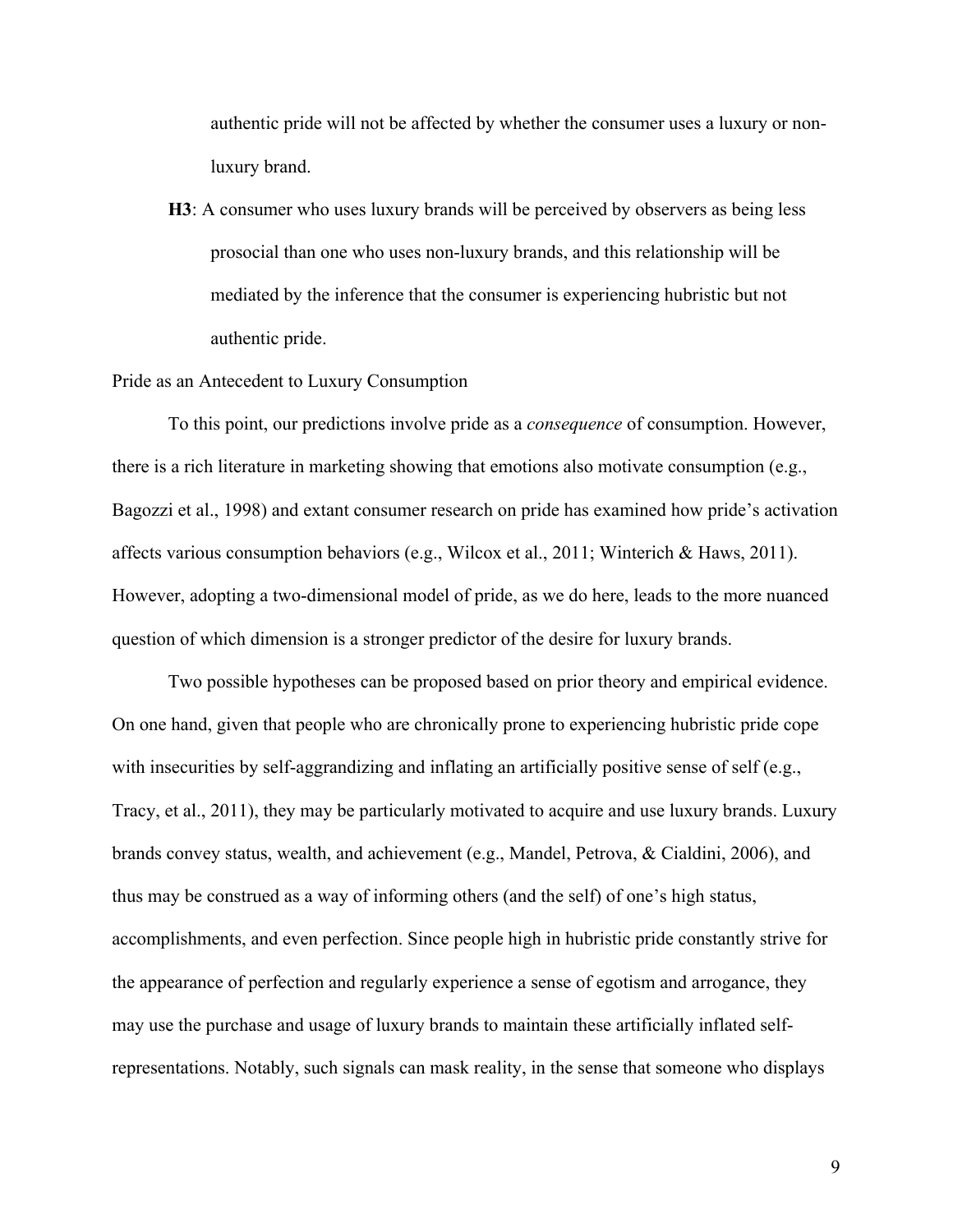luxury brands may have neither wealth, nor status, nor worthy accomplishments. For such persons, luxury brand purchases can function as alternative means of bolstering their self-image in the absence of authentic achievement.

Based on the conceptualization of authentic pride described in the extant literature, people prone to experiencing this form of pride should have less need to use or display luxury brands as a way of reinforcing an exalted self-view or conveying their competence to others. Authentic pride is tied to actual hard work and achievements (Tracy  $\&$  Robins, 2007); thus people who experience this form of pride should have greater confidence that their talents and achievements will be sufficient to signal both to themselves and others that they are competent in a given domain. Consuming luxury brands should therefore be seen as superfluous for signaling accomplishment among those who experience authentic pride, which should decrease their motivation to consume them for this purpose. While there are other motivations besides signaling value for luxury brand purchases (e.g., perceived higher quality), it has been suggested such motivations cannot fully explain luxury consumption (Chadha  $\&$  Husband, 2006). Thus, we treat their signaling value as an important source of motivation for many consumers.

Although no papers in consumer research have attempted to disentangle pride's two facets as sources of motivation for purchasing certain kinds of brands, other social cognition research suggests a possible relationship between hubristic pride and the consumption luxury brands. For instance, research has shown that priming momentary emotional feelings results in behaviors consistent with the prime, a phenomenon known as an assimilation effect (e,g., Bargh, Chen, & Burrows, 1996). From this perspective, eliciting a momentary feeling of hubristic pride should promote more favorable reactions to brands that convey status, wealth, and social superiority and/or less favorable reactions to brands that do not have position-enhancing value.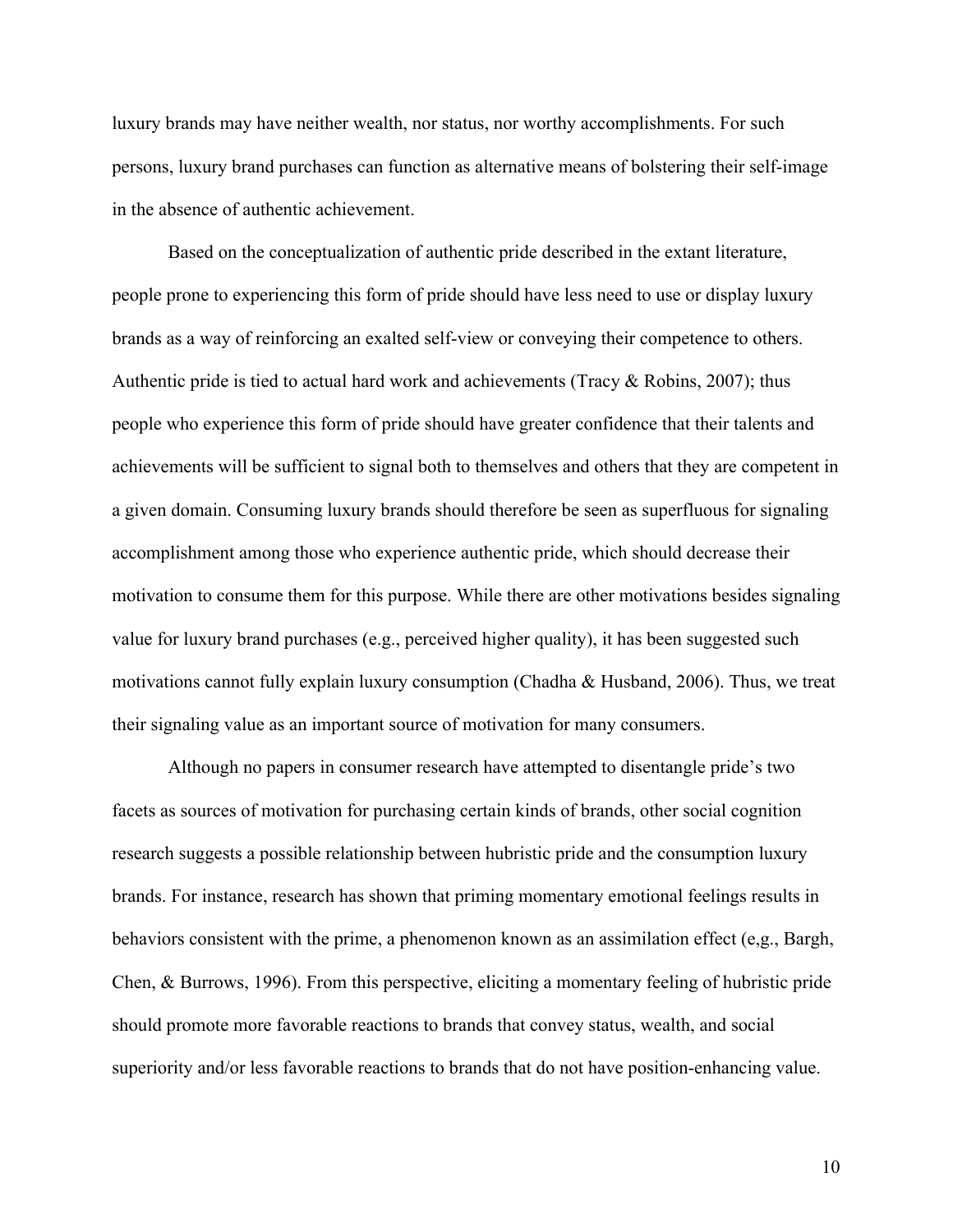Supporting this expectation, Mukhopadhyay and Johar (2007) showed evidence of mood matching, such that ads featuring pride are viewed more favorably after experiencing that emotion. One hypothesis that follows from the research reviewed above is that hubristic, but not authentic, pride will increase the desire for luxury relative to non-luxury brands.

**H4A**: People who experience chronic or momentary hubristic (versus authentic) pride will be more desirous of luxury brands.

On the other hand, other research suggests that there is reason to make the opposite prediction. Several papers have found that pride is related to increased indulgence. Notably, these papers employ pride manipulations that, at least superficially, seem more likely to be eliciting authentic than hubristic pride. For instance, Griskevicius et al. (2010) manipulated pride by asking participants to think about doing well on an exam after spending many hours studying; other studies have found that this manipulation leads to greater authentic than hubristic pride (Tracy & Robins, 2007). Griskevicius and colleagues show that the resulting feelings of pride increased desirability for products that help the consumer achieve positive social differentiation. Similarly, Wilcox and colleagues (2011) found a relation between pride and indulgence using a pride manipulation that asked people to "write about an accomplishment you are proud of". It turns out that "accomplished" is the highest-loading item on Tracy & Robins' (2007) authentic pride scale, suggesting that the relation found by Wilcox et al. (2011) was driven by authentic pride. The theorizing used in the Wilcox et al. (2011) paper suggest that people feel licensed to indulge by spending more lavishly than they might otherwise on a product when they believe they have made progress towards a goal, success, or momentary accomplishment (Giner-Sorolla, 2001, MacInnis & Patrick, 2006). If this assertion is correct, then by logical inference it is reasonable to predict that authentic pride stemming from one's achievements should be a more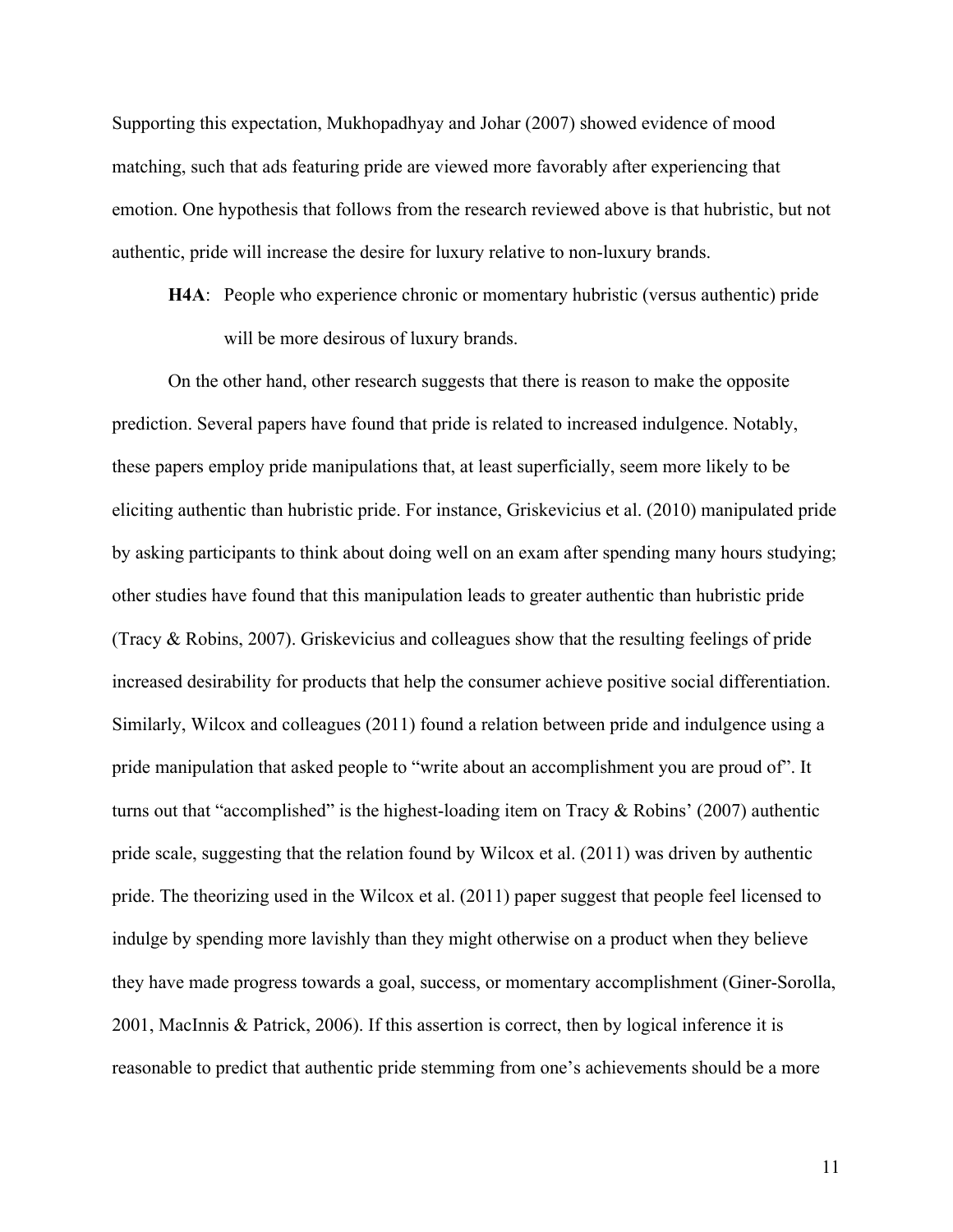reliable predictor of a desire for luxury brands (an indulgence) than hubristic pride, because it is the former version of pride that leads consumers to believe that they *deserve* to indulge and reward themselves by spending more on the products they desire (e.g., Blaine & Crocker, 1993; Mukhopadhyay & Johar, 2009; Wilcox et al., 2011; Winterich & Haws, 2011).

Research in other domains supports licensing effects like the one suggested above, as a result of people having achieved a desired outcome. For example, when asked to write about how ethical they are, participants subsequently behave less ethically than when asked to write about how they are unethical (Meritt, Effron, & Monin, 2010; Monin & Miller, 2001). Extending this finding to consumer choice, consumers who experience authentic pride as a result of their perceived accomplishments may respond with greater feelings of license to be more profligate in their spending habits (see Khan & Dhar, 2006). If this is the case, authentic pride may be a more powerful motive for consuming luxury brands than hubristic pride.

The logic of licensing can also be reversed, such that if people believe that they have failed to live up to a desired goal or personal standard, they become more likely to act in ways that are more socially desirable. For example, Sachdeva, Iliev, and Medin (2009) showed that people confronted with their own immorality donated more to charity or made fewer selfinterested choices in an environmental social dilemma. If we extend Sachdeva et al.'s (2009) finding to consumption situations and apply licensing logic, we can hypothesize that experiencing hubristic pride—an emotion associated with socially undesirable traits like snobbery, arrogance, and aggression (Carver, Sinclair, & Johnson, 2010; Tracy & Robins, 2007; Tracy et al., 2009)—might actually weaken the desire for luxury brands. Thus, a licensing explanation would lead to the following alternative hypothesis to H4A: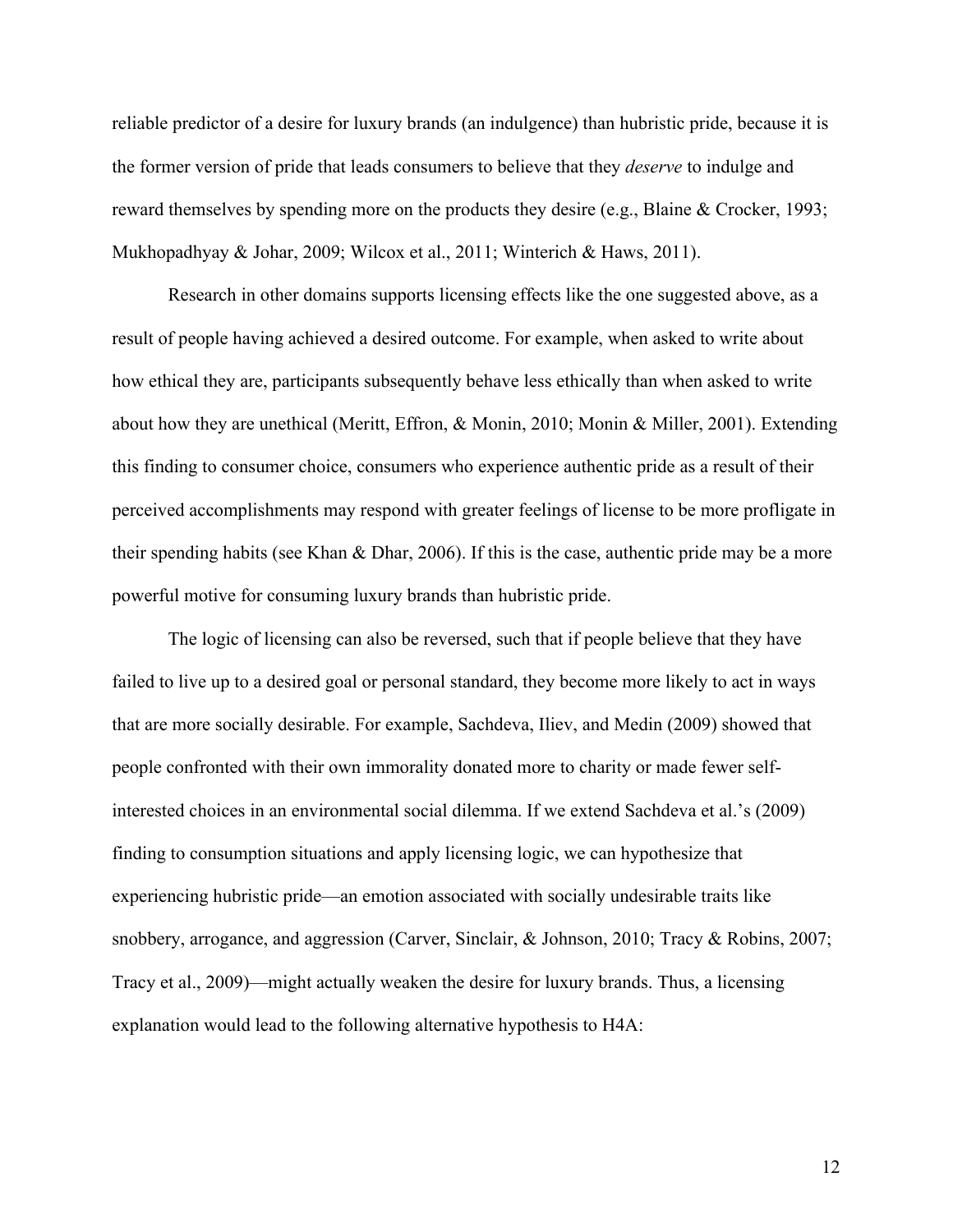**H4B**: People who experience chronic or momentary authentic (versus hubristic) pride will be more desirous of luxury brands.

#### **Overview of studies**

We test the above hypotheses in a series of studies. Study 1 examines pride as a consequence of consumption, and tests H1-3. Studies 2 and 3 shift the focus to pride as an antecedent, testing whether H4A or H4B is more strongly supported by data, using both trait (study 2) and state (study 3) assessments of pride. Finally, Study 4 tests a boundary condition to our effects documented in the first three studies, treating pride as both a consequence (study 4A) as well as a predictor (study 4B).

# **Study 1A**

#### Method

*Participants and Procedure.* 160 participants (51% female) recruited from the Amazon Mechanical Turk (Paolacci, Chandler, & Ipeirotis, 2010) panel participated in the study.

Participation involved completing a brief survey that utilized a 2(brand: luxury vs. nonluxury) x 2(setting: public vs. private) between subjects design. Regarding the degree of public visibility, there are two possible predictions relevant to this issue. On one hand, luxury brands serve a signaling function to outsiders (e.g., Veblen, 1899), so consumers may only derive pride from owning them in situations where others notice it. On the other hand, luxury brands are available for products that are both highly visible to outsiders (e.g., shirts, handbags) as well as those rarely seen by anyone other than the consumer (e.g., undergarments, toiletries). That luxury brands can be profitable even for unseen products suggests that consumers may experience pride simply by virtue of possessing and using them, regardless of whether others know they do.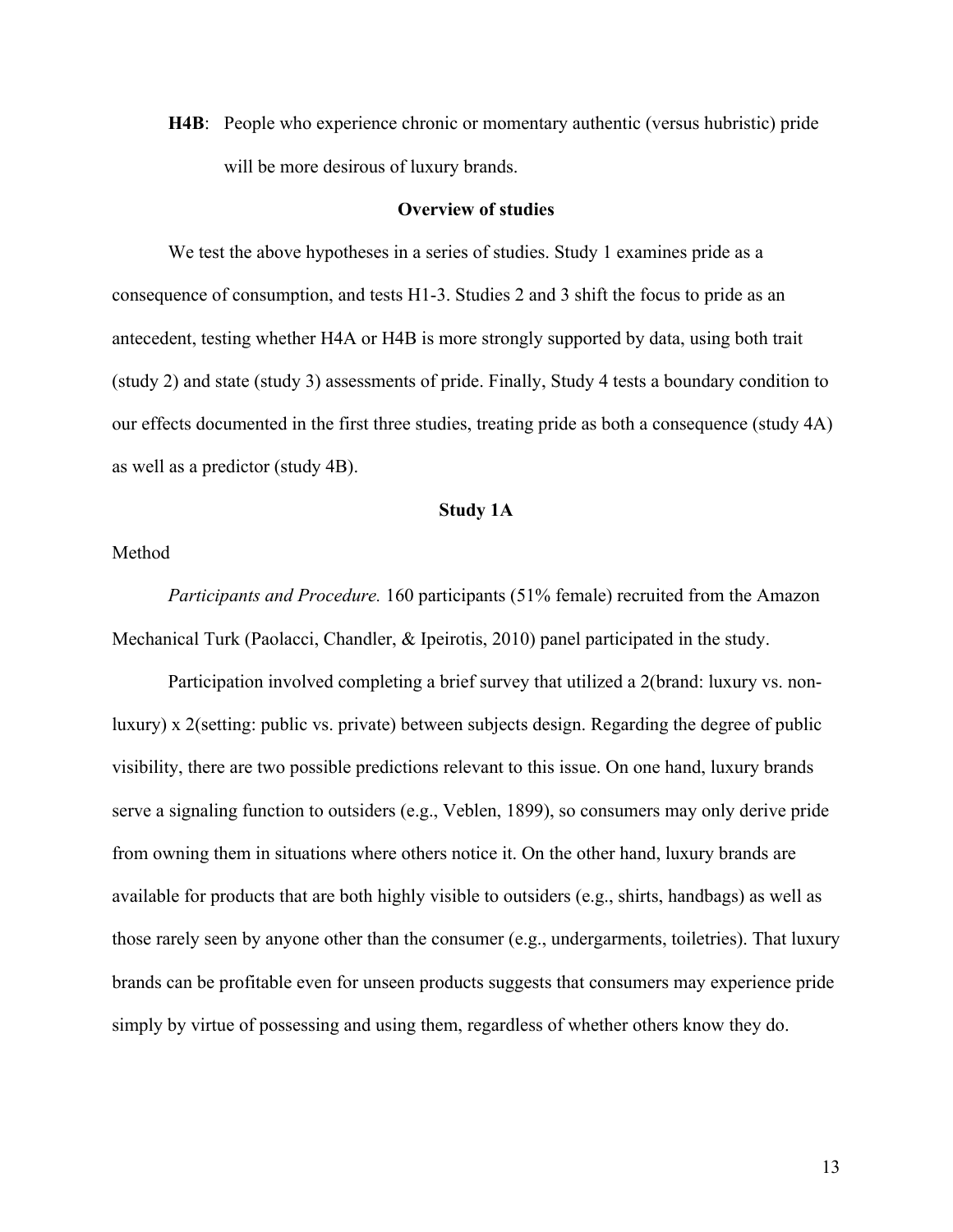Both manipulations were embedded in a standard episodic recall task (Galinsky et al., 2003). Participants were told to write a brief story about themselves involving a luxury (or nonluxury) brand in a public (private) situation:

> *Please take a few minutes to think about a (non-) luxury branded product that you own. In the box provided, write a brief story about yourself (in one or two paragraphs) which involves both yourself and the product where you are in a social (private) setting where (no) others can observe you and the product in some way. Remember, write about a possession that you own that you consider a (regular vs. luxury) branded product (not a luxury brand).*

Participants then wrote a brief story, completed measures of pride, brief demographics, a manipulation check, and a suspicion probe.

# **Measures**

*Manipulation Checks.* To test the efficacy of the luxury manipulation we had two independent coders, blind to the study hypotheses, rate each story and code the luxuriousness of the brand written about (1 = not at all, 7 = very much). The two coders' ratings were highly correlated  $(r = .78)$ , and were averaged to form an index.

The effectiveness of the public/private manipulation was assessed with two items "I wrote about a time where I was alone and no one else was present" and "I wrote about a social setting where others were present" (both anchored by  $1 =$  strongly disagree,  $7 =$  strongly agree), with the former reverse coded  $(r = .83)$ .

*Dependent Measures.* Participants' feelings of authentic and hubristic pride were assessed using Tracy and Robins' (2007) Authentic and Hubristic Pride scales. Each scale consists of seven items rated on a 7 point scale  $(1 = \text{completely disagree}; 7 = \text{completely agree})$ ,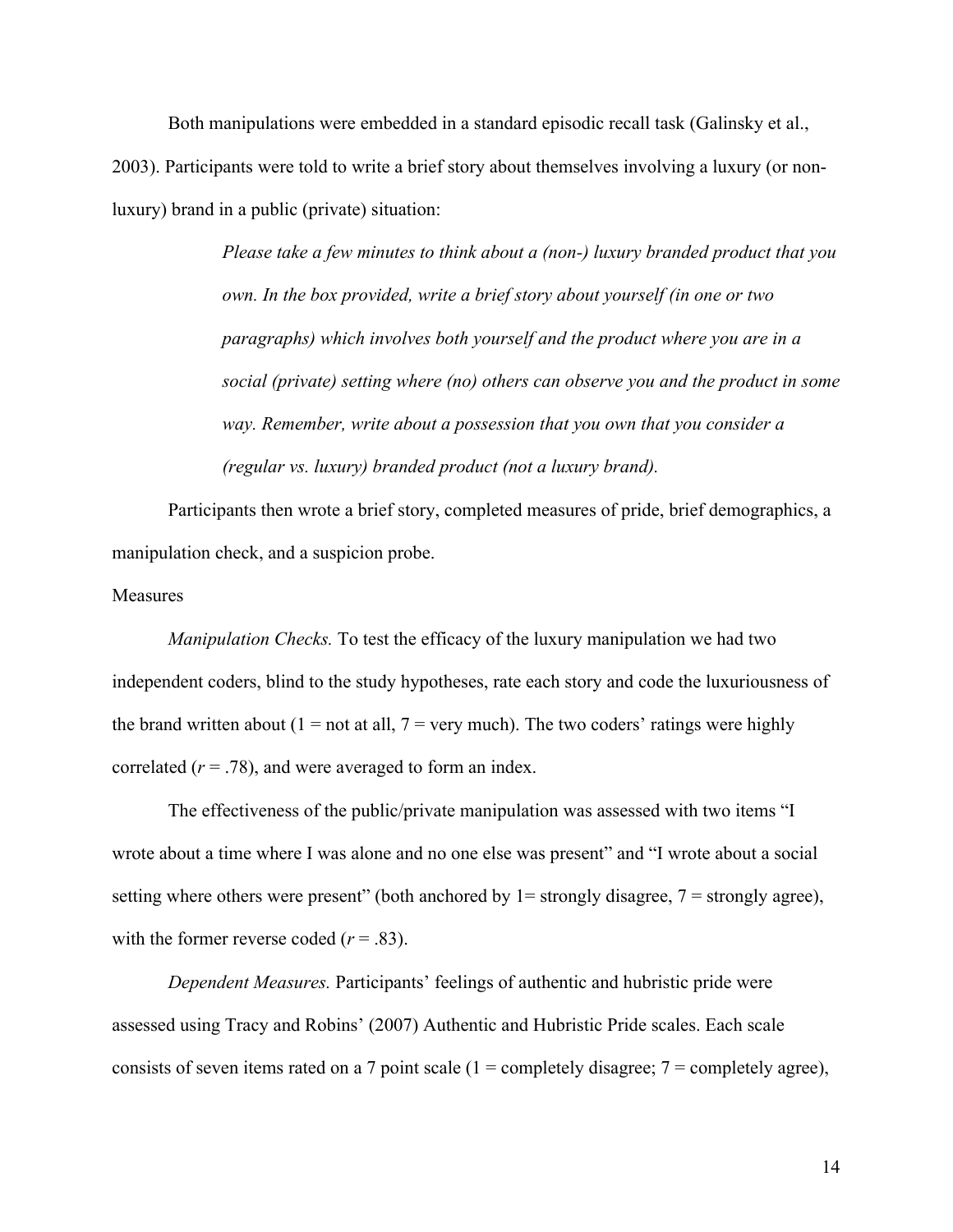and participants were asked to indicate the extent to which each item characterized how they felt after writing the story. Reliabilities were  $\alpha$  = .91 and  $\alpha$  = .97 for authentic and hubristic pride, respectively. The two facets were uncorrelated  $(r = .07, p > .33)$ .

# Results and Discussion

*Manipulation Checks.* Confirming the efficacy of the manipulation, those who were instructed to write about a luxury brand wrote stories about brands that were coded as higher on luxuriousness ( $M = 4.69$ , SD = 1.15) than those who wrote about a non-luxury brand ( $M = 2.66$ ,  $SD = .96$ )  $F(1, 113) = 111.15$ ,  $p < .001$ . There was also a marginal main effect of setting, such that those in the public condition wrote about brands that were slightly more luxurious ( $M =$ 3.86, SD = 1.57) than those in the private condition ( $M = 3.62$ , SD = 1.36)  $F(1, 113) = 3.85$ ,  $p <$ .06. However, there was no significant interaction between the two factors  $(p > .32)$ .

For the setting manipulation, those who were asked to imagine they were in a public setting indeed imagined it was more public  $(M = 6.26, SD = 1.26)$  than those in the private condition  $(M=1.61, SD=1.17, F(1, 156) = 575.33, p < .001$ ). No other effects were present.

*Dependent Measures.* A MANOVA revealed only a main effect of luxury/non-luxury on hubristic pride. All other  $ps > 40$ . As there was no interaction between setting and luxury/nonluxury brand, it appears that the effect of using a luxury brand on hubristic pride did not vary depending on whether the brand was used in public or private. Follow-up univariate tests showed that authentic pride was not affected by whether the product was a luxury  $(M = 4.95, SD = 1.22)$ or non-luxury brand  $(M = 4.86, SD = 1.23)$ ,  $F(1, 155) = .22$ ,  $p > .64$ ). In contrast, participants felt significantly greater hubristic pride when they wrote about themselves consuming a luxury  $(M =$ 3.16, SD = 1.66) than a non-luxury ( $M = 1.88$ , SD = 1.27) brand,  $F(1, 155) = 29.88$ ,  $p < .001$ . The findings are depicted graphically in Figure 1. We note that the authentic and hubristic scales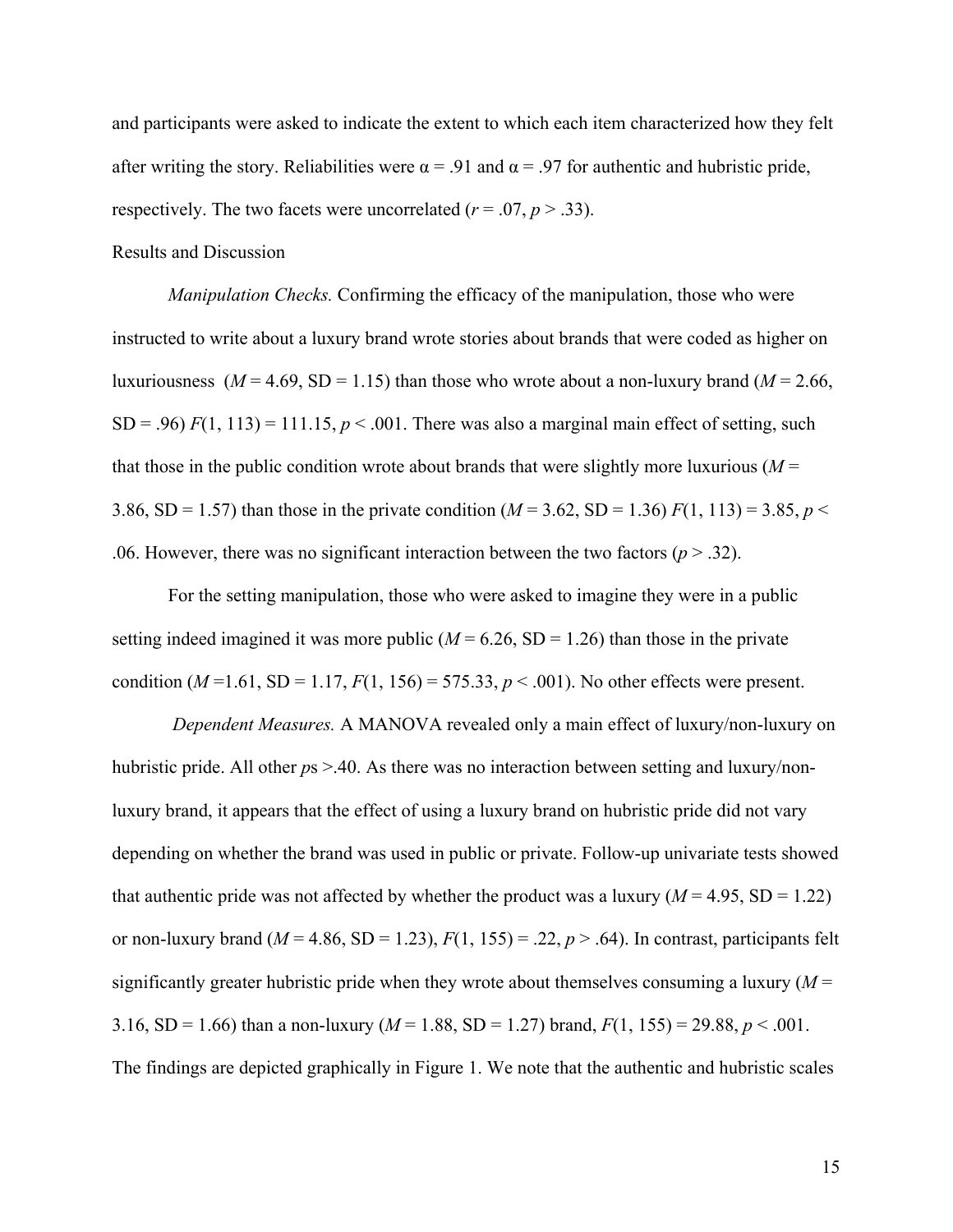have been shown previously to have very different typical mean values (e.g., Tracy & Robins, 2007), with scores on the former tending to be considerably higher. This is likely due to the social desirability of the authentic-pride items relative to the hubristic-pride items (e.g., "successful" vs. "arrogant"). We found a similar result here and our subsequent studies, but this difference is not germane to the present research question, given that the comparison of interest here is how luxury (vs. non-luxury) brands affect each pride facet, not how the two facets compare to the other.

Participants who described their ownership of a luxury brand reported greater hubristic pride than those who described a non-luxury brand, whereas brand differences had no effect on reports of authentic pride. These results support H1. The effect was observed regardless of whether an audience was present, suggesting that it was not dependent on public consumption. These results were fully replicated in a separate study of 120 undergraduates who imagined only a public consumption scenario. Again, authentic pride was not affected by whether the product was a luxury ( $M = 4.99$ ,  $SD = 1.24$ ) or non-luxury brand ( $M = 4.69$ ,  $SD = 1.23$ ),  $F(1, 113) =$ 1.65,  $p > 0.20$ ; whereas participants felt significantly greater hubristic pride when they wrote about themselves consuming a luxury ( $M = 3.24$ , SD = 1.30) than a non-luxury ( $M = 2.22$ , SD = 1.22) brand,  $F(1, 113) = 17.74$ ,  $p < .001$ .

In our next study, we examined whether observers would infer that hubristic pride is the form of pride that others feel as a result of luxury brand ownership. As described above, hubristic pride has been linked with several anti-social outcomes, and people perceive those who show excessive hubristic pride in an unfavorable light (Cheng et al., 2010). Thus, we also tested whether people evaluate consumers who possess luxury brands negatively because they infer that these consumers are experiencing hubristic pride.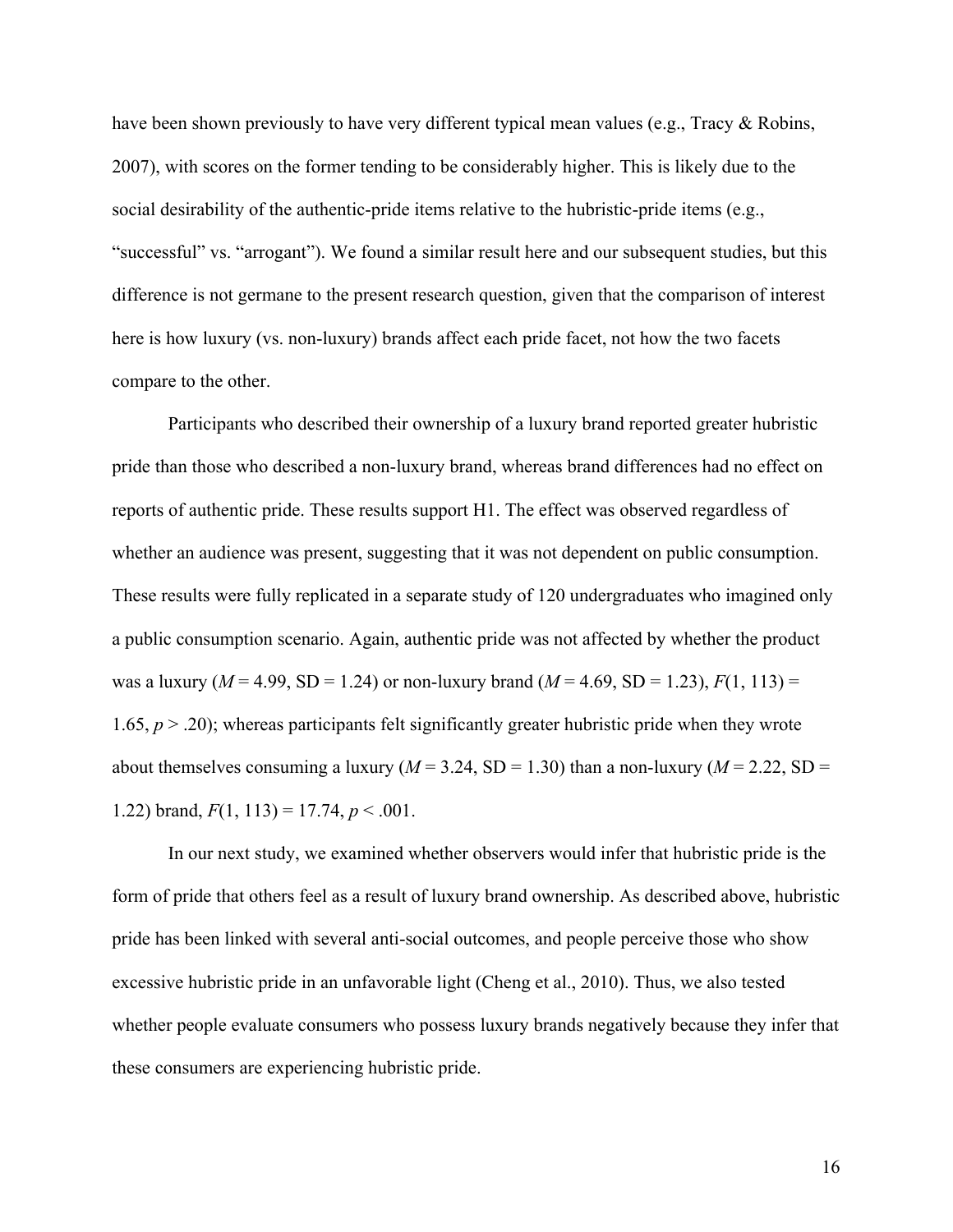#### **Study 1B**

# Methods

*Participants and Procedure.* 86 undergraduates (68% female) from a large western university participated in the study in exchange for monetary remuneration.

Participants completed a brief survey that utilized a one-factor design with two levels (brand: luxury vs. non-luxury). The key manipulation involved reading a story purportedly written by another student that focused on what life would be like in five years time. The story was based on an assignment submitted by a real student to one of the authors for a class, but that was adapted (with permission from the student author) by the researchers to include either luxury (Ritz-Carleton, Gucci, Jaguar, Godiva, Rolex, Bose) or non-luxury brands (Holiday Inn, Old Navy, Ford, Hershey, Timex, Panasonic), depending on the condition. Pretesting in the same sample confirmed that the luxury brands were indeed more luxurious than the non-luxury set. Specifically, participants ( $n = 62$ , tested between subjects) rated each brand individually and collectively as a (non) luxury set on two items, " $\leq$ Brand (The brands) $>$  is a (are) luxury brand(s)" and "<Brand (The brands)> is (are) expensive" (1 = strongly disagree,  $7 =$  strongly agree, all  $rs > .85$ ,  $ps$  all < .001). As expected, the luxury set ( $M = 6.48$ , SD = 1.06) was deemed more luxurious than the non-luxury set non-luxury set  $(M = 2.82, SD = 1.14; F(1, 58 = 165.95, p)$  $< .001$ ). The same test was conducted with each brand pairwise (e.g., Timex compared to Rolex), and all pairwise  $F_s$  were  $> 33$ , all  $ps < .001$ .

As brief illustration of the manipulation, the first paragraph read as follows:

*"I awaken at 5:30am as I have done for the last 5 years, and peel myself out of bed to begin my usual morning routine. It feels nice to be home after spending 2 nights at the Ritz Carlton (Holiday Inn) on a business trip. As I collect my things*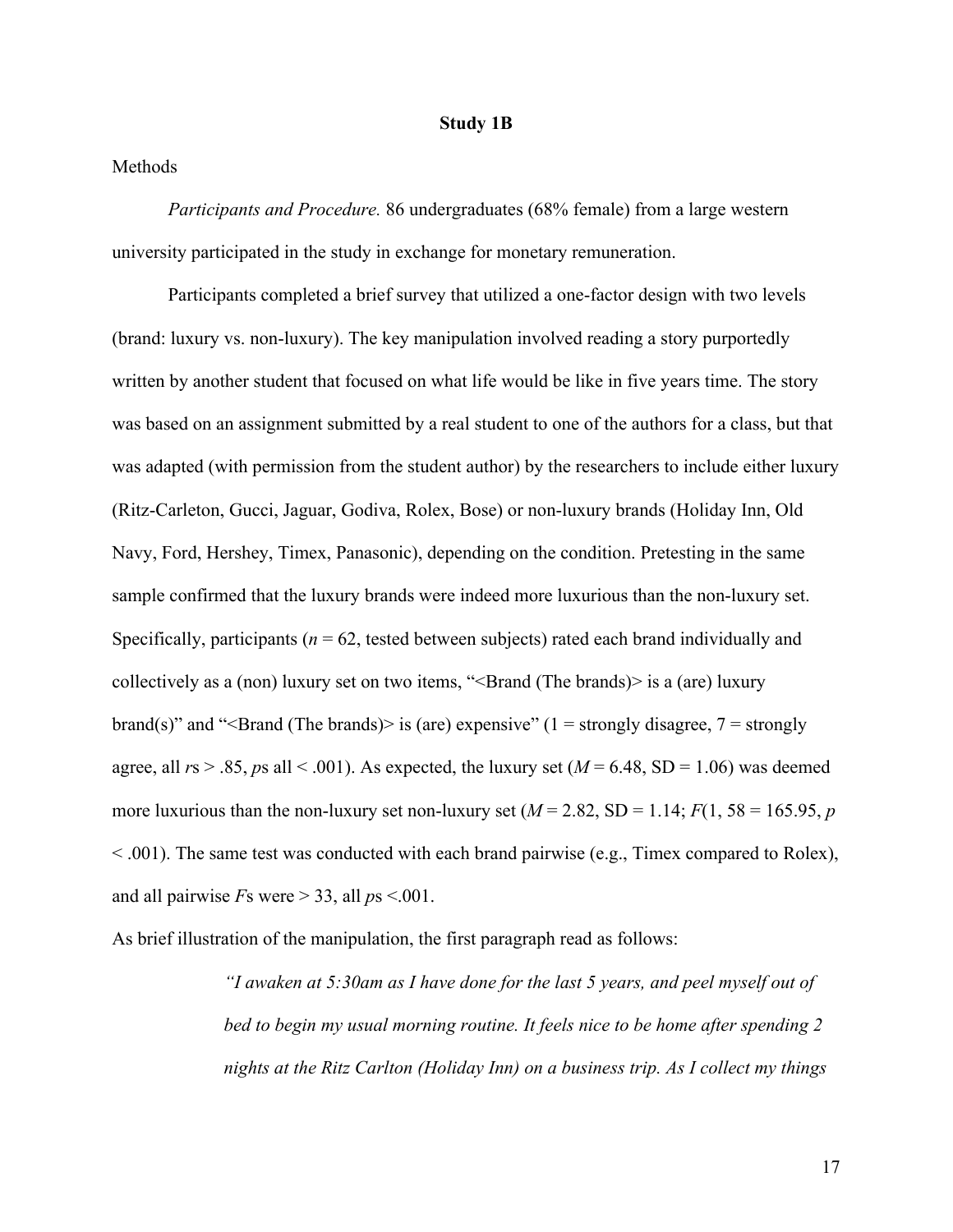*before I go downstairs, I make sure to fetch my favorite Gucci (Old Navy) jacket. Downstairs I eat cereal and a slice of toast with jam, taking my coffee to go…"* 

Participants then completed the pride measures regarding the student in the story, a measure assessing the student's perceived prosocial qualities, and brief demographics.

# Measures

*Dependent Measure.* We assessed participants' inferences about the target's feelings of pride using the same Authentic and Hubristic scales, with the preface "The author of the story feels..." Reliabilities were  $\alpha$  = .92 for both scales, and they were correlated at  $r = .08$ ,  $p > .44$ .

*Prosocial qualities.* We assessed the hypothetical consumer's perceived prosocial qualities with four items that asked whether the author of the story was "concerned about the environment/ cares a lot about other people/ is a good person/ very generous" ( $1 =$  strongly disagree;  $7 =$  strongly agree),  $\alpha = .71$ . We chose these items because they reflect a concern for society and others, suggesting that the consumer is likely to be motivated more by prosocial rather than by purely self-interested goals. Previous research suggests that the motivation to pursue prosocial goals is associated with social attractiveness (Hardy & Van Vugt, 2006). Results and Discussion

*Dependent Measures.* A MANOVA was used to test effects of brand on inferences of pride and social attractiveness. Results revealed that inferences of authentic pride were not affected by whether the products used by the story's author were luxury  $(M = 5.79, SD = .90)$  or non-luxury brands ( $M = 5.56$ , SD = .82,  $F(1, 82) = 1.47$ ,  $p > .22$ ), however, consistent with the results of Study 1A, participants inferred that the author felt significantly greater hubristic pride when he/she used luxury ( $M = 4.02$ , SD = 1.16) rather than non-luxury ( $M = 3.00$ , SD = 1.24) brands  $F(1, 82=15.61)$ ,  $p < .001$ , see Figure 2.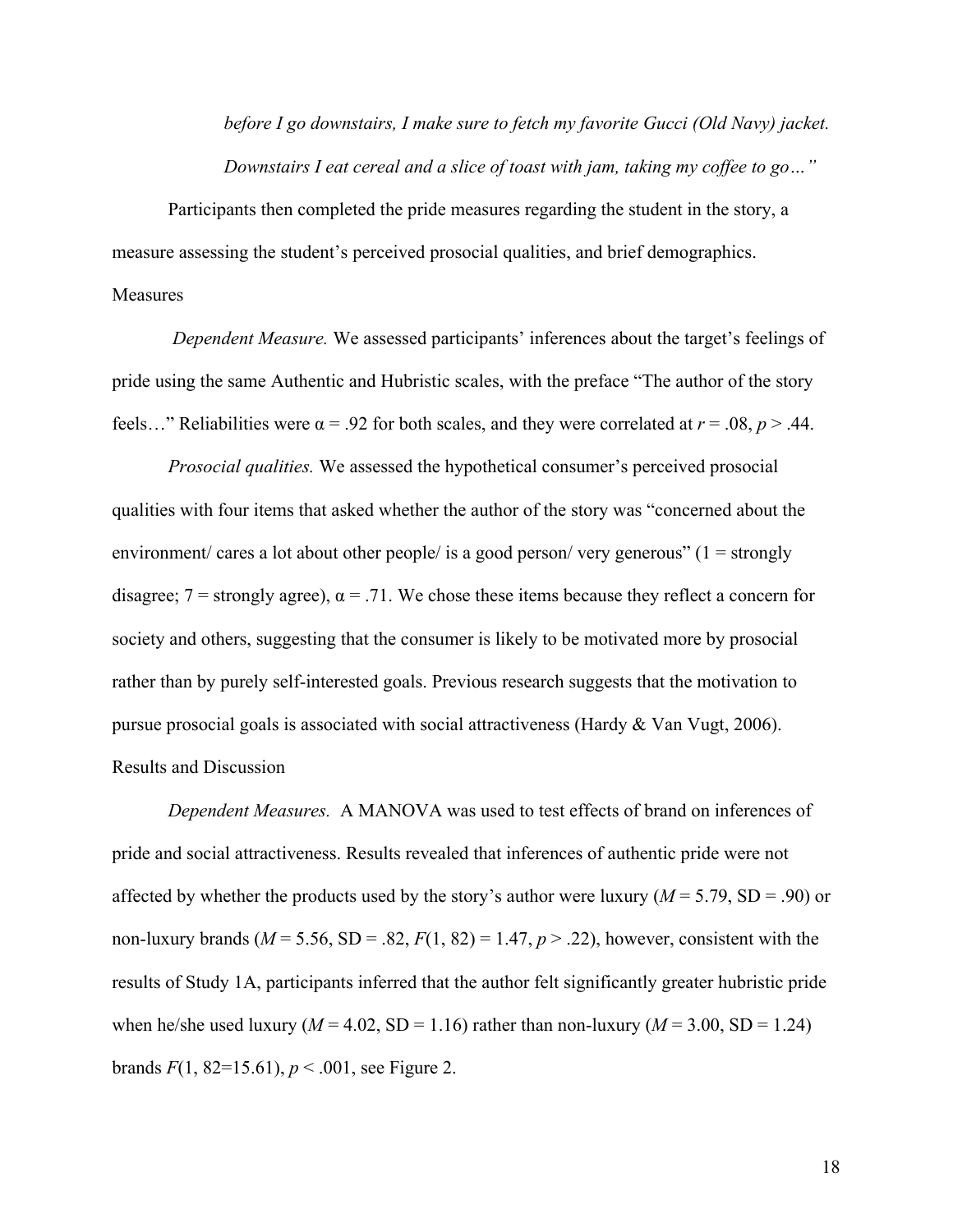Results also showed that participants in the luxury condition judged the author to be less prosocial ( $M = 3.80$ , SD = .83) than those in the non-luxury condition ( $M = 4.38$ , SD = .86,  $F(1)$ , 82) = 10.00,  $p < .01$ ), and that condition predicted hubristic ( $B = 1.02$ ,  $SE = .26$ ,  $p < .001$ ) but not authentic pride ( $B = .22$ , SE .18,  $p = .23$ ). Furthermore, hubristic ( $B = .22$ , SE = .07,  $p < .003$ ) but not authentic ( $B = .14$ ,  $SE = .10$ ,  $p > .17$ ) pride predicted social attractiveness, and bootstrapping (INDIRECT, Preacher & Hayes, 2008) confirmed that hubristic pride (95% CI: - .44, -.05, *p* < .01) but not authentic pride (95% CI: -.02, .16, *p* > .17) mediated the relationship between the target's brand choices and his/her social attractiveness.

This study showed that the effect of brand on self-reported hubristic pride found in Study 1A is replicated when observers are asked to make inferences about another consumer's emotional reactions (supporting H2). We also showed that inferences of hubristic, but not authentic, pride mediated the relationship between brand usage and judgments about the consumer's personal qualities (supporting H3). This latter finding extends previous research showing that hubristic pride is associated with a variety of antisocial behavioral tendencies that could make a person less socially attractive to others. Our study shows that hubristic pride can also lead people to anticipate that the person who feels hubristic pride will act less prosocially, which indicates that the association of hubristic pride with luxury brand usage is both an intraand inter-subjective phenomenon.

Earlier we raised the question of why luxury brands proliferate if their usage sends an undesirable signal to others (e.g., Van Boven, Campbell, & Gilovich, 2010), as the data from Study 1B appear to suggest. After all, if people infer that hubristic pride results from using luxury goods, and are more likely to view the luxury-brand consumer more negatively as a result, why would they want to join the ranks of those who they evaluate so negatively? One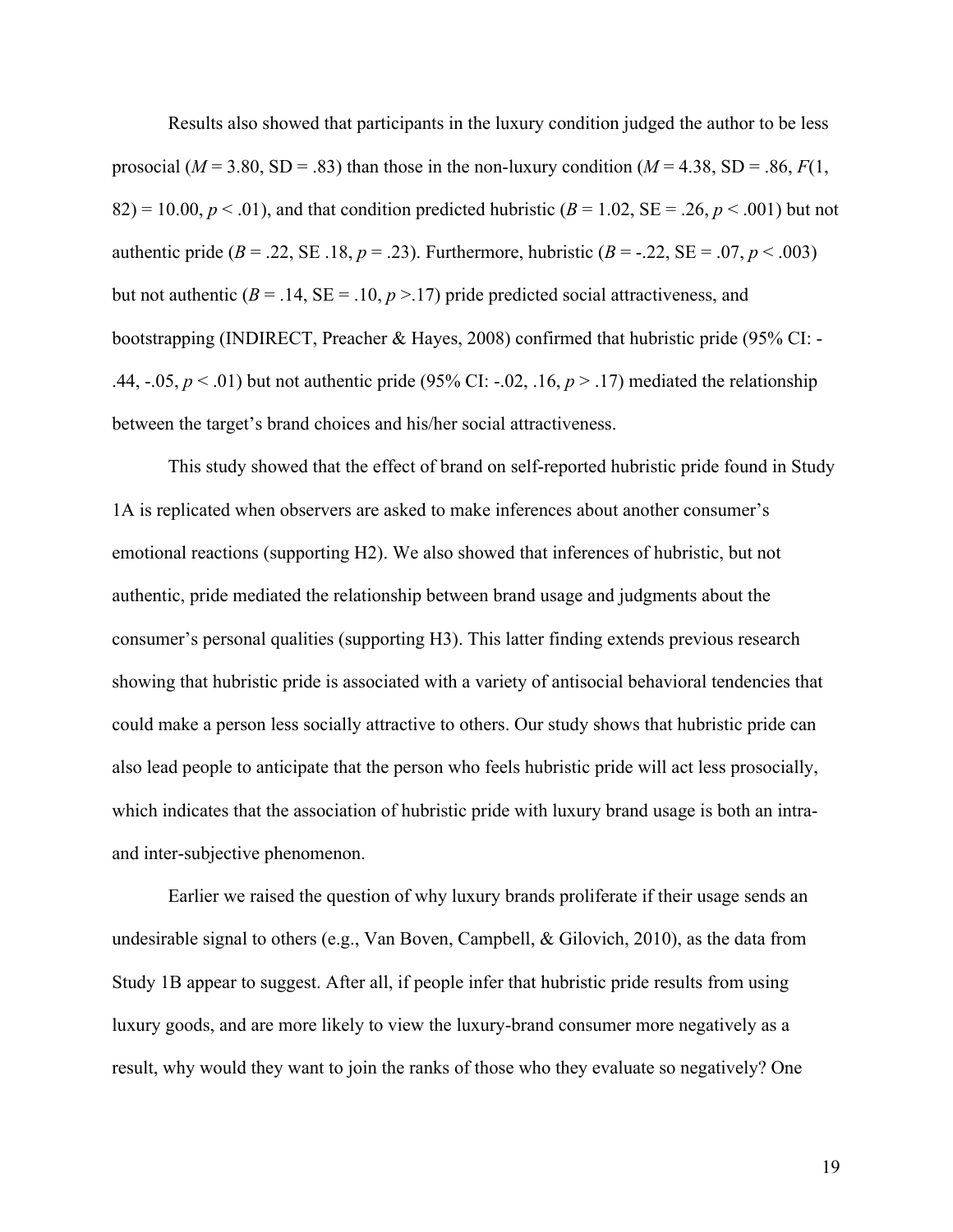possibility is that a different form of pride drives the initial decision to purchase, or use, luxury products. Our next studies test this possibility by examining pride as an antecedent to consumption. Earlier, we proposed two competing hypotheses about how pride might affect luxury brand consumption. To recap, H4A states that because people high in hubristic pride constantly strive for the appearance of perfection and experience a sense of superficial egotism and arrogance, these individuals should be highly motivated to acquire luxury brands as a way of maintaining their artificially inflated self-representations. In contrast, those who experience authentic pride will not be motivated by this particular goal. Instead, H4B drew on the logic of licensing to suggest that when people experience authentic pride, they will consume luxury brands because they feel licensed to reward themselves by spending more lavishly than they otherwise would. However, the more socially undesirable form of pride—hubristic pride should suppress this motivation because the licensing effect would work in the opposite direction in this case. That is, people who experience a socially undesirable emotion seek to compensate by doing something socially laudable, perhaps including refraining from purchasing luxury brands. H4B therefore states that the authentic form of pride, and not its hubristic counterpart, drives luxury brand consumption. Studies 2 and 3 tested these competing hypotheses, treating pride as a trait-like disposition and a state, respectively.

# **Study 2**

# Method

*Participants, Procedure, and Measures.* 150 US-based participants (51% female) from the Amazon Mechanical Turk panel participated in the study for payment. Participants were told they would be completing a survey on brand perceptions.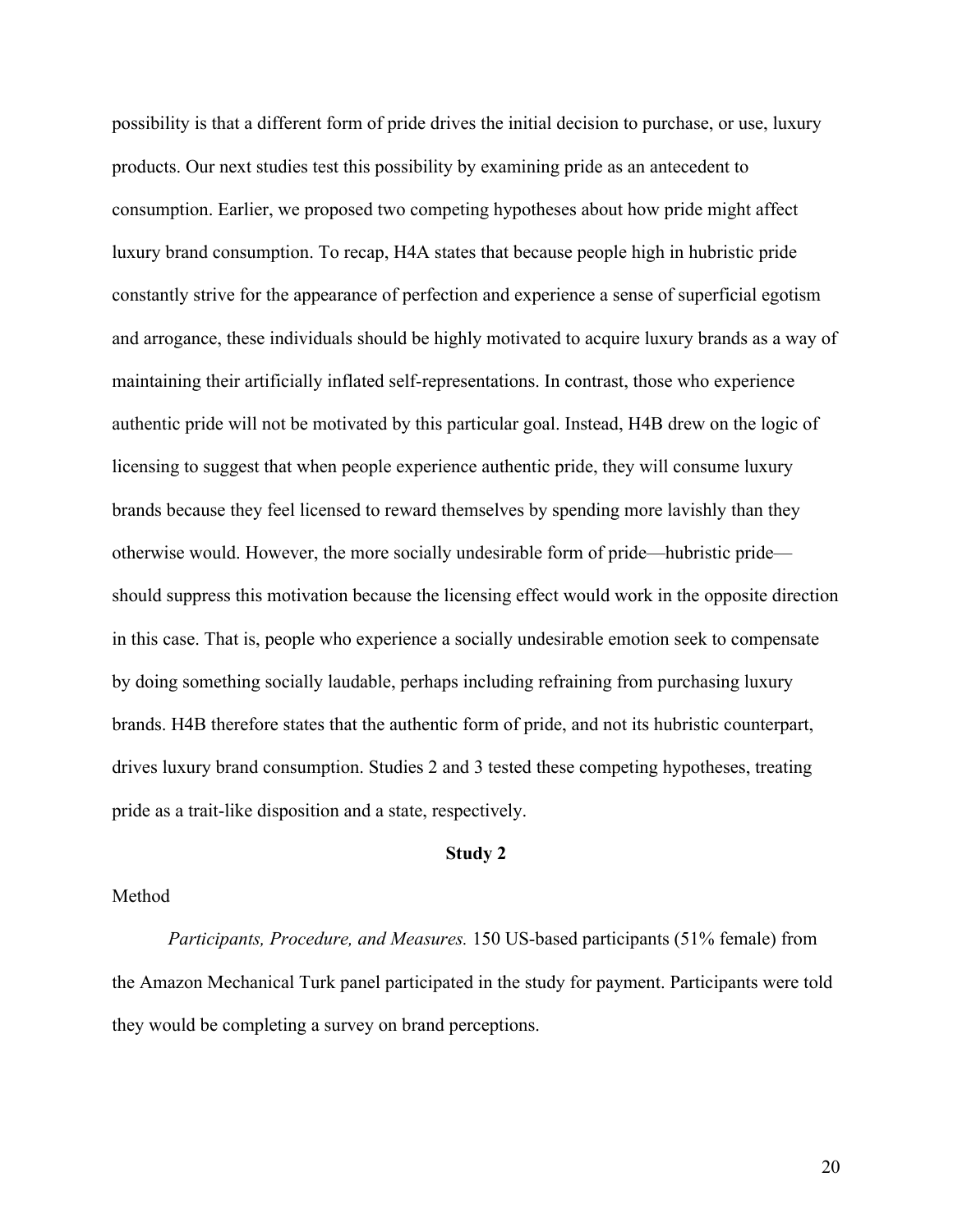*Brand Selection.* To generate appropriate luxury and non-luxury brands for participants to rate, we used proprietary data from a survey collected by a large multinational advertising agency. For reasons of confidentiality, only limited details are presented below. This survey contains over 1000 brands rated on a number of dimensions from a nationally representative sample of US consumers ( $N =$  over 9000). Two of these dimensions (items) clearly captured the extent to which these brands were perceived to possess prestige and be purchased by those of high status, which should capture the extent to which consumers view the brand as luxurious (or not). Since these two items were very highly correlated  $(r = .94)$ , we collapsed them into a single measure, which we call "luxury". We aimed to pair brands included in the dataset from the same product category (and from a variety of different categories) with high and low levels of luxury, respectively. To rule out the possibility that any differences observed could be due to differences in familiarity with the brands, we included only brands in the top quartile on a dimension capturing brand familiarity. From this list, we were able to match 8 highly familiar brands US consumers perceive as luxurious (Mercedes Benz Automobiles, Hilton, Olay, Disney Toys, Outback Steakhouse, American Express, Wall Street Journal, Ralph Lauren) with 8 brands not perceived as luxurious (Suzuki Automobiles, Days Inn, Noxzema, Lego, Chili's, Visa, USA Today, Lee), while also controlling for both product category and brand familiarity. The mean "luxury" scores for the two groups differed in magnitude by more than 44 percentile.

Participants viewed each of these 16 brands, presented in random order. We assessed both liking and willingness to pay in this study. While past research shows that brand attitude and willingness to pay are significantly correlated (e.g., Thompson, MacInnis, & Park, 2005), the correlation is not a perfect one. Thus, we asked two questions about each brand: a bipolar liking measure ( $1 =$  strongly dislike,  $7 =$  strongly like) to assessed participants' attitude towards the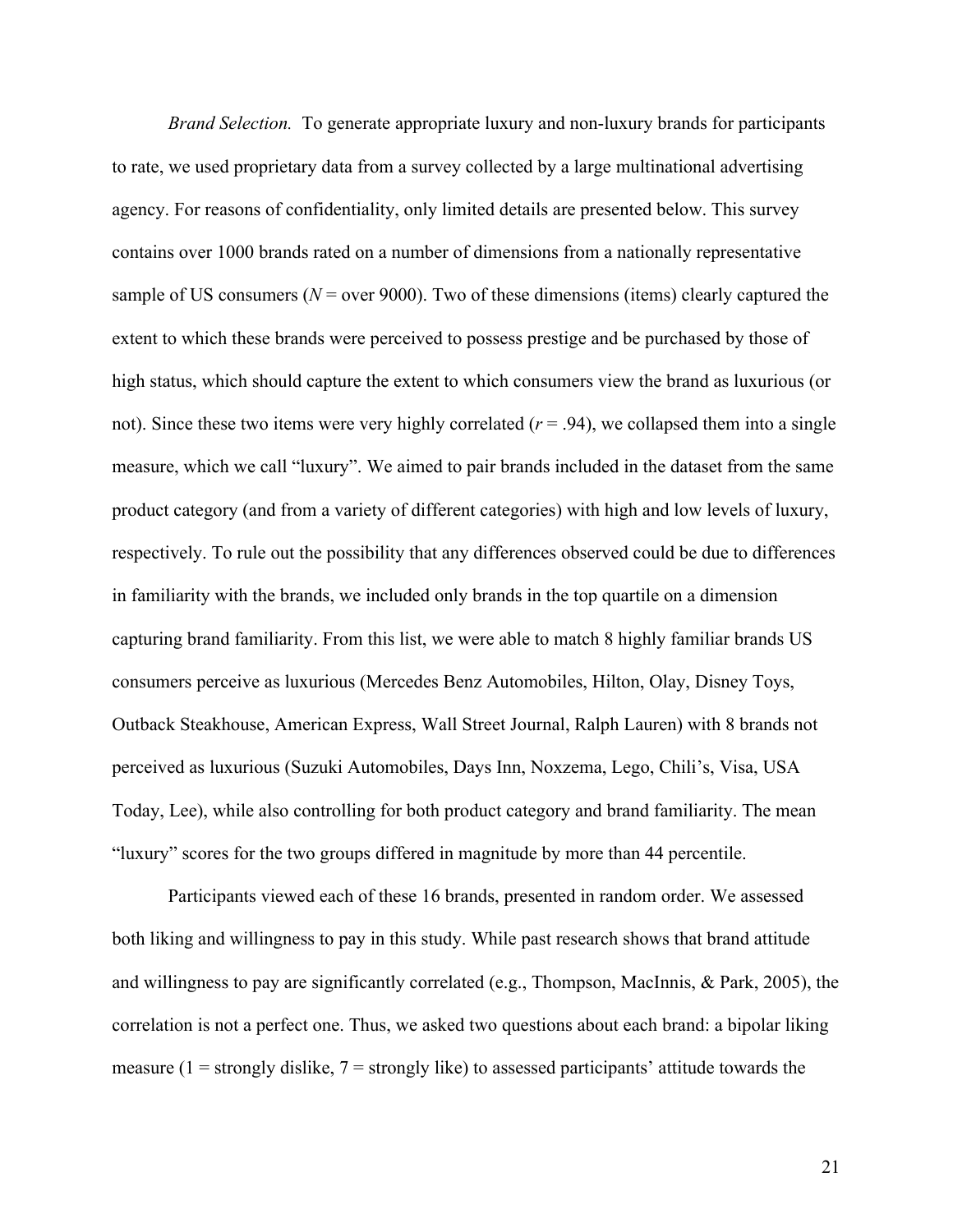brand, and a desire to purchase item  $(1 = \text{very low desire to purchase from this brand}, 7 = \text{very}$ high desire to purchase from this brand) to assess their willingness to purchase.

Following the brand ratings task, participants completed a filler measure to mask the link between the brand ratings and the other measures. Lastly, participants completed measures of trait authentic ( $M = 4.80$ , SD = 1.09) and hubristic ( $M = 1.92$ , SD = 1.11) pride, in which they were asked to "indicate the extent to which you would use each of the following words to describe yourself and how you generally tend to feel," for each of the 14 items (Tracy & Robins, 2007). Reliabilities were  $\alpha$  = .90 (authentic) and  $\alpha$  = .94 (hubristic), which were correlated at  $r =$ .06,  $p > 0.50$ . They also completed several other measures as potential covariates. We assessed age and gender, as the brands may be more popular among certain genders or age groups. We also included the short 3-item material values scale (Richins, 2004,  $\alpha$  = .79) and the 3-item current socioeconomic status measure (Griskevicius et al., 2011,  $\alpha$  = .80) to control for these variables' potential influence on the dependent measures of interest.

# Results and Discussion

We first created two luxury and two non-luxury brand indices by summing the respective brand ratings (attitudes and willingness to purchase) together prior to analyses. Given that the resulting brand attitude and willingness to buy measures were very highly correlated (*r* = .80 for luxury brands,  $r = .73$  for non-luxury brands), we collapsed these into a single measure of brand positivity for each of the luxury and non-luxury brands.

Hierarchical regression was used to test our hypothesis; we included the control variables in step 1 and the authentic and hubristic pride scales in step 2. This is the most conservative test, as it leaves a lower amount of variance in brand positivity left for the pride measures to explain, forcing them to explain variance above and beyond that predicted by the control measures.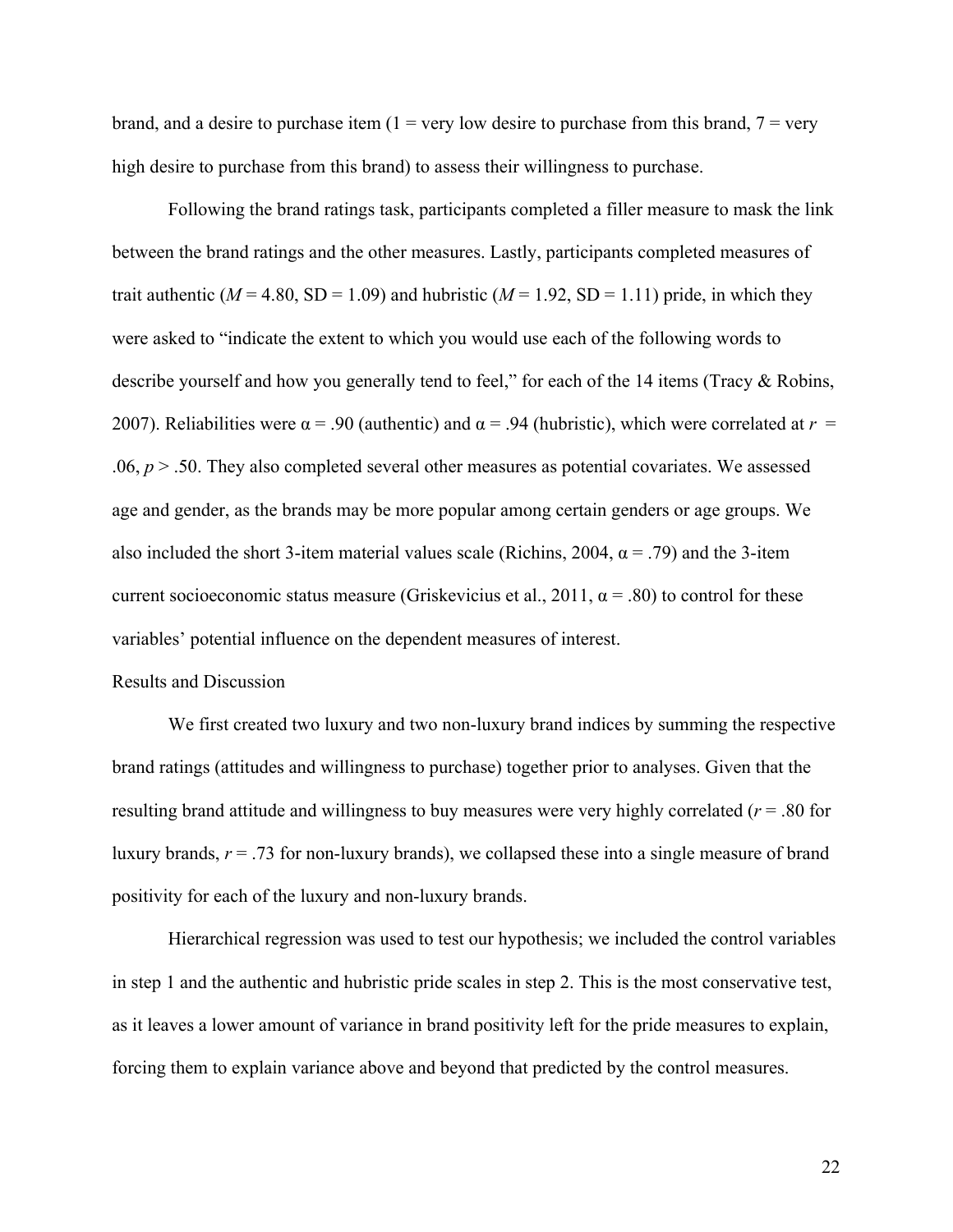Results showed that while trait authentic pride was positively related to luxury brand positivity  $(B = .15, SE = .07, p = .04)$ , the relationship between trait hubristic pride and luxury brand positivity was not significant ( $B = -0.07$ ,  $SE = 0.07$ ,  $p > 0.34$ ). When the brands were non-luxury, however, the relationship between authentic pride and brand positivity was reduced to nonsignificance ( $B = .04$ ,  $SE = 0.7$ ,  $p > .53$ ), and again there was no relationship between hubristic pride and brand positivity  $(B = -.04, SE = .06, p > .64)$ .

Study 2 supported H4B, as dispositional authentic pride was more strongly associated with a desire to purchase and liking of luxury brands than hubristic pride. Importantly, this form of pride was not associated with a general increase in the desire to acquire, but was more narrowly predictive of the consumption of brands that enhance one's social status and superiority. Hubristic pride was not significantly related to a desire to acquire either luxury or non-luxury brands, consistent with the suggestion that people who chronically experience this form of pride do not necessarily seek out luxury goods—perhaps because they do not feel licensed to do so—even though this is the emotion that results from their consumption.

As a robustness check, we conceptually replicated the findings of Study 2 in a separate sample of 235 undergraduates. Participants first completed measures of trait authentic and hubristic pride. They were also asked to indicate their favorite luxury brand as well as their favorite non-luxury brand, followed by a filler task in which they listed any childhood pets' names and described the geography of their state (Berger & Shiv, 2011). Lastly we assessed participants' desire to purchase from each of two brands they listed. Results showed that while authentic pride was positively related to a desire to purchase luxury brands ( $B = .31$ ,  $SE = .14$ ,  $p$ = .03), the relationship between trait hubristic pride and a desire to acquire luxury brands was not significant ( $B = .08$ ,  $SE = .12$ ,  $p > .50$ ). When the brands were non-luxury, however, no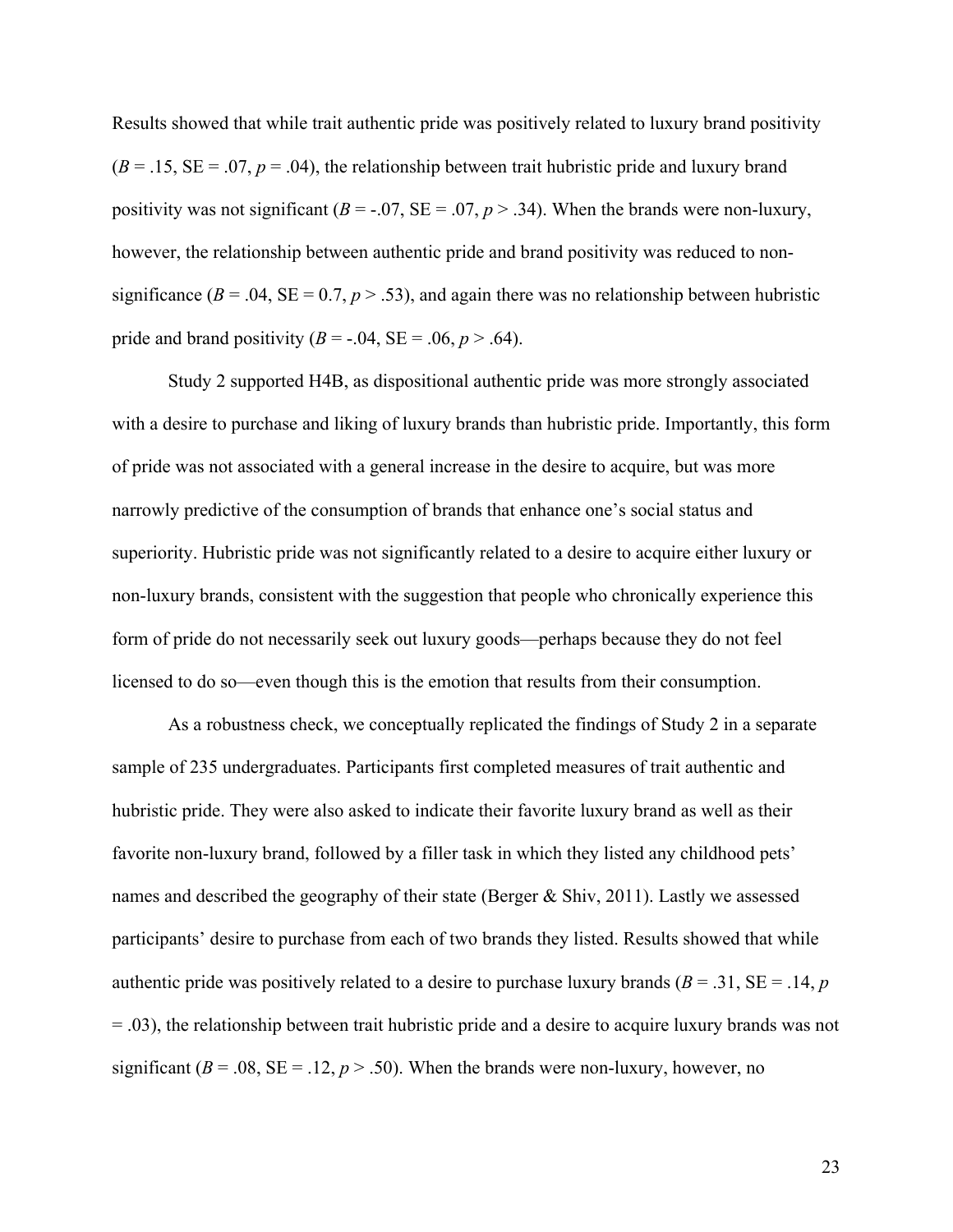significant relationship between authentic pride and a desire to purchase emerged ( $B = .03$ ,  $SE =$ .11,  $p > .78$ ), and again there was no relationship between hubristic pride and a desire to purchase ( $B = .04$ ,  $SE = .10$ ,  $p > .65$ ). We acknowledge that the approach used in this replication-- asking participants to supply names for luxury and non-luxury brands-- has advantages and disadvantages. On one hand, it eliminates any heterogeneity in consumers' preconceived notions or past experience with any given brand. On the other, it also means that individuals may be making their judgments on brands that differ on additional dimensions besides luxuriousness. We acknowledge that the term "favorite", while necessary in this paradigm, may have colored the results, in that the brands were self-selected for high favorability in attitude. Note this is not a limitation of study 2.

Together, the results of Study 2 and the conceptual replication suggest that dispositional (trait) authentic pride is associated with a desire for luxury brands versus non-luxury equivalent from the same product category, perhaps as a result of licensing. A conceptual model of our findings to this point is shown in Figure 3. Although using different conceptualizations of luxury goods gives us confidence in the robustness of this effect, the studies conducted thus far still rely (as does any trait measure) on correlation. Accordingly, we experimentally manipulated each facet of pride in Study 3, allowing us to draw stronger causal inferences.

# **Study 3A**

#### Method

*Participants, Procedure, and Measures.* 92 undergraduate students (70% female) from a large US Midwestern university participated in the study in exchange for partial course credit.

Participants completed measures of trait authentic and hubristic pride; reliabilities were  $\alpha$  $= .91$  (authentic) and  $\alpha = .94$  (hubristic). They were also asked to indicate their favorite luxury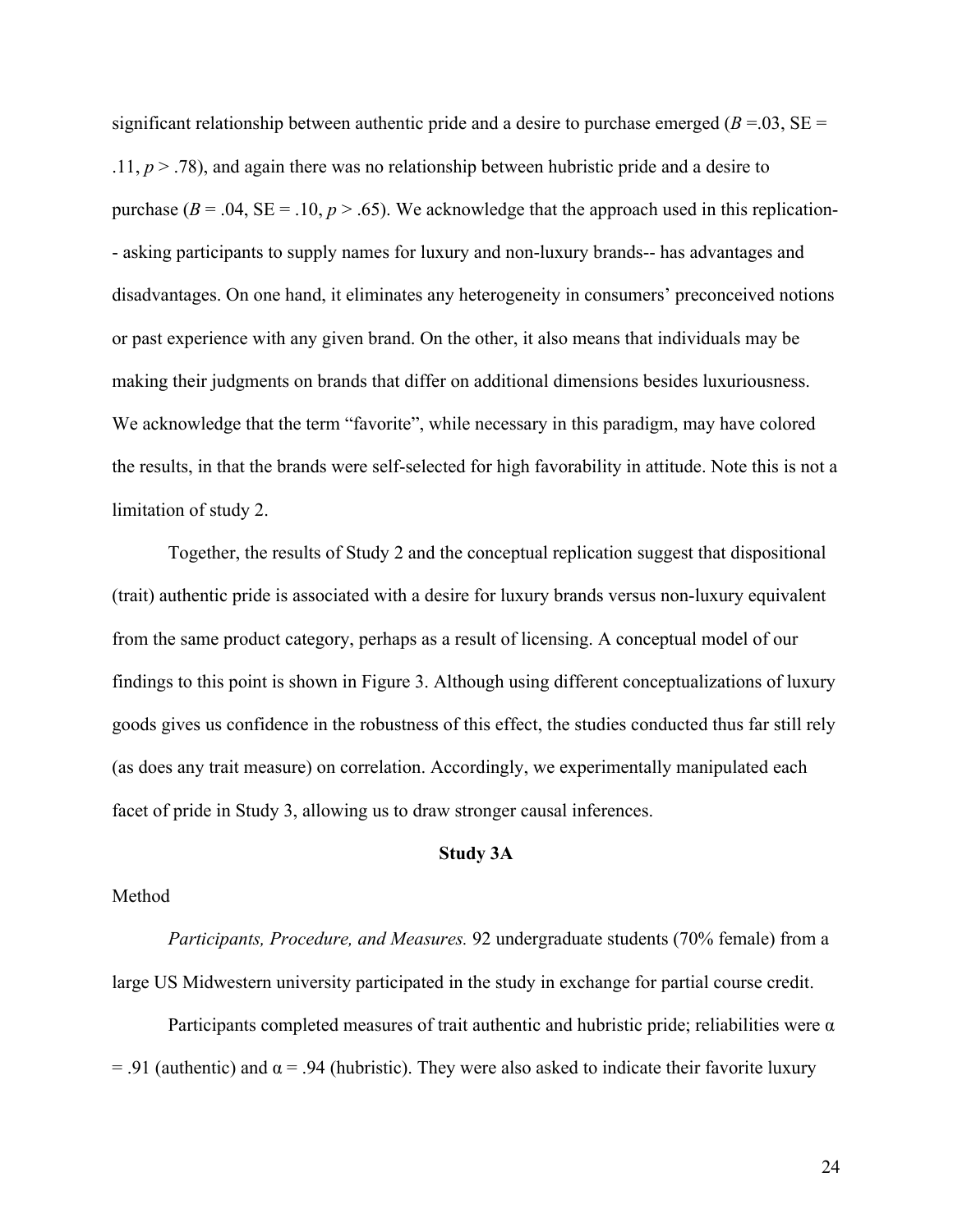brand as well as their favorite non-luxury brand, and to rate their desire to purchase each  $(1 =$ very low, 7 = very high). Following these tasks, participants completed several filler measures.

After the filler tasks, participants were randomly assigned to one of three conditions: authentic, hubristic, or control. Participation here involved completing a two-part survey. Part one contained the pride manipulation. To manipulate state levels of either authentic or hubristic pride, we again used a story paradigm (Strack, Schwarz, & Gschneidinger, 1985) under the guise of a "creative writing" task. Participants wrote a brief story involving themselves and were asked to use four words taken from the pride scales, either "snobbish, conceited, arrogant, and smug" (hubristic pride condition) or "successful, confident, fulfilled, and productive" (authentic pride condition). A pretest of this manipulation in a separate, equally sized sample using the three remaining items as a manipulation check confirmed that the correct facet of pride was effectively activated by this manipulation (both  $p_s < .03$ ), and that the remaining three item scales had acceptable reliability (αs were .87 and .90 for authentic and hubristic, respectively). Those in the control condition wrote about the words "pen, table, car, and box".

Lastly, participants were then asked to again indicate their desire to purchase each of the luxury and non-luxury brands they rated previously.

#### Results and Discussion

An ANOVA revealed a difference between the three conditions on desire to purchase the luxury brand following the prime,  $F(2, 87) = 3.19$ ,  $p < .05$ . Those primed with authentic pride reported a greater desire to purchase  $(M = 5.26, SD = 1.71)$  than those primed with hubristic pride ( $M = 3.96$ , SD = 2.07,  $F(1, 87) = 6.50$ ,  $p = .01$ ). The control condition fell between the two means ( $M = 4.58$ , SD = 2.03), directionally lower than the authentic condition  $F(1, 87) = 2.13$ , *p* =.16 and above the hubristic  $F(1, 87) = 1.49$ ,  $p = .23$ . On the other hand, for the non-luxury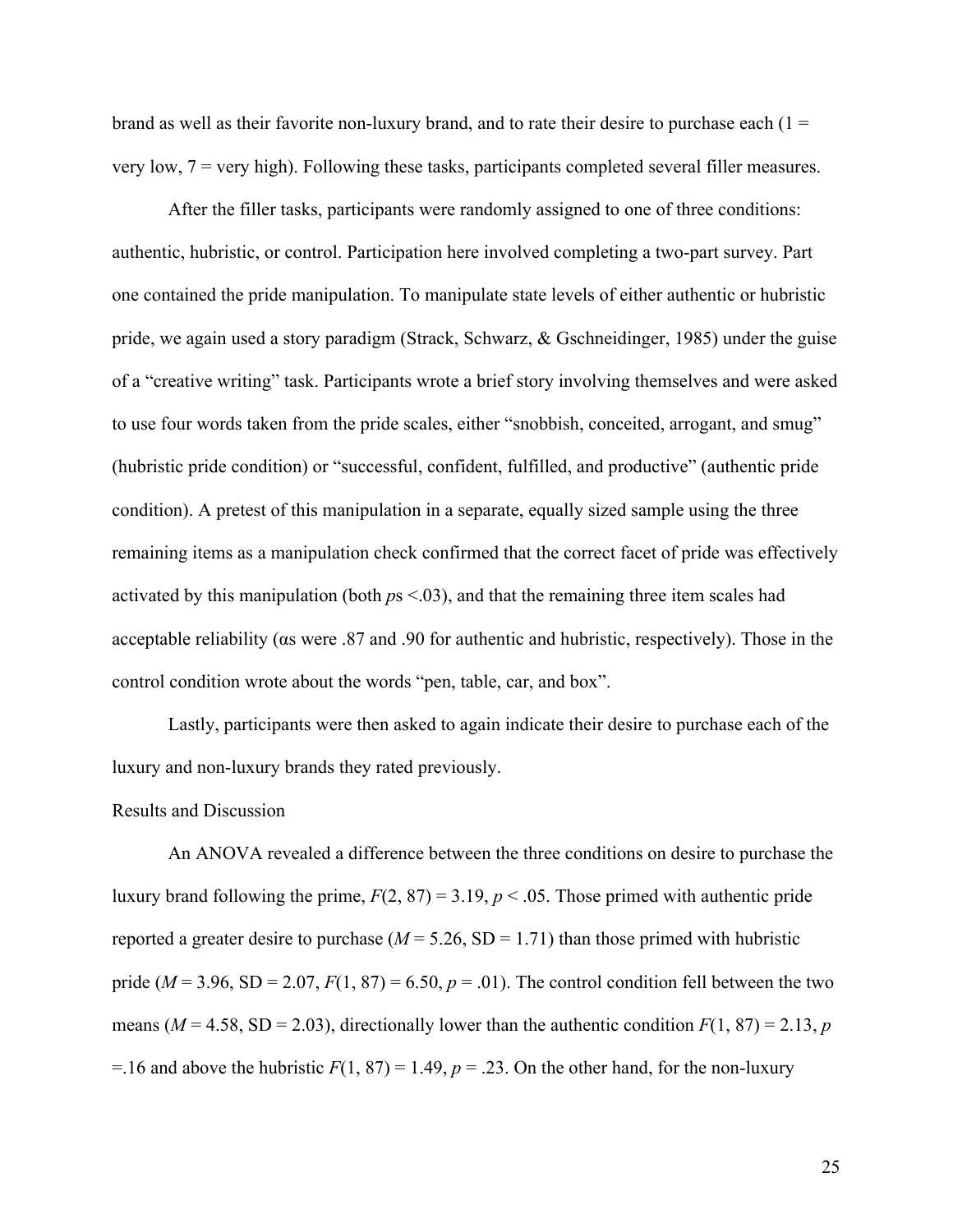brand, there were no differences between the conditions  $F(1, 86) = .31$ ,  $p = .89$  (control:  $M =$ 5.06, SD = 1.46; hubristic:  $M = 5.27$ , SD = 1.66; authentic:  $M = 5.16$ , SD = 1.62, see Figure 4). Robustness Analysis

Despite random assignment, we conducted the same analysis controlling for trait levels of authentic and hubristic pride to ensure that effects could not be attributed to any differences in trait pride between groups. Results held, with an overall effect of emotion condition,  $F(2, 84) =$ 2.95, *p* < .06. Neither trait-pride facet was a significant covariate in the model (both *p*s >.30). The key contrasts remain unchanged (hubristic vs. authentic,  $F(1, 84) = 6.24$ ,  $p = .01$ ; authentic vs. control  $F(1, 84) = 2.19$ ,  $p = 14$ ; hubristic vs. control  $F(1, 84) = 1.20$ ,  $p = .28$ ).

We also ran these analyses controlling for time 1 brand evaluations, to test whether the pride manipulation led to a *change* in these evaluations. Although the omnibus test fell slightly short of reaching significance,  $F(2,86) = 2.18$ ,  $p = .12$ , the key contrasts were all stronger; hubristic vs. authentic,  $F(1, 86) = 20.88$ ,  $p < .001$ , authentic vs. control,  $F(1, 86) = 7.31$ ,  $p < .01$ , and hubristic vs. control,  $F(1, 86) = 4.03$ ,  $p < .05$ .

Study 3 provides causal evidence that authentic, but not hubristic, pride increases people's desire to purchase luxury brands, and thus provides further support for H4B. We also replicated this finding conceptually in a separate study  $(N = 84)$  using a 2(state pride: authentic vs. hubristic) x 2(brand: luxury vs. non-luxury) design. In this study, participants were primed with authentic or hubristic pride and then were provided Prada or Suntec sunglasses (gender matched) to try on privately and then rate their attitude towards the product. We used four sevenpoint bipolar items  $(-3 = bad, negative, unfavorable, disliking, +3 = good, positive, favorable,$ liking),  $\alpha$  =.94. Due to a clerical error and this study being run at a different point in time during the research program, desire to purchase items were not included in the study package. However,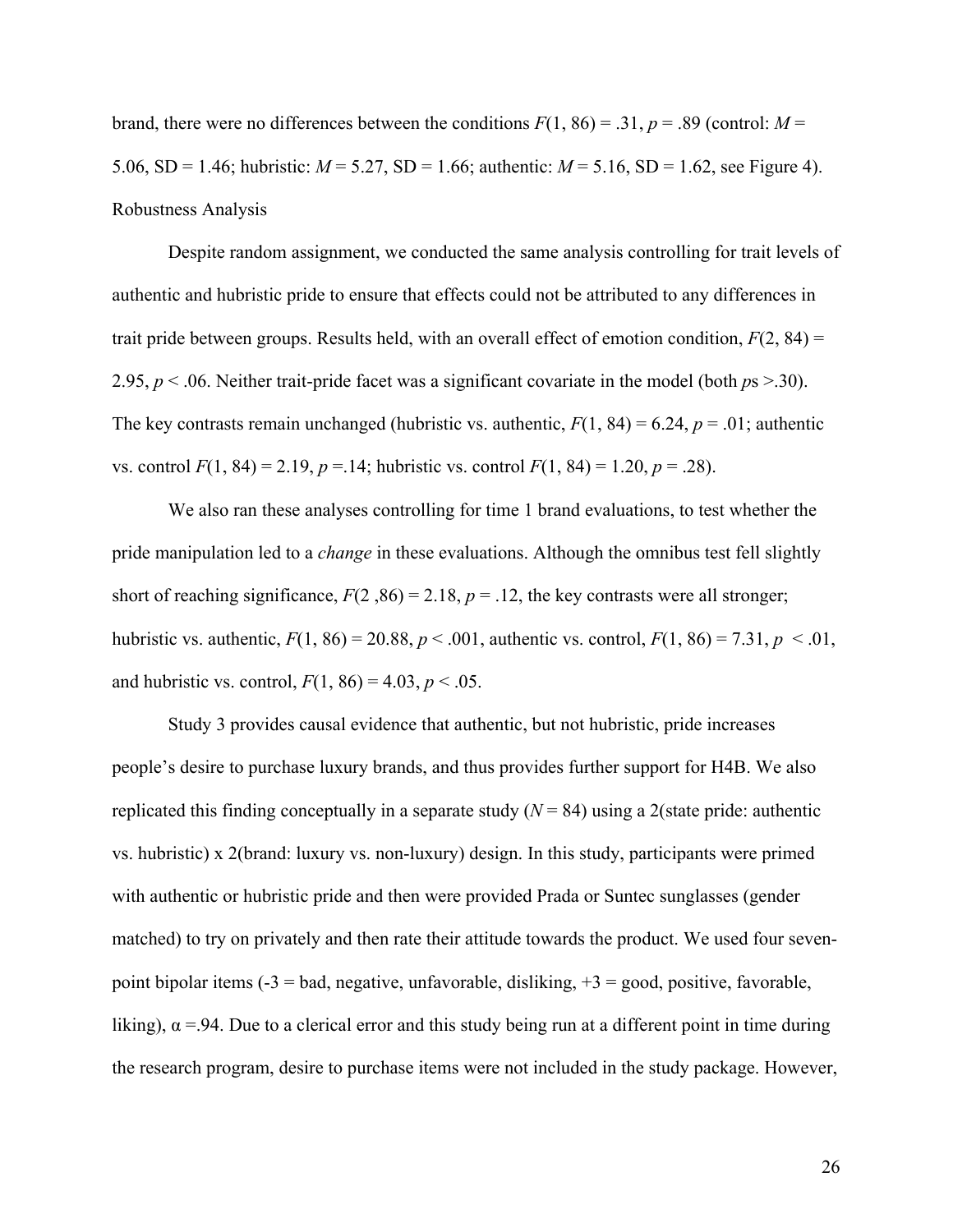the similarity between these two constructs in this domain was documented in study 2.We found a pride x brand interaction,  $F(1, 79) = 6.09$ ,  $p = .02$ . Planned contrasts revealed that, as expected, participants primed with authentic pride demonstrated more favorable attitudes towards the luxury ( $M = 1.30$ , SD = 1.34) than the non-luxury brand ( $M = -0.23$ , SD = 1.22,  $F(1, 83) = 9.12$ , *p*  $= .001$ ), but in the hubristic condition there was no difference between the luxury ( $M = .30$ , SD = 2.03) and non-luxury brand attitudes ( $M = .51$ , SD = 1.58),  $F < 1$ . Further, the luxury brand was rated more favorably by those primed with authentic pride than those primed with hubristic pride  $F(1, 83) = 4.33$ ,  $p = .04$ . The entirely private setting of this study also rules out any effects that social presence might have on our findings.

In our next study, we ask the question of *why* authentic pride can increase the desire for luxury goods. In our rationale for H4B, we argued that feeling authentic pride indicates that one has legitimate accomplishments and, hence, people experiencing this form of pride interpret luxury good acquisition as a reward for their accomplishments, and feel licensed to purchase these products. Study 3B tests this conjecture.

# **Study 3B**

# Method

*Participants and Procedure.* 123 undergraduate business students (54 male, 67 female, 2 not reporting) from a large US Midwestern university participated in the study in exchange for \$10. The study utilized a 3(state pride: authentic vs. hubristic vs. control) x 2(store: luxury vs. non-luxury) between subjects experimental design.

Participation involved completing a two-part survey. Participants were invited individually into the lab to complete two ostensibly unrelated surveys. Part one contained the pride manipulation. We again used the "creative writing" guise, although this time participants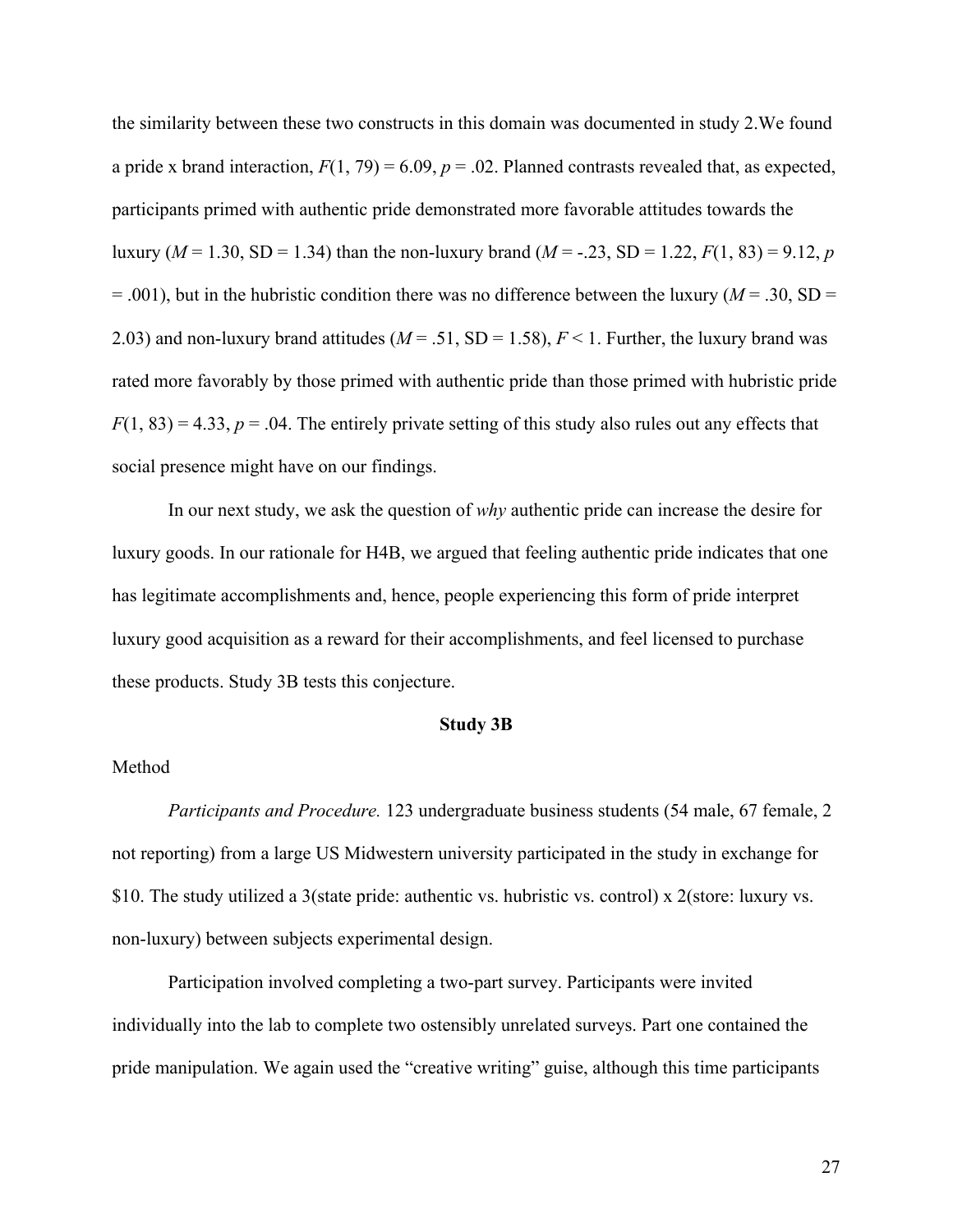wrote about a time they felt either snobbish or accomplished (the two items showing the highest factor loadings for hubristic and authentic pride, respectively; see Tracy & Robins, 2007). In the control condition, participants wrote about the geography of their state. We pretested this manipulation in a separate sample  $(N = 117)$ . Results showed that those primed with authentic pride felt greater authentic pride than participants in either the hubristic or control conditions, and the hubristic prime resulted in greater feelings of hubristic pride than either the authentic or control conditions; all  $p_s$  were  $\leq 0.001$ ).

In a separate booklet, participants were presented with the retail brand manipulation and dependent measures of interest. In the luxury retailer condition, participants were told that they were going to be asked questions about Neiman Marcus, and were presented with the company logo in large font on a separate page. In the non-luxury retailer condition, the store was JC Penney. Both are anchor tenants at malls nearby where the study was conducted. Pretesting (*N* = 39) showed that Neiman Marcus was seen as more luxurious (*M* = 5.18, SD = 1.26) than JC Penney ( $M = 2.83$ , SD = 1.36;  $t(37) = 5.61$ ,  $p < .001$ ) using the same two items used to test luxuriousness in Study 1B  $(r = .90)$ .

*Measures.* We assessed participants' desire to shop at the retail store with the item "Please rate your desire to purchase from this retailer"  $(1 = \text{very low}, 7 = \text{very high})$ . Next, to measure the process we expected to underlie the authentic pride-luxury good consumption effect, we assessed whether shopping at the store was perceived as a reward, with the item: "Shopping here would be a nice reward for hard work and achievement"  $(1 = not at all, 7 = very much)$ . We also assessed the extent to which participants believed shopping at the store to signify achievement versus snobbery with three items: "Right now, I think of this store as: 1= A reward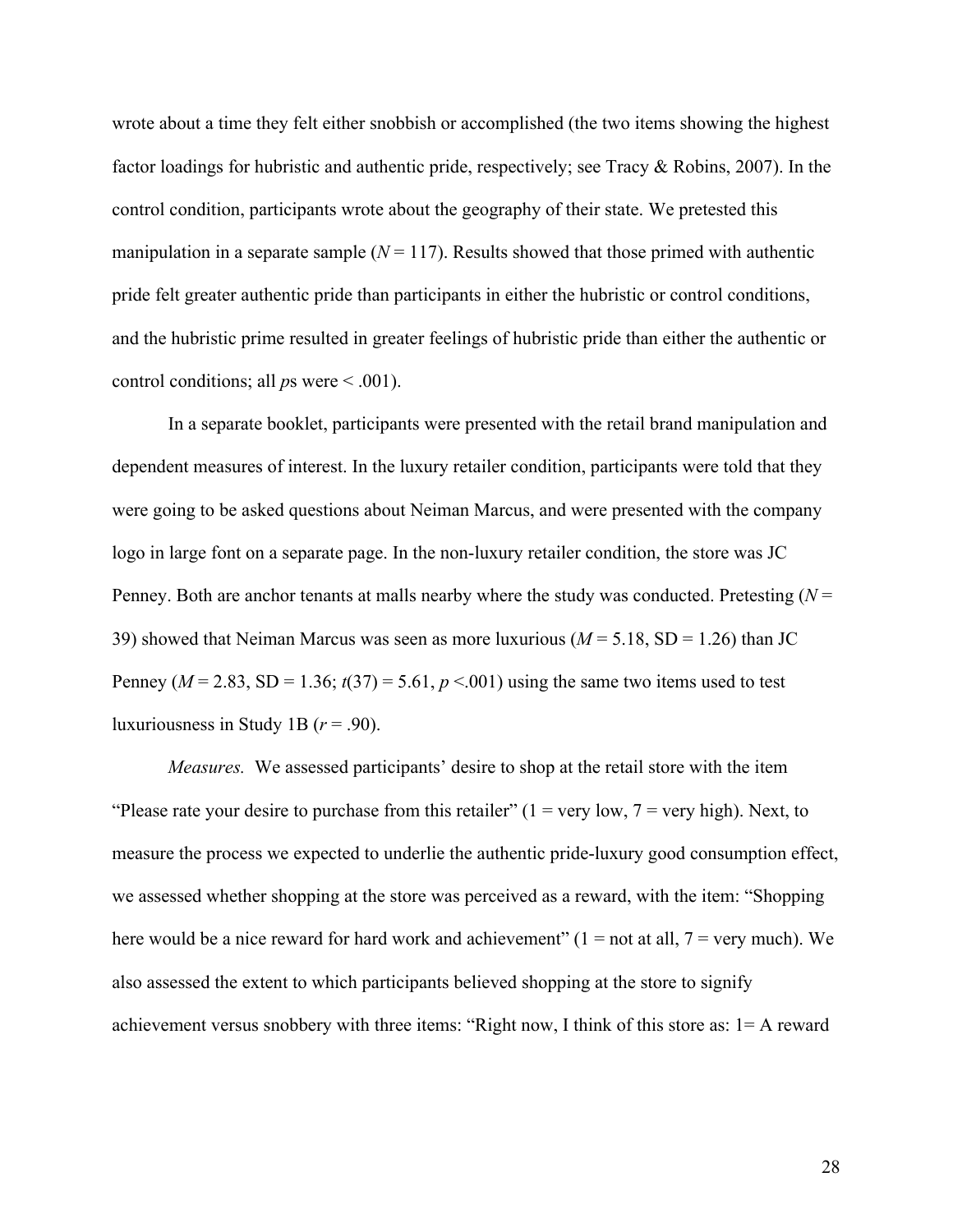for myself, Signal of achievement, Something for others to notice, 7= Showing off to others, Signal of superiority, Something for myself to enjoy," last item reverse coded,  $\alpha = .67$ . Results and Discussion

*Dependent Measure.* An ANOVA supported the predicted pride x brand interaction *F*(2,  $117$ ) = 5.18,  $p < 0.01$ . Planned contrasts revealed that those primed with authentic pride showed greater desire to purchase from the luxury retailer  $(M = 4.50, SD = 2.04)$  than the non-luxury one  $(M = 2.73, SD = 1.22, F(1, 117) = 8.25, p < .01$ , but those primed with hubristic pride showed no significant difference (luxury:  $M = 3.16$ , SD = 1.89; non-luxury:  $M = 3.86$ , SD = 1.64,  $F(1, 117)$  $= 1.43, p > .23$ ), nor did those in the control condition (luxury:  $M = 3.55$ , SD = 1.92; non-luxury:  $M = 4.04$ , SD = 2.06,  $F(1, 117) = .77$ ,  $p > .38$ ). Comparing the means a different way provides further support for H4B; participants showed a greater desire to purchase from the luxury retailer when primed with authentic pride than when primed with either hubristic pride,  $F(1, 117) = 5.25$ ,  $p = 0.02$ , or the control,  $F(1, 117) = 4.10$ ,  $p < 0.05$ . Participants showed a marginally lower desire to purchase from the non-luxury retailer in the authentic as compared to hubristic condition, *F*(1, 117) = 3.36,  $p = .07$ , and a significantly lower desire compared to the control condition,  $F(1)$ ,  $117$ ) = 4.77,  $p = 0.03$ . These results fully replicated Study 3A, see Figure 5.

*Process measures.* We next examined whether shopping at the retailer was seen as a reward for accomplishment and found a main effect of brand,  $F(1, 117) = 18.03$ ,  $p < .001$ , with luxury brands seen as a greater reward than non-luxury brands. However, this effect was qualified by the predicted brand x pride interaction  $F(2, 117) = 3.91$ ,  $p = .02$ .

When primed with authentic pride, the luxury brand was seen as more of a reward ( $M =$ 5.23, SD = 1.41) than the non-luxury brand ( $M = 2.73$ , SD = 1.22,  $F(1, 117) = 19.80, p < .001$ ). However, this relationship was attenuated in both the hubristic pride (luxury:  $M = 4.37$ , SD =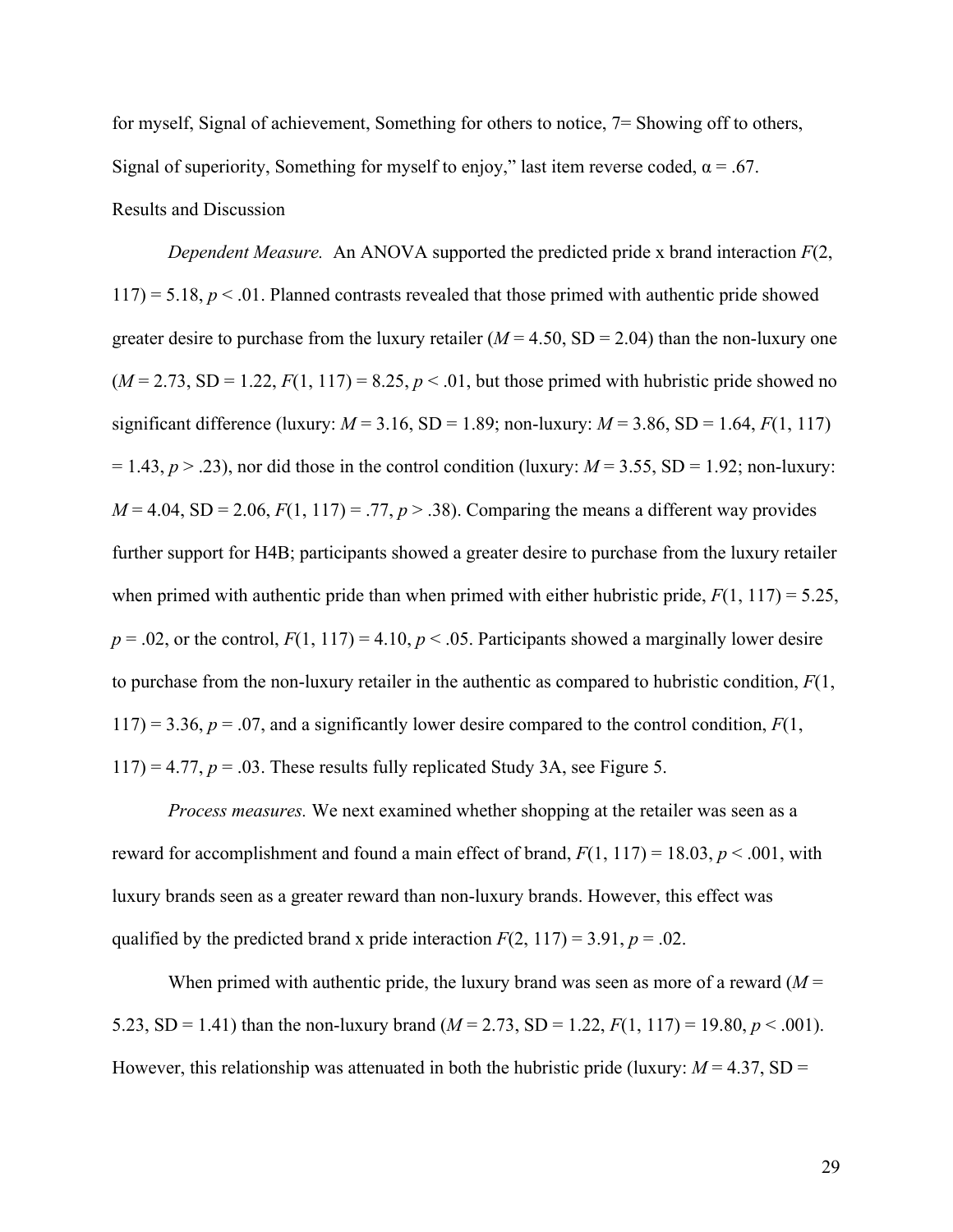1.83; non-luxury:  $M = 3.36$ , SD = 1.56,  $F(1, 117) = 3.59$ ,  $p = .06$ ), and control conditions (luxury:  $M = 4.55$ , SD = 1.87; non-luxury:  $M = 4.13$ , SD = 1.96),  $F(1, 117) = .68$ ,  $p > .41$ ), and both of these differences were significantly smaller than that in the authentic condition (both *p*s < .04 ("a" pathway,  $B = 1.87$ ,  $SE = .82$ ,  $p = .02$ .). Further, the extent to which the shopping at the retailer was seen as a reward strongly predicted desire to purchase ("b" pathway,  $B = .63$ ,  $SE =$ .08, *p* < .001). Mediation analysis using MODMED (Preacher, Rucker, & Hayes, 2008) confirmed that perceptions of reward mediated the relationship between the manipulated factors and heightened desire to purchase (95% CIs: -1.24, -.43, *p* < .001 (authentic), -1.67, -.37, *p* < .01 (hubristic) and  $-1.26$ ,  $.03$ ,  $p = .09$  (control)). As would be expected from the pattern of means, desire to purchase and the reward measure were highly correlated ( $r = .54$ ,  $p < .001$ ) suggesting that the more the retailer was viewed as a place of accomplishment (versus arrogance), the more participants' desire to shop there.

We also examined scores on the index for those in the luxury brand condition. As expected, Neiman Marcus was seen more as a reward in the authentic  $(M = 4.33, SD = .98)$  than hubristic condition ( $M = 3.57$ , SD = 1.34,  $F(1, 115) = 4.90$ ,  $p = .03$ ) or the control condition ( $M =$ 4.20, SD = 1.76,  $F(1, 115) = 2.96$ ,  $p < .09$ ). However, no differences were found for the nonluxury retailer (hubristic:  $M = 3.29$ , SD = .88; authentic:  $M = 2.98$ , SD = .88, control:  $M = 3.32$ ,  $SD = .87$ , *Fs all* < 1). In addition, those primed with hubristic pride inferred greater snobbery from the luxury brand than the non luxury one  $F(1, 115) = 7.71$ ,  $p < .01$ , as did those in the control condition  $F(1, 115) = 5.76$ ,  $p < .02$ , but, as expected, this relationship was not present in the authentic condition  $F(1, 115) = 2.27, p > .13$ .

Providing further support for our account of the process underlying the effect of authentic pride on the desire to purchase luxury goods, this index was negatively correlated with the desire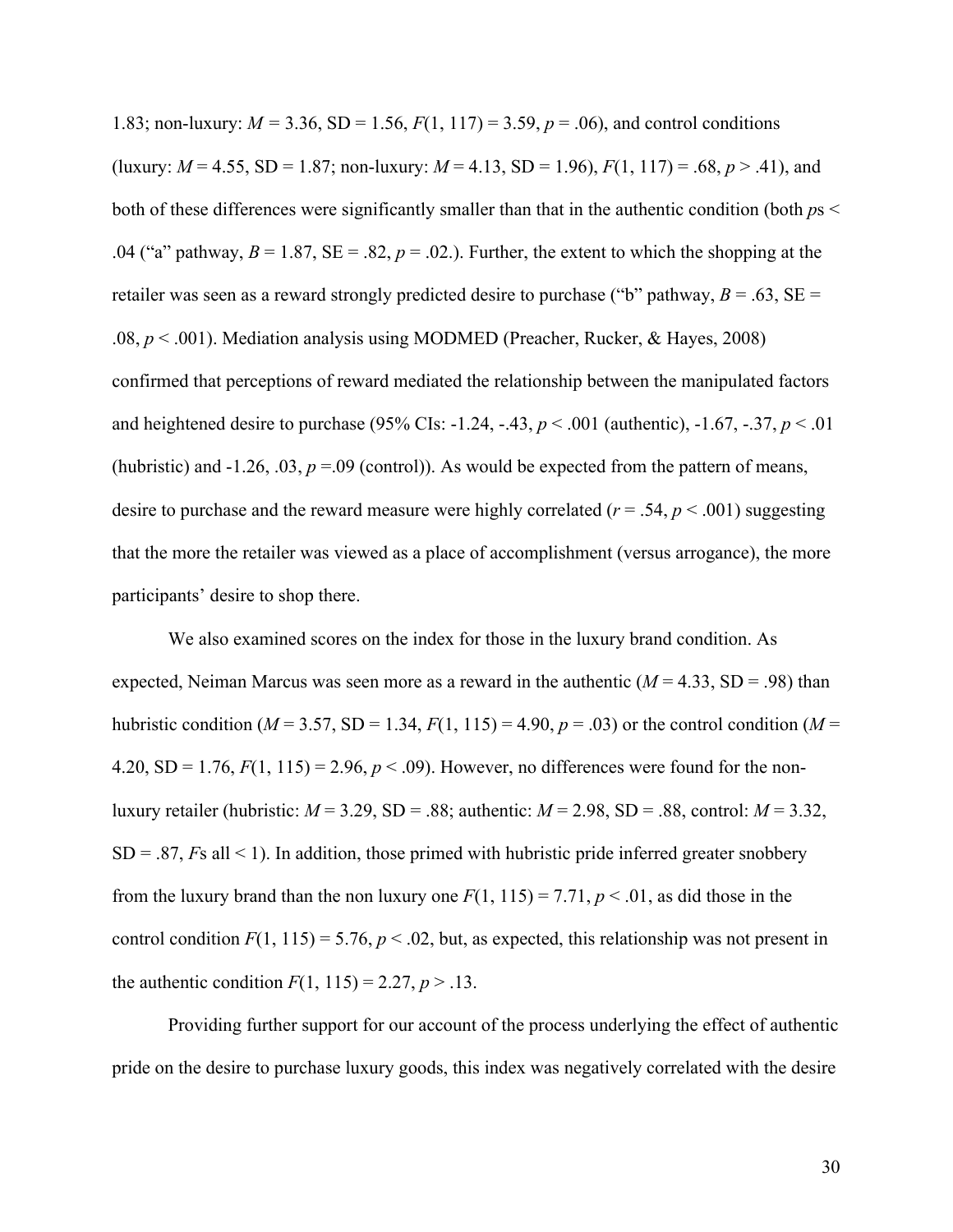to purchase measure  $(r = -0.26, p < 0.01)$ , suggesting that the more participants viewed the retailer as a place of accomplishment (versus arrogance), the *more* desirous they were of shopping there.

Study 3B results replicate those of 3A and provide evidence for the mechanism that underlies the effects of the two forms of pride on the motivation to acquire luxury brands. Participants primed to feel hubristic pride reported desiring the luxury shopping experience as a means to elevate themselves above others, whereas those primed to feel authentic pride viewed the identical experience as a reward for achievement and success, relatively speaking. Furthermore, the belief that luxury shopping was a reward for achievement mediated the effect of authentic pride on the desire to purchase luxury brands, supporting our expectation that a feeling of licensing or deservedness accounts for this effect. This idea is also supported by the negative relationship between hubristic pride and desire to purchase luxuries. While generally only directional in our studies, it is consistent with a licensing story, similar to those showing that people who exhibit unethical behavior are more likely to act prosocially in a subsequent situation (e.g., Mulder & Aquino, 2013; Sachdeva, et al., 2009). Perhaps feeling hubristic pride creates emotional ambivalence by also eliciting shame (which is positively correlated with hubristic pride; Tracy & Robins, 2007), making people more reticent to consume luxury brands. Of course, this explanation is speculative and future research is needed to test its validity.

In our final studies, we examine trait narcissism as a possible moderator of the effects found in our previous studies. Specifically, we tested whether narcissism moderates the effect of different types pride on the desire to purchase luxury brands (Study 3) and type of pride that results from their consumption (Study 1).

Luxury goods carry an association (presumably among several) of snobbery and social superiority, both of which are components of hubristic pride. While we demonstrate this in study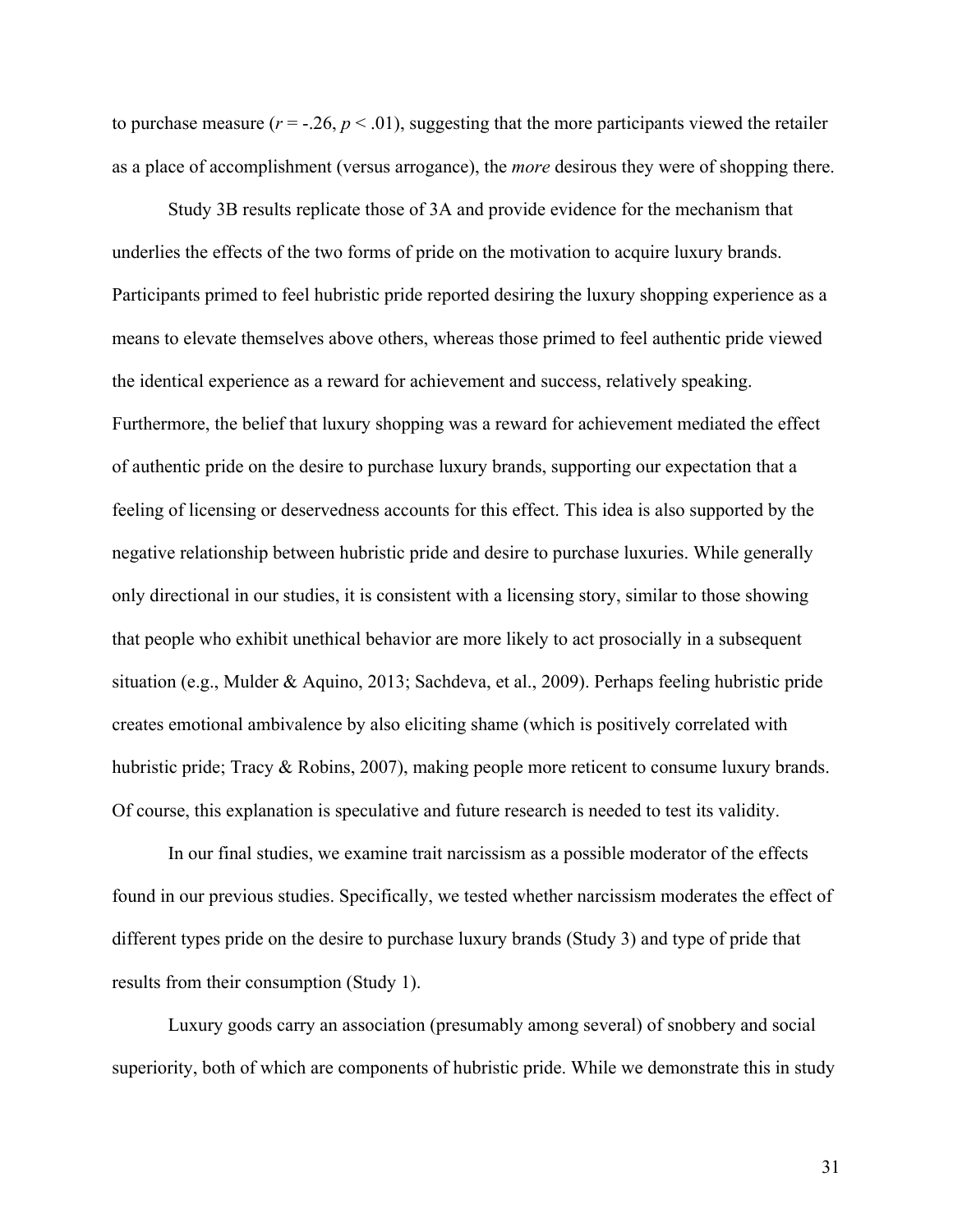1B, we also validated this assumption in a separate sample (*N* = 150) from Amazon mTurk where we asked participants two open ended questions: "Louis Vuitton, Hermes, Rolex, Chanel, and Gucci are examples of luxury brands. When you think about products that are luxury brands, what words come to mind?" The brands were chosen from Millward Brown luxury brand rankings, which commonly list all of these brands in the top 7 most valuable worldwide. Participants were required to list a minimum of five and a maximum of eight words. The second question read, "When you think about the typical consumer who purchases luxury brands, what words come to mind?" Three coders examined each of the sets of words to code them for hubristic pride (snobbish and its close synonyms). We used the most conservative test of including only words all three agreed upon. For the brands, "snobby" was the fourth most common association (following "expensive"/"rich", "quality", and "unnecessary"). Results revealed that "snobby" was the second most common inference drawn about the consumers of luxury brands (following only "rich"/"wealthy"). This confirms that luxury brands, and especially consumers of them, are associated with hubristic pride. On the other hand, mentions of authentic pride words were virtually absent. Of the 7 items on each of the authentic and hubristic pride scales, there were mentions of six of the seven hubristic words (only "smug" was absent), but only one of the authentic words ("successful"), with the former appearing at a rate of more than 10 times the latter ( $n = 70$  vs.  $n = 6$ ). In Study 1B we showed that people who are perceived by others as feeling hubristic pride (as a result of luxury brand consumption) are evaluated less favorably (see also Cheng et al., 2010). Since people evaluate those who they believe are experiencing this form of pride unfavorably, we argued that knowing this should weaken the effect of hubristic pride as a motivator of luxury brand consumption. In contrast, we proposed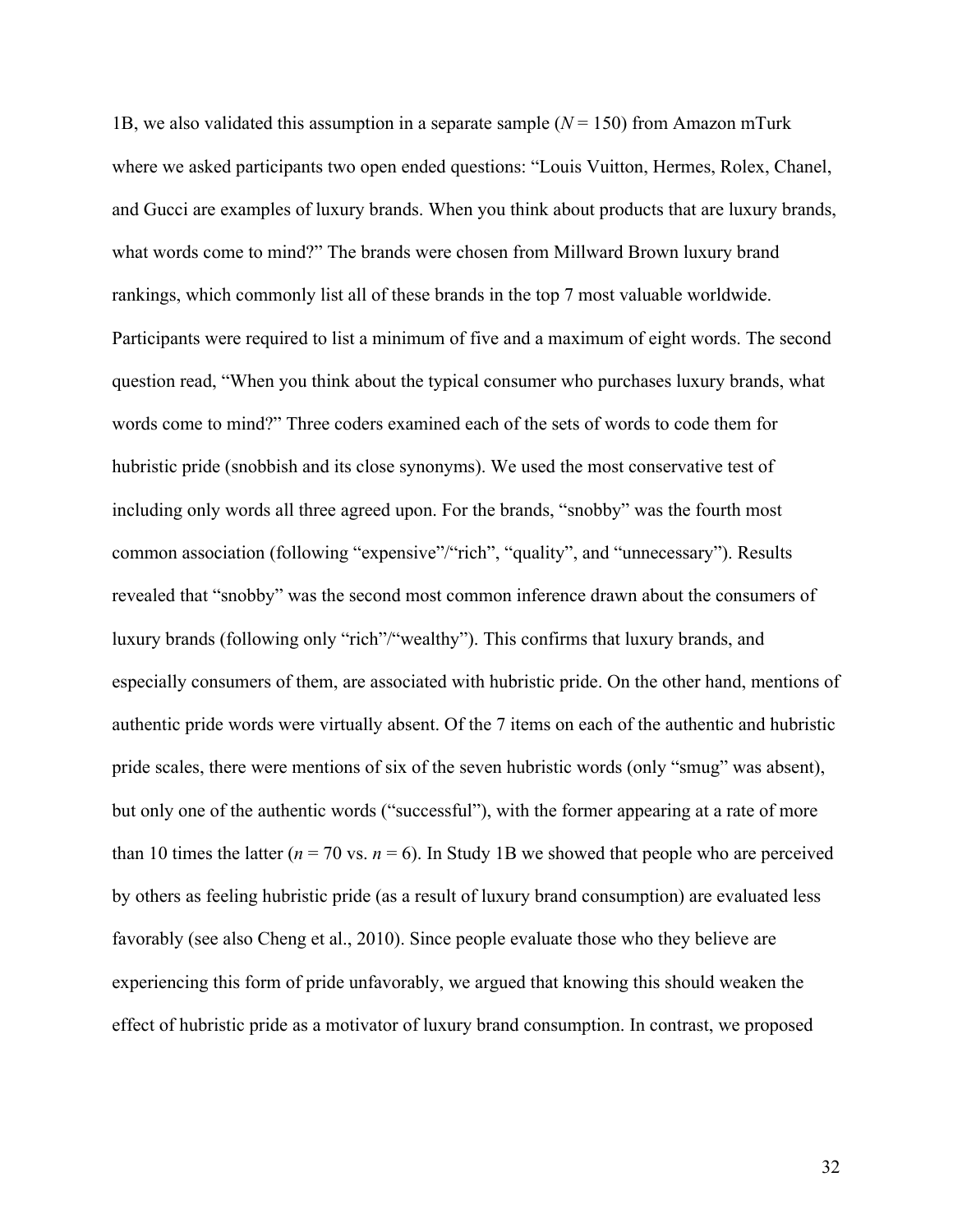that feelings of accomplishment, (associated with authentic pride), will increase the desire to purchase luxury brands. Studies 2 and 3 supported our reasoning.

These findings raise the question, though, about whether there are boundary conditions to the effects we report. For instance, do all consumers need to feel authentic pride more so than its less socially desirable counterpart of hubristic pride before they will purchase luxury brands? Also, are there some consumers for whom the appeal of luxury brands can be sustained in the absence of genuine feelings of accomplishment and even when they feel high levels of hubristic pride? Finally, might lxury brand consumption have a negligible effect on feelings of hubrisic pride for some consumers? To answer these questions, we test the possibility that a particular type of consumer, namely one who is highly narcissistic, might experience the effects of luxury brand consumption differently than non-narcissists.

Raskin and Terry (1988) defined narcissism as "self-definition that is characterized by tendencies toward grandiose ideas, exhibitionism, and defensiveness in response to criticism; interpersonal relationships that are characterized by feelings of entitlement, exploitativeness, and a lack of empathy" (p. 896). Starting first with the consequence side of our effects, we demonstrated in Study 1A that hubristic more so than authentic pride appears to result from consuming luxury brands. However, it has been shown (Tracy  $\&$  Robins, 2007) that narcissists are generally more prone to feeling hubristic pride than non-narcissists. Since narcissists are already high in hubristic pride, it may be that they experience little additional increase in hubristic pride as a result of consuming luxury brands. In other words, luxury brand usage would be superfluous as a source for elevating already heightened levels of hubristic emotion. On the other hand, hubristic pride is form of pride that as less often felt by non-narcissists and so, for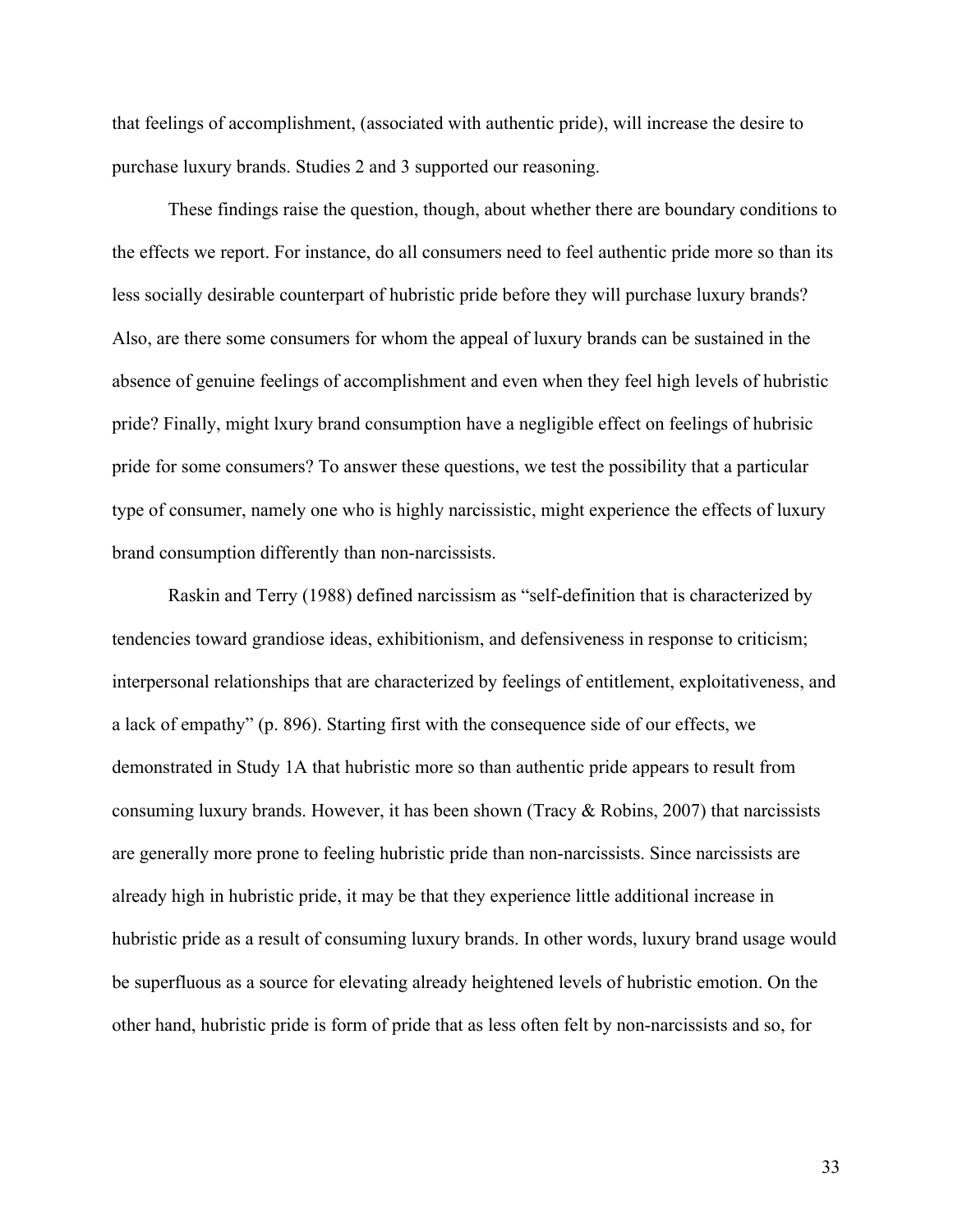them, luxury brand consumption can produce a more subjectively discernable boost in this form of pride. Formally, we propose the following hypothesis to test this prediction:

**H5:** Compared to narcissists, non-narcissists narcissism will experience a larger increase in hubristic pride from consuming luxury brands; however, feelings of authentic pride will not be affected by brand or narcissism.

On the antecedent side, there are reasons to expect narcissism to moderate the effects we documented in our previous studies. Specifically, we expect that the type of pride felt will be less important for consumers high in narcissism, as the associations luxury brands carry should have different consequences for this group. It has been shown that narcissists are motivated to acquire luxurious brands that allow them to display their superiority and draw attention to themselves (Twenge & Campbell, 2009). Others have found that narcissists express their high self-regard through heightened materialism and an enhanced desire for expensive products (Rose, 2007, Kasser & Ryan, 1996). Moreover, we noted above that narcissists are generally more prone to feeling hubristic pride than non-narcissists. We add to this observation the possibility that hubristic pride is not likely to be considered an undesirable experience by narcissists, and may even be enjoyed by them. Thus, the possibility that consuming luxury brands will generate these emotions can actually be a source of motivation for narcissists to consume these brands, rather than a reason to refrain from purchasing them. In contrast, non-narcissists might find the social and personal ramifications of experiencing hubristic pride unappealing and, as we showed in Study 1B, people seem to recognize that this it is the type of pride most likely to be elicited by luxury brand consumption. For these reasons, we hypothesize that non-narcissists would generally prefer to avoid consuming products like luxury brands that carry associations of grandiosity, social superiority, and self-absorption if they feel heightened hubristic pride.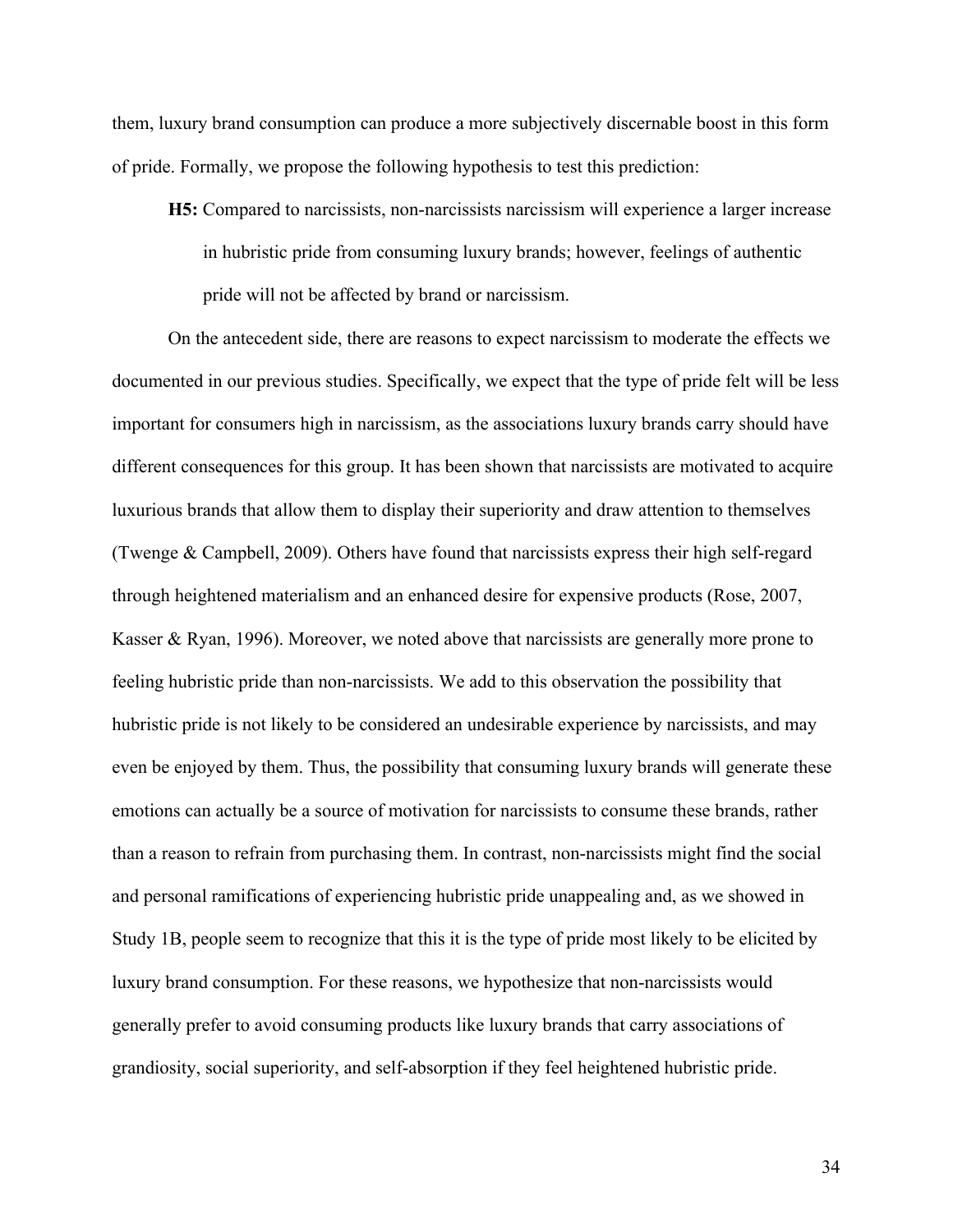However, when their pride is based on actual accomplishment and takes the authentic form, nonnarcissists might be motivated to consume luxury brands as a justifiable reward for their achievements. If our reasoning is valid, then it follows that the authentic form of pride should motivate consumption of luxury brands equally for both for narcissists and non-narcissists. But while narcissists' motivation to consume luxury brands will be unchanged when they experience the hubristic form of pride, feeling hubristic pride will discourage such consumption among nonnarcissists.

**H6:** Feeling authentic pride will increase the desire to purchase luxury brands among non-narcissists more than feeling hubristic pride, but type of pride will have little effect on the desire to purchase luxury brands among narcissists.

The final two studies test hypotheses 5 and 6; specifically study 4A will test H5, while study 4 will test H6.

#### **Study 4A**

#### Method

*Participants and Procedure.* 114 participants Midwestern US business school's subject pool completed the study. Due to a programming error, demographics were not collected.

Participation involved completing a brief survey that utilized a single factor (brand: luxury vs. non-luxury) between subjects design, plus narcissism as a measured variable*.* Study procedures followed exactly the public condition of study 1A. Following the pride measure, participants then were instructed to complete a filler task before the scale measuring narcissism was administered.

#### Measures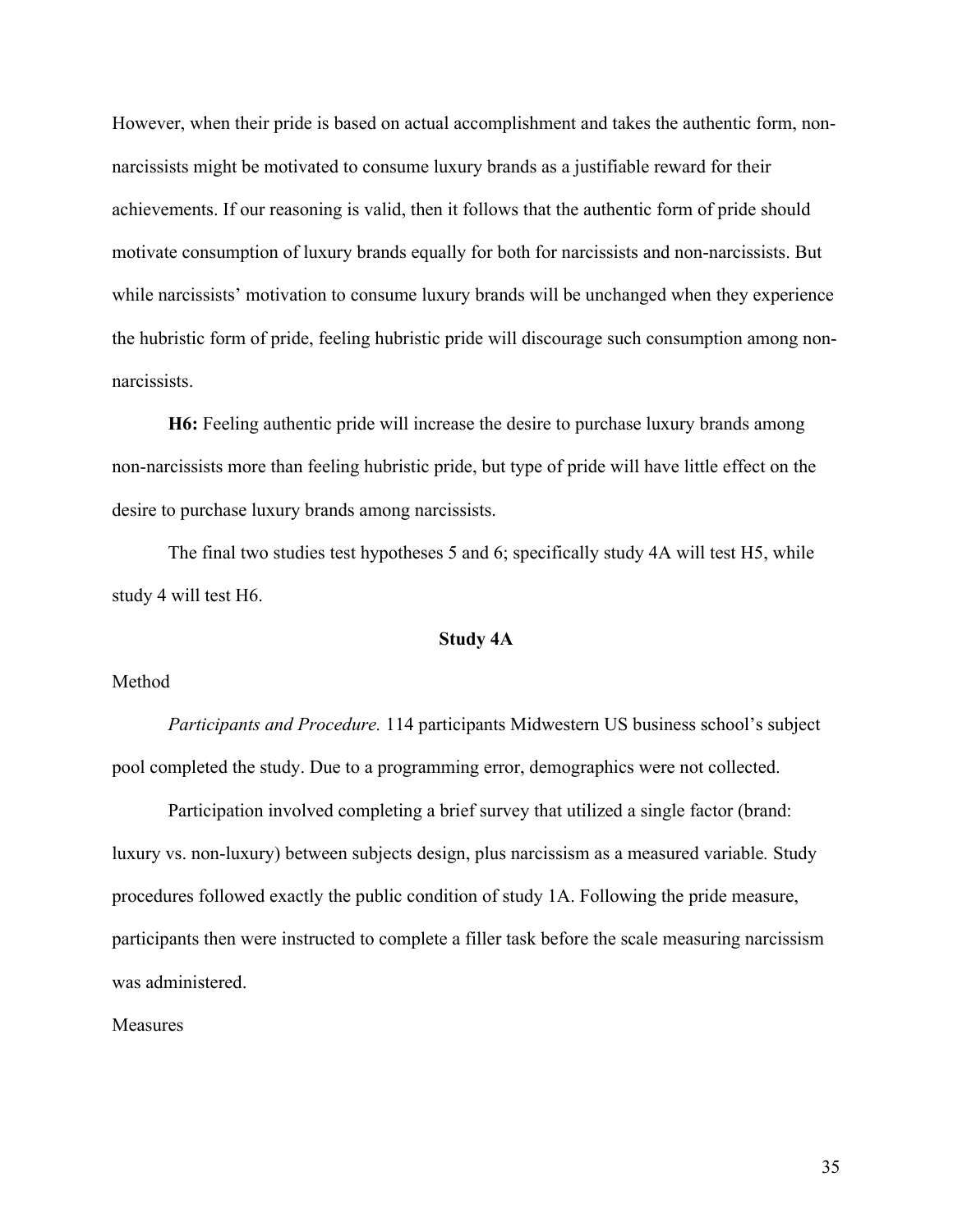*Manipulation Checks.* To test the efficacy of the luxury manipulation we again had two independent coders rate each story and code the luxuriousness of the brand written about  $(1 = not$ at all,  $7 =$  very much), whose scores were averaged ( $r = .84$ ) to form an index.

*Narcissism*. To assess trait narcissism, we used the standard 16-item short Narcissistic Personality Inventory (NPI) (Ames, Rose, & Anderson, 2006) measure,  $\alpha$  = .76. We classify participants below as (non-)narcissists based on the point estimated 1 SD above and below the sample mean. Although the NPI is based off of the DSM clinical criteria, it is intended to measure narcissistic traits in the general population, so it would be inaccurate to claim those who score highly on the measure suffer from narcissistic personality disorder.

*Dependent Measure.* We assessed how much pride participants felt using the same seven–item Authentic and Hubristic pride scales used in Study 1. Reliabilities were  $\alpha = 92$  and  $\alpha$  $= 94$  for authentic and hubristic pride, respectively, which were correlated at  $r = -.04$ ,  $p > .65$ . Results and Discussion

*Manipulation Checks.* Confirming the efficacy of the manipulation, those who were instructed to write about a luxury brand wrote stories about brands that were coded as higher on luxuriousness ( $M = 5.55$ , SD = 84) than those who wrote about a non-luxury brand ( $M = 2.53$ ,  $SD = 1.17$   $F(1, 112) = 250.27$ ,  $p < .001$ . There were no effects of either narcissism nor a narcissism x condition interaction on luxuriousness (both *p*s  $> 0.56$ ).

*Dependent Measures.* Regression analysis was used to test H5. Main effects of brand condition (contrast coded) and NPI were mean centered before creating the interaction term, all of which were regressed on each form of pride. For hubristic pride, results revealed a main effect of condition ( $B = 3.29$ ,  $SE = .90$ ,  $p < .001$  - with participants feeling more hubristic pride when writing about a luxury brand), as well as directional effect of NPI ( $B = .065$ ,  $SE = .04$ ,  $p = .114 -$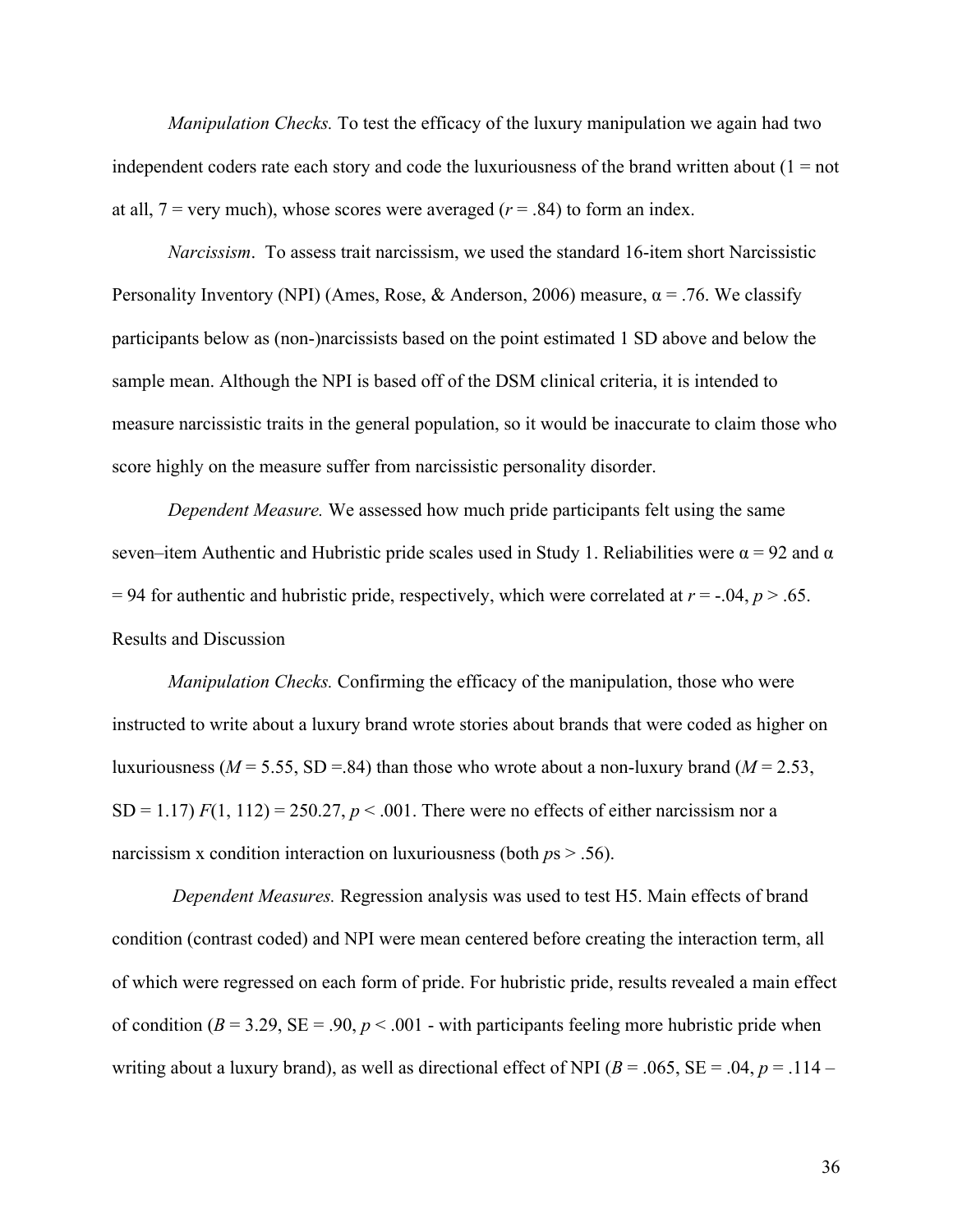narcissists felt more hubristic pride generally), but importantly also the predicted condition x NPI interaction ( $B = -127$ ,  $SE = .04$ ,  $p = .002$ ). Spotlight analyses revealed that, as expected, for nonnarcissists, the effect of condition was significant, such that these individuals experienced more hubristic pride from experiencing luxury (vs. non) brands  $(B = .90 \text{ SE} = .18, p < .001)$ ; but for narcissists the manipulation had no effect ( $B = .13$ ,  $SE = .18$ ,  $p > .48$ ). As expected, for authentic pride, there were no effects of brand condition, NPI, nor their interaction. These findings are depicted in Figure 6 and support H5.

The results of Study 4A show that trait narcissism moderates the effects of brand (luxury vs. non) on hubristic, but not authentic, pride. This supports the notion that narcissists generally feel more hubristic pride, thus non-narcissists feel it more strongly as a result of experiencing luxury goods. We suggest that the negative associations (i.e., hubrisic pride such as arrogance) that luxury goods and their consumers carry (albeit, among some positive ones) is responsible for the negative feelings that result for non-narcissists. It is plausible that narcissists either (a) do not share these associations, or (b) are aware of them but do not mind. We discuss this more in the discussion below. Our final study tests H6, which examines pride as an antecedent to consumption, but also moderated by narcissism.

## **Study 4B**

# Method

*Participants and Procedure.* 201 participants (137 male, 63 female, 1 not reporting) from Amazon Mechanical Turk participated in the study in exchange for monetary compensation. The study utilized a one-factor 2(state pride: authentic vs. hubristic) between subjects experimental design, plus narcissism as a measured trait variable.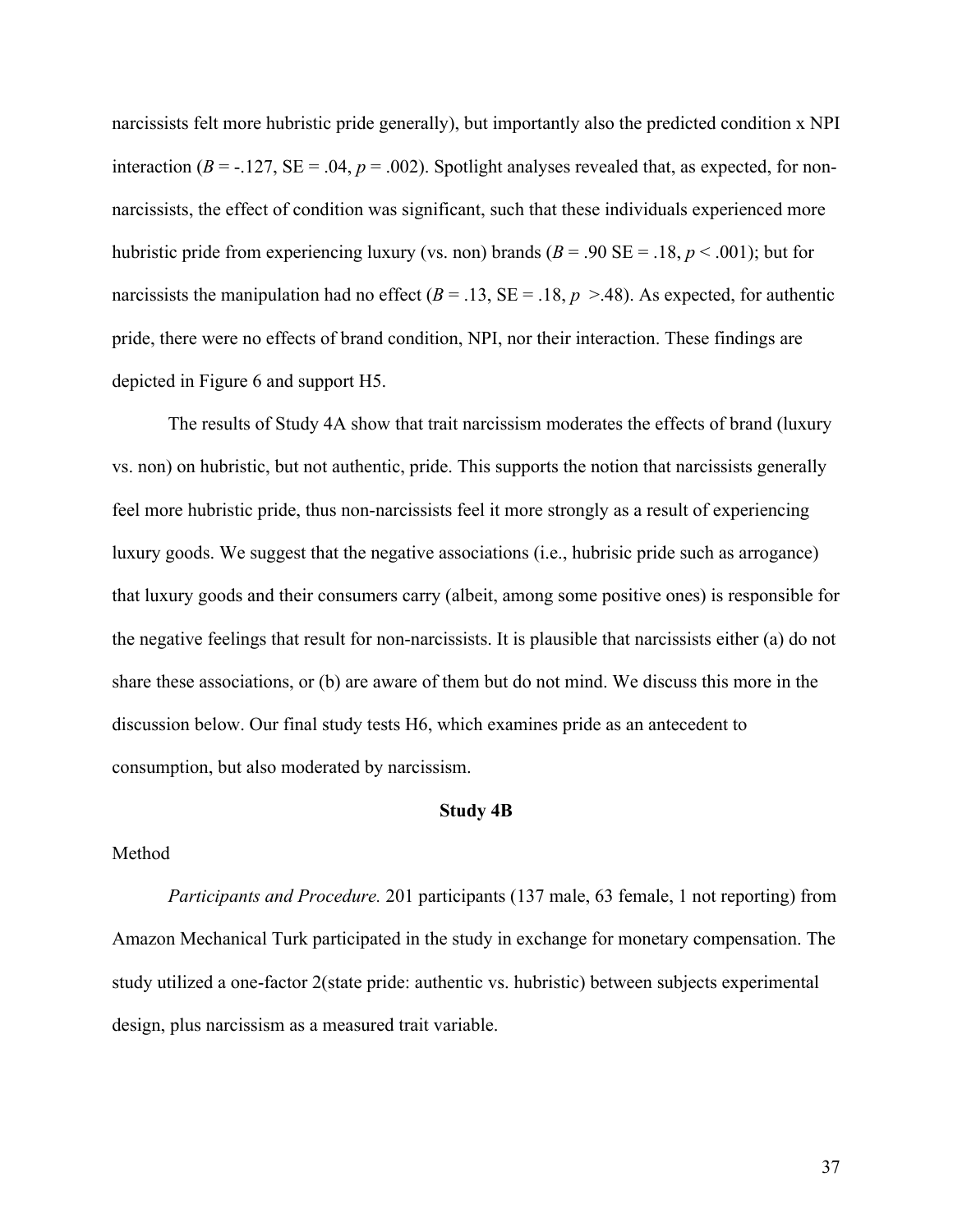Participation involved completing an online survey. Participants first completed the pride manipulation similar to that in Study 3B; they wrote about a time they felt either snobbish or accomplished (but not the other). Following the manipulation we assessed participants desire for (non-)luxury brands. Finally, participants completed a measure of narcissism.

*Measures.* We assessed participants' relative desire purchase luxury brands with two items. Participants read, "Now please imagine a branded product that you would like to purchase right now", followed by: "This product would be a luxury brand"  $(1 = not at all a luxury brand, 7)$  $=$  very much a luxury brand), and "The product I desire to purchase is: (1  $=$  a non-luxury brand,  $7 = a$  luxury brand),  $r = .95$ . The same scale was used to assess NPI as Study 4A,  $\alpha = .79$ . Results

*Dependent Measure.* Regression was again used to test the hypotheses. Contrast coding (for condition) and mean centering (for NPI) were again employed before creating the interaction term, all of which were regressed on brand luxuriousness. Results revealed a main effect of NPI  $(B = .15, SE = .04, p < .001$  – narcissists preferred more luxury), as well as the predicted condition x NPI interaction ( $B = .08$ ,  $SE = .04$ ,  $p = .05$ ). Spotlight analysis revealed that for nonnarcissists, the effect of the pride manipulation was significant (authentic pride resulted in a desire for more of a luxury brand than hubristic pride)  $(B = -0.43, SE = 0.21, p = 0.04)$ , while those high in narcissism showed no such effect ( $B = .15$ ,  $SE = .20$ ,  $p > .47$ ). The pattern (see Figure 7) supported H6 and our suggestion that authentic pride heightens desire to purchase luxury brands among non-narcissists, but not narcissists. Again, this is consistent with both the generally higher desire narcissists have for luxury goods, as well as the justification needed for non-narcissists to purchase them in light of the negatives associated with their acquisition and display.

# **General Discussion**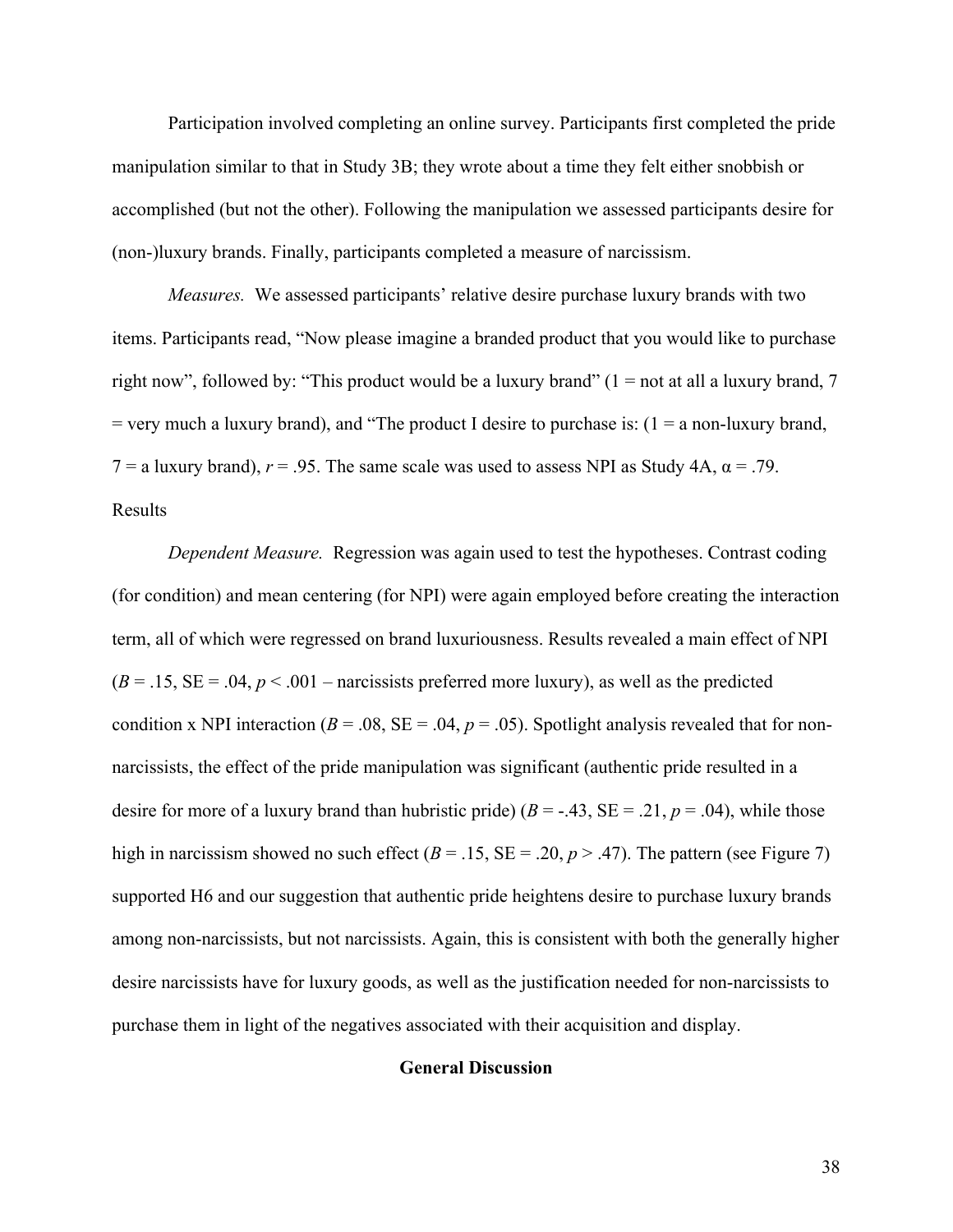## **Contributions**

Recent work in social psychology has greatly increased our understanding of pride, but until now consumer research has yet to adopt a multi-faceted view of pride. In our studies, we adopt this conceptualization of pride and by doing so make several novel contributions to the consumer psychology literature. First, ours is the first empirical effort of which we are aware that treats pride as two-faceted construct in consumer research. We found that the two facets of pride are activated differentially by consuming brands that are or are not emblematic of status and luxury. Second, we document that consumers are motivated to purchase luxury brands by a different kind of pride than what they experience from consuming these brands. Specifically, while heightened authentic pride drives purchases, consumers feel heightened hubristic pride following consumption. Fourth, we show that this effect is moderated by narcissism.

Equally important is how the findings of paper contribute to the literature on pride itself. That authentic pride motivates luxury consumption but hubristic pride is the response is somewhat ironic – the adaptive form of pride (authentic) has an effect that ends up being maladaptive at times. This is an important contribution since we know of no prior study that has shown *any* negative effect of authentic pride, whereas studies have found hubristic pride to be problematic for relationships, mental health, and social behavior (Ashton-James & Tracy, 2012; Tracy et al., 2009). Theoretically, our finding implies that the two forms of pride, which we know from other work are independent, are in fact related but through a causal chain in which feeling authentic pride can lead people to consume products that produce hubristic pride. Luxury goods, given their dual associations with indulgence as well as snobbery, represents unique context in which this novel relationship between the two forms of pride can be revealed.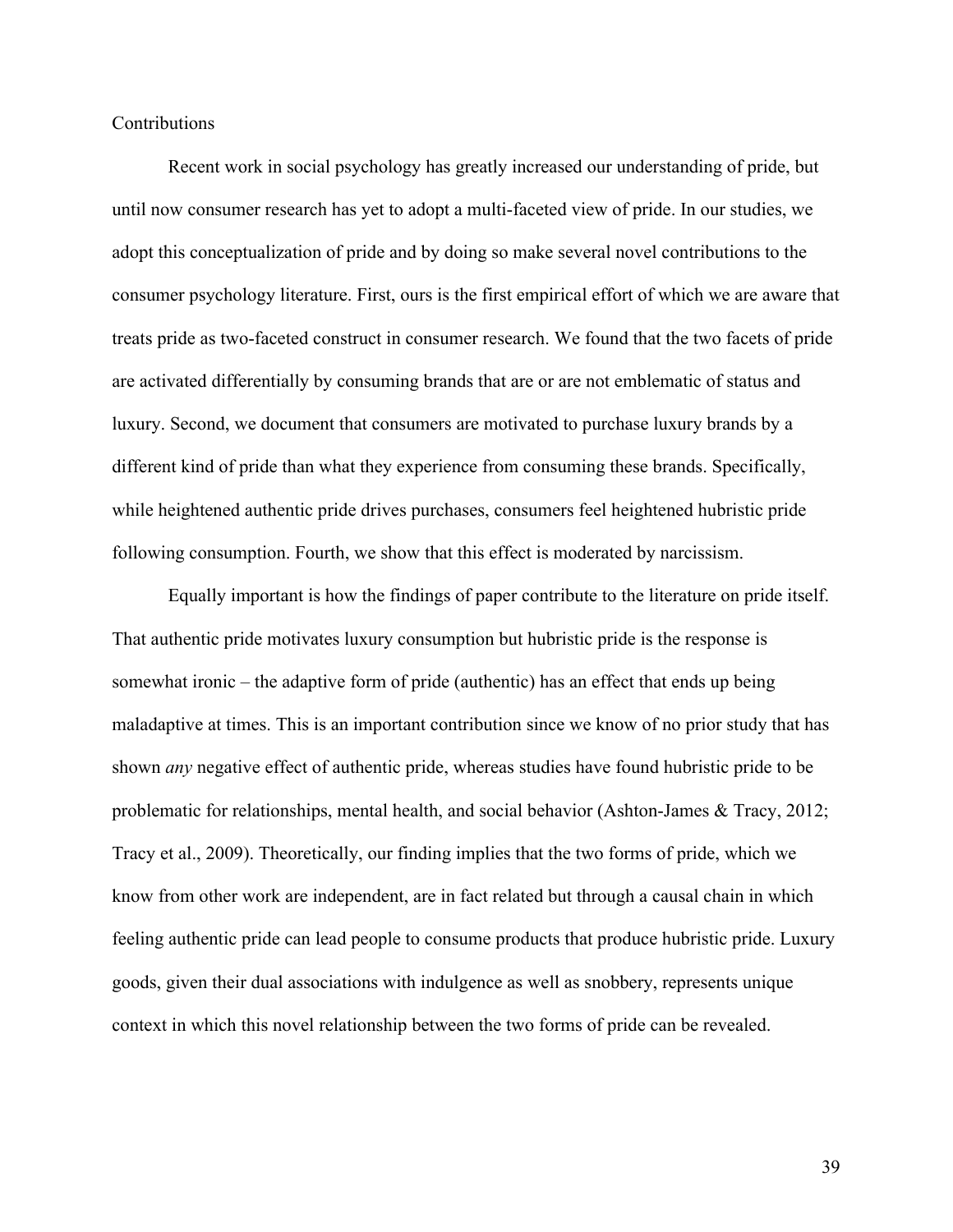This research is also the first to show that the independent activation of authentic and hubristic pride states can influence consumption choices. We are aware of only one other study that has effectively induced distinct state experiences of authentic and hubristic pride (Ashton-James & Tracy, 2012), and we know of no other research that has shown these state emotional experiences to be predictive of consumer choices or behavior**.** Finally, we document that although authentic pride motivates luxury purchases, others infer that those who complete such purchases in fact feel greater hubristic pride. This is the first evidence to suggest that people's inferences of others' pride experiences are shaped by their consumption preferences. In light of concerns in several scientific fields about the robustness of effects, we replicated each of our findings repeatedly, lending confidence to the predictive power of our framework.

A reader might ask then whether authentic pride increases *any* indulgent choice, or why luxury brands are a special case of consumption. One way to answer this question is as follows: Past work has indeed demonstrated that pride associated with accomplishment (authentic pride) increases indulgent choice (e.g., French fries and entertainment gift certificates, see Wilcox, et al., 2011). We surmise that, at least on the antecedent side, luxury brands might not be a "special" case. On the other hand, if we call attention to the consequence side, should eating French fries increase hubristic pride? We see no reasoning in the literature why this should also be true. Thus, luxury brands are a unique, marketing-relevant class of goods where the same choice can affect and be affected by different components of pride.

# Implications and Future Research

Our findings have several implications. Just as one can be proud of a promotion, a child's graduation, a well-kept garden, or a first new car, he or she can also feel pride from wearing an expensive watch. Understanding how the different facets of pride are activated by these different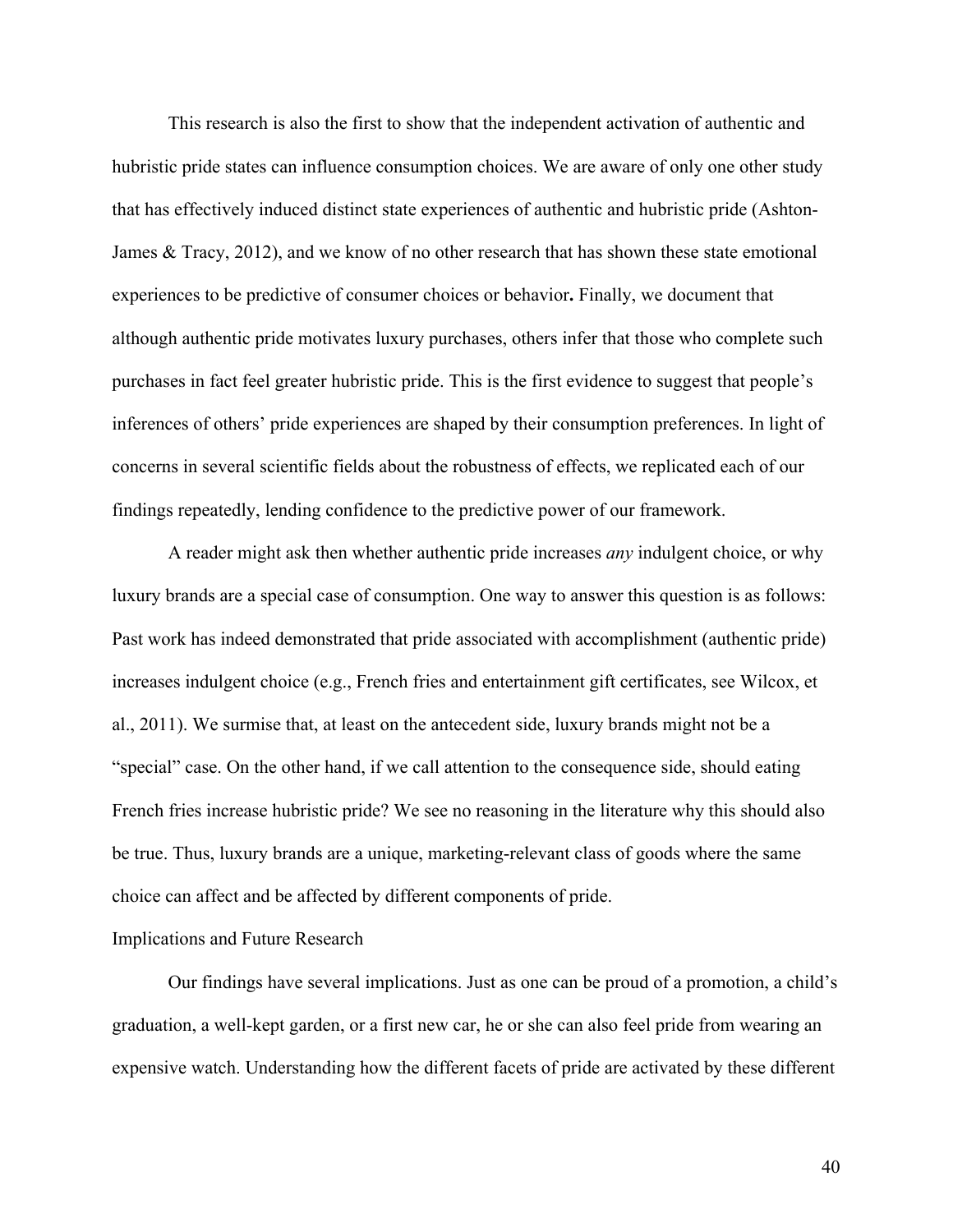situations is important when targeting marketing communications to consumers. Specifically, we show that when a consumer is made to feel authentic pride, he or she exhibits a heightened desire to purchase luxury brands. On the other hand, no such relationship was found for hubristic pride. Given that the demand for luxury brands is growing, and several brands have positioned their brand or certain offerings "upmarket" recently (e.g., Nestle introduced "Heaven" super-premium chocolate and Acura eliminated its lower-priced models), these findings lead to the question of what factors in the environment might activate the more authentic form of pride that motivates such purchases. For marketers interested in inducing consumers to purchase high-margin brands, identifying ways of evoking this facet of pride rather than its hubristic counterpart would seem to be a useful strategy for motivating demand. Indeed, some seem to already be doing this to some degree. For example, Rolex's "A crown for every achievement" campaign explicitly plays to a sense of authentic pride, while Michael Kors and Versace have run ads contrasting its protagonists with lower-status professions like laborers and valets. However, as past research shows, making consumers aware of how marketers' tactics can influence buying behavior can lead them to make corrections that may be self-beneficial (Campbell & Kirmani, 2000).

Our studies provide the first evidence of which we are aware that people's inferences of others' pride experiences are shaped by the observed party's consumption preferences. A novel finding from our data is that consumers who surround themselves with luxury brands are perceived as experiencing greater hubristic pride, and consequently as being less prosocial compared to those who are perceived as preferring non-luxury equivalents of the same product. One possible explanation for these findings stems from previous evidence of a link between hubristic pride and dysfunctional interpersonal relationships and anti-social behaviors (Tracy et al., 2009). It may be that inferences of others' hubristic pride are based on past experiences with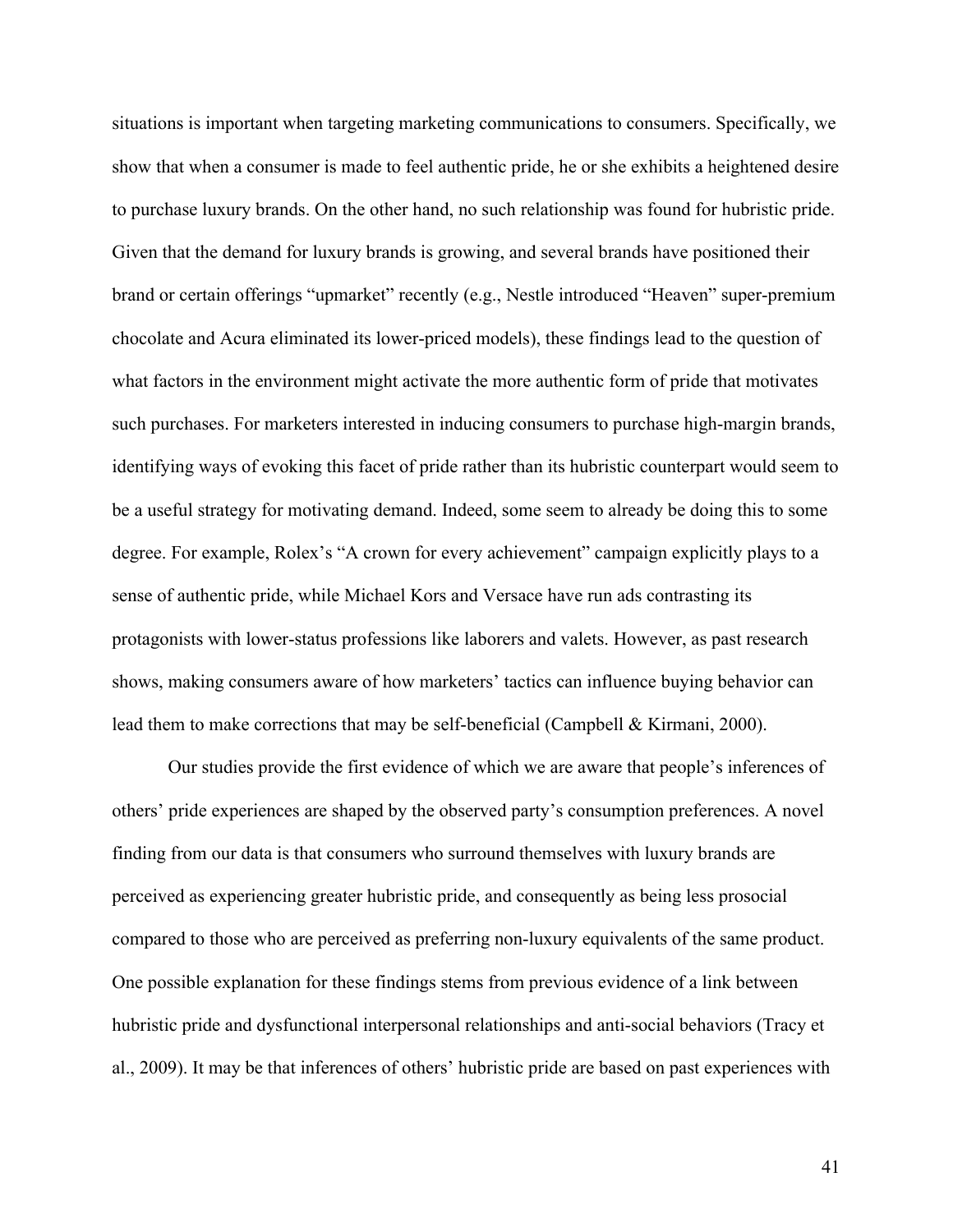individuals who have experienced or expressed this form of pride, and displayed undesirable social qualities. Such an inference may be reasonable, as studies show that hubristic pride is consistently and negatively related to the two pro-social traits of Agreeableness and Conscientiousness, and positively to traits such as aggressiveness, manipulativeness, and a tendency to use coercive tactics to get one's way (Cheng et al., 2010; Tracy & Robins, 2007; Tracy, et al., 2009). On the other hand, the absence of the prosocial qualities assessed in the present research does not necessarily make a person socially undesirable. It may be that for some observers, a consumer who is thought to experience hubristic pride may also be seen as possessing desirable qualities such as assertiveness, power, autonomy, or approach motivation (Carver, Sinclair, & Johnson, 2010; Cheng et al., 2010). Future studies should examine this possibility. It is also noteworthy that luxury consumption did not *decrease* observers' perceptions that the consumer possessed authentic pride. These inferences also might be partly influenced by the lack of context provided about the purchases in this study. For example, if it were known that a fellow consumer purchased her Gucci bag on the occasion of her graduation, we would expect lower inferences of hubristic pride than if the same bag were purchased on a more mundane shopping trip.

One interesting implication of our findings regarding observer perceptions of pride is that, although some people might enjoy experiencing hubristic pride from their consumption choices, they may nonetheless suffer negative evaluations from others as a result. This does not negate the fact that hubristic pride might be satisfying *to the consumer,* and it is possible that the positive feelings from luxury consumption outweigh the negative feelings experienced from others' reactions. Although consumers feeling pride make choices because they seek positive differentiation (Griskevicius et al., 2010), they may be miscalibrating what exactly constitutes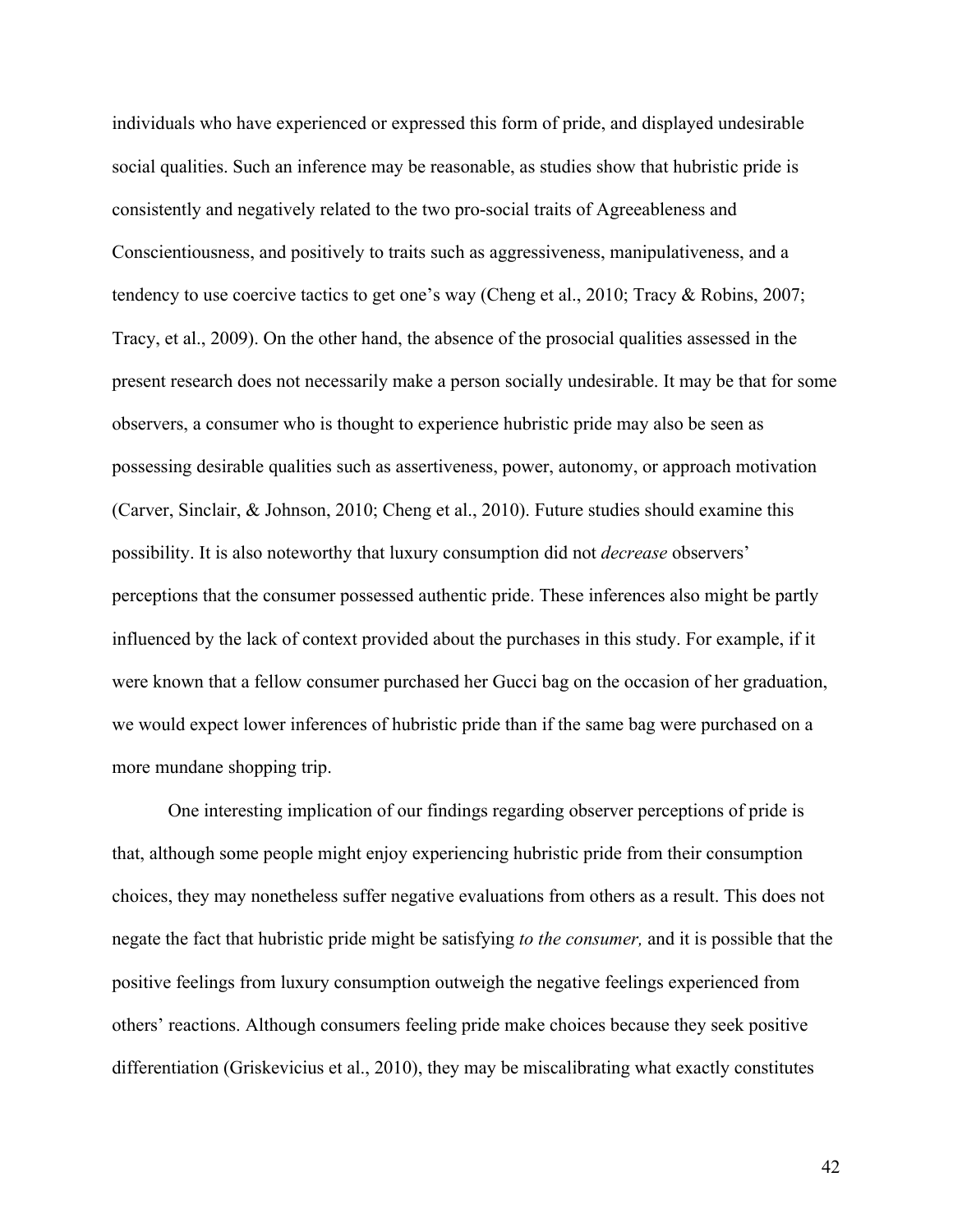*positive* differentiation is in the eyes of others. Consumers may believe that most observers will evaluate them positively as a result of their luxury brand consumption, and this (at least somewhat misguided) belief is what motivates them to acquire and use such brands. Such a possibility would not be surprising given that substantial research shows that people are notoriously poor at forecasting others' judgments of themselves across several domains (e.g., Griffin & Ross, 1991). For example, perhaps the central inferences people make when they have a desire to purchase luxury goods personally (e.g., "I deserve it") may differ from those they make of others who exercise similar market choices (e.g., "What arrogance!"). However, there is also another possibility. It is conceivable that consumers understand that others will perceive their luxury purchases as indicating that they are high in hubristic pride and anti-social, but in fact want to convey this impression or generate envy among others. Research shows that such a signal may be an effective tool for gaining power and social influence, even though it may cost the signaler liking and social acceptance (Cheng et al., 2013; Cheng et al., 2010). Future studies should test these possibilities.

One limitation of our research is that pride was manipulated or measured close in time to consumption intentions. Understanding the temporal duration of the pride effects we identified would be an important next step. Finally, the roles of brand prominence and counterfeiting should be examined. How might a "loud" versus subtle brand signal (e.g., Han, Nunes, & Drèze 2010) affect our findings? One possibility is that authentic pride increases preferences for subtle signals. The same could hold with regards to counterfeits; perhaps those feeling authentic pride would prefer a genuine good to a larger degree as the signal is to the self of a sense of accomplishment rather than an external display. The answers to these and other questions remain for future research.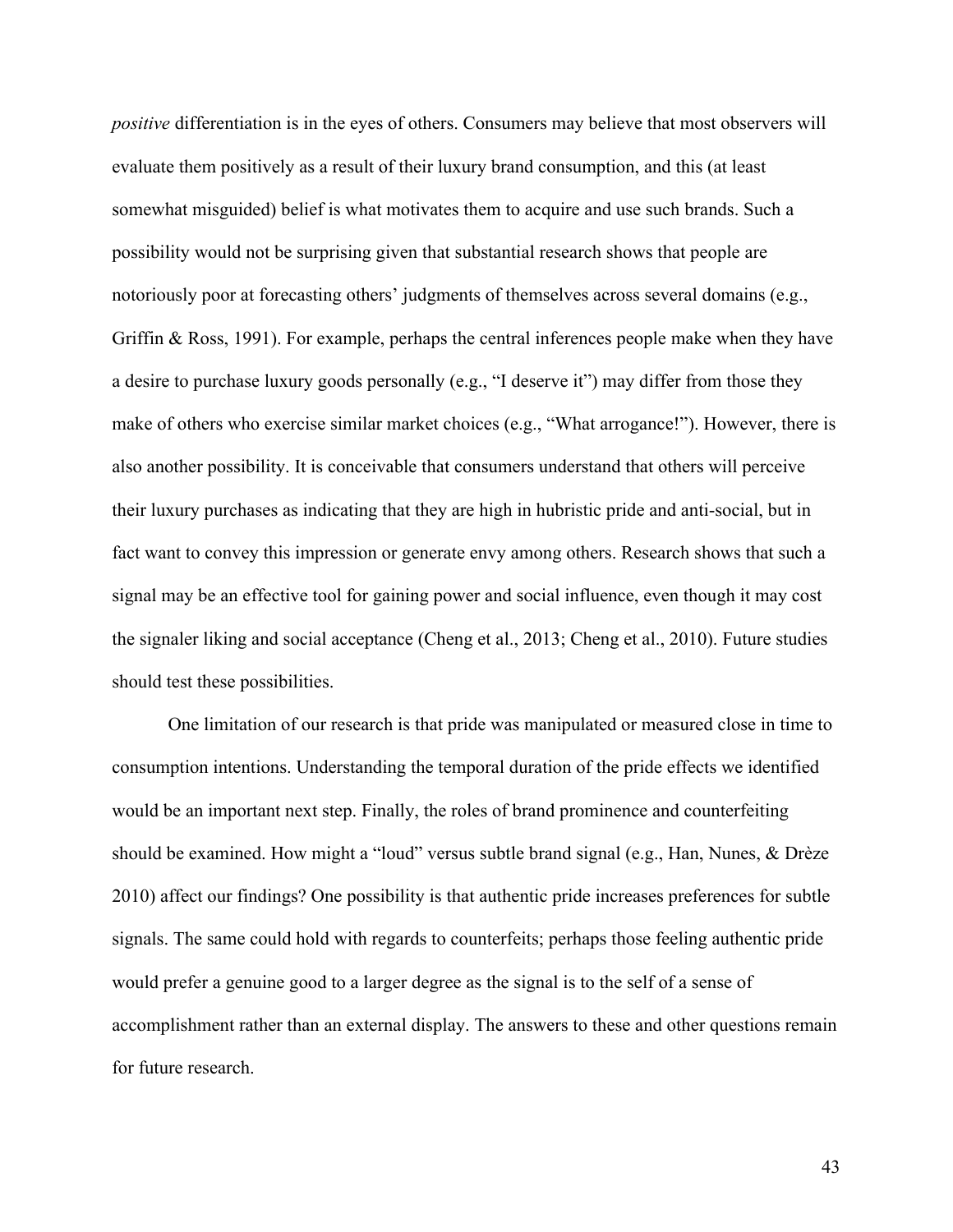#### **References**

- Aaker, J., & Williams, P. (1998). "Empathy versus pride: The influence of emotional appeals across cultures. *Journal of Consumer Research*, 25, 241-261.
- Ames, D.R., Rose, P., & Anderson, C.P. (2006). The NPI-16 as a short measure of narcissism. *Journal of Research in Personality*, 40, 440-450.
- Ashton-James, C.E., & Tracy, J.L. (2012). Pride and prejudice: The distinct effects of authentic and hubristic pride on outgroup bias and discrimination". Working paper.
- Bain and Company (2012). Retrieved October 9, 2012 from http://www.bain.com/about/press/press-releases/luxury-goods-market-predicted-to-growsix-to-seven-percent-in-2012.aspx
- Beatty, S.E., & Ferrell, M.E. (1998). Impulse buying: Modeling its precursors. *Journal of Retailing*, 74, 169-171.
- Berger, J., & Shiv, B. (2011). Food, sex, and the hunger for distinction. *Journal of Consumer Psychology*, 21, 464-472.
- Blaine, B., & Crocker, J. (1993). Self-esteem: The puzzle of low self-regard. *Plenum series in social/clinical psychology*. (pp. 55-85). Baumeister, Roy F. (Ed), New York, NY, US: Plenum Press.
- Campbell, M., & Kirmani, A. (2000). Consumers' use of persuasion knowledge: The effects of accessibility and cognitive capacity on perceptions of an influence agent. *Journal of Consumer Research,* 27, 69-83.
- Carver, C. S., Sinclair, S., & Johnson, S. L. (2010). Authentic and hubristic pride: Differential relations to aspects of goal regulation, affect, and self-control. *Journal of Research in Personality*, 44, 698-703.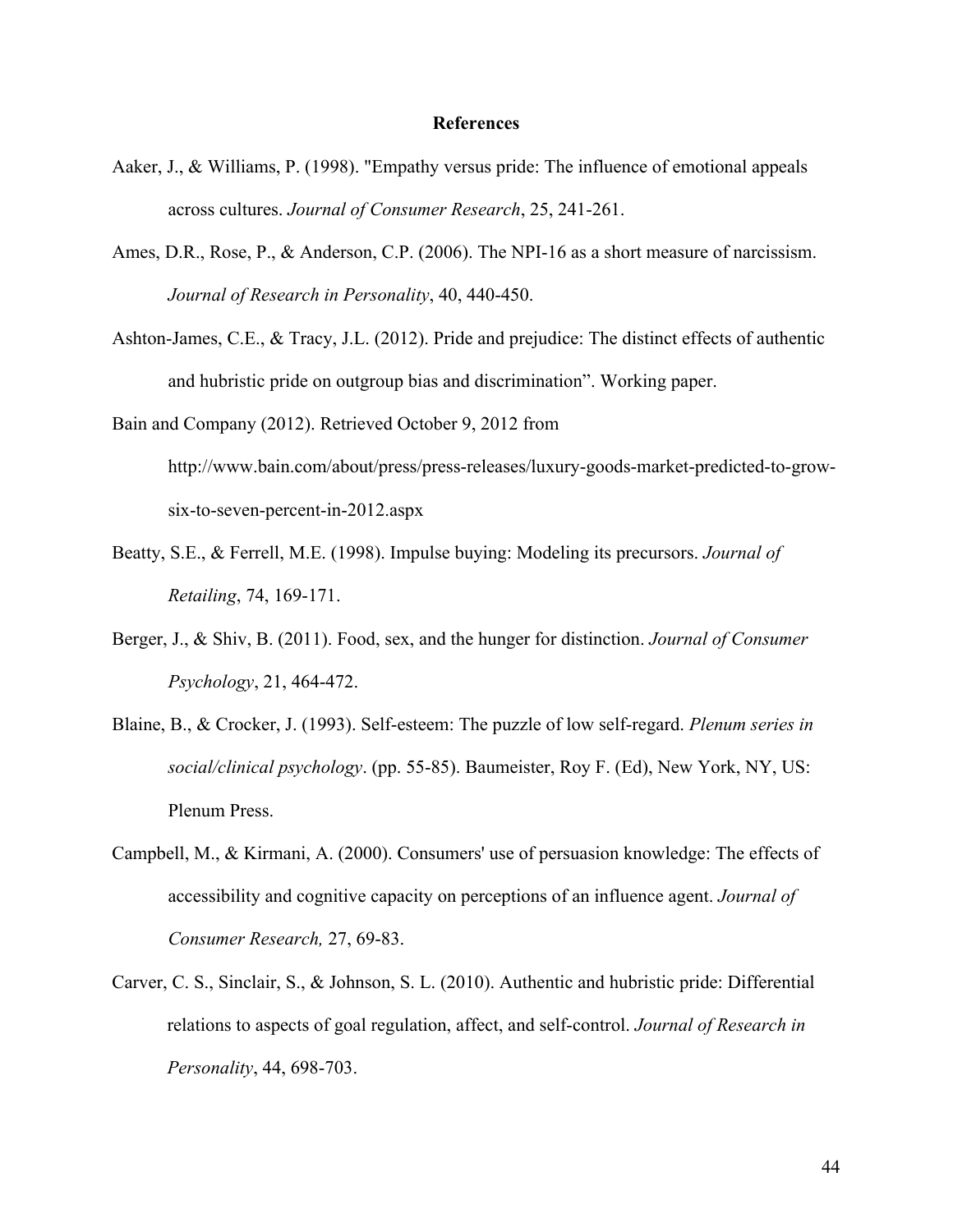- Chadha, R., & Husband, P. (2006). *The cult of the luxury brand: Inside Asia's love affair with luxury*, London, UK: Nicholas Brealey International.
- Cheng, J.T., Tracy, J.L., & Henrich, J. (2010). Pride, personality, and the evolutionary foundations of human social status. *Evolution and Human Behavior, 31*, 334-347.
- Cheng, J.T., Tracy, J.L., Foulsham, T., Kingstone, A., & Henrich, J. (in press). Two ways to the top: Evidence that dominance and prestige are distinct yet viable avenues to social rank and influence. *Journal of Personality and Social Psychology*.
- Khan, U., & Dhar, R. (2006). Licensing effect in consumer choice. *Journal of Marketing Research*, 43, 259-266.
- Frank, R.H. (1999). *Luxury fever: Money and happiness in an era of excess*, New York, NY: Free Press.
- Galinsky, A.D., Gruenfeld, D.H., & Magee, J.C. (2003). From power to action. *Journal of Personality and Social Psychology*, 85, 453-466.
- Giner-Sorolla, R. (2001). Guilty pleasures and grim necessities: Affective attitudes in dilemmas of self-control. *Journal of Personality and Social Psychology*, 80, 26-221.
- Griffin, D.W., & Ross, L. (1991). Subjective construal, social inference, and human misunderstanding," in Mark P. Zanna (Ed.) *Advances in Experimental Social Psychology*, 21, New York: Academic Press.
- Griskevicius, V., Tybur, J.M., Delton, A.W., & Robertson, T.E. (2011). The influence of mortality and socioeconomic status on risk and rewards: A life history theory approach. *Journal of Personality and Social Psychology*, 100, 1015-1026.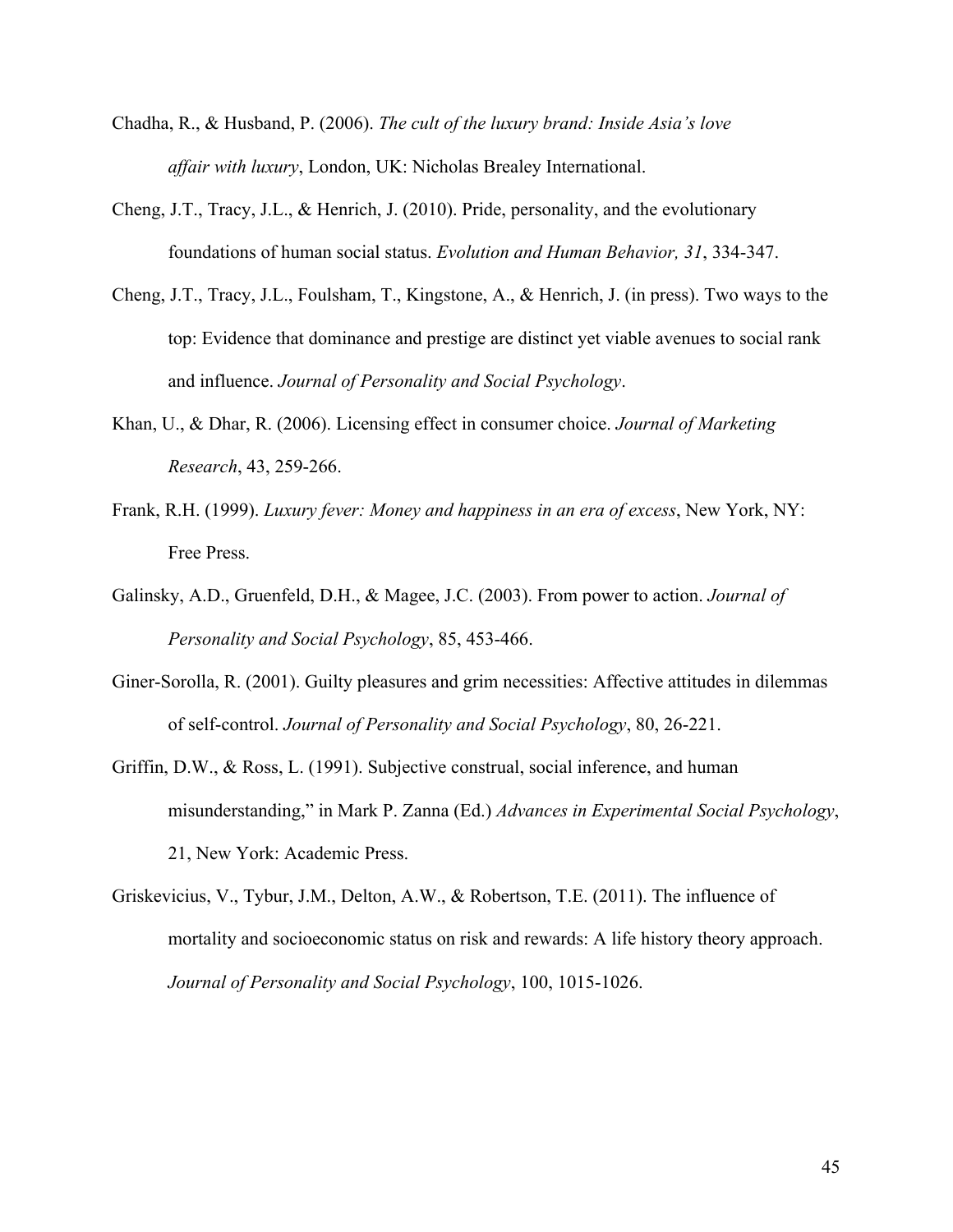- Griskevicius, V., Shiota, M.M., & Nowlis, S.M. (2010). The many shades of rose-colored glasses: An evolutionary approach to the influence of different positive emotions. *Journal of Consumer Research*, 37, 238-250.
- Han, Y.J., Nunes, J.C., & Drèze, X. (2010). Signaling status with luxury goods: The role of brand prominence. *Journal of Marketing*, 74, 15-30.
- Hardy, C L., & Van Vugt, M. (2006). Nice guys finish first: The competitive altruism hypothesis. *Personality and Social Psychology Bulletin*, 32, 1402-1413.
- Hung, I.W., & Mukhopadhyay, A. (2012). Lenses of the heart: How actors' vs. observers' perspectives influence emotional experiences," *Journal of Consumer Research*, 38, 1103- 1115.
- Isen, A.M. (1984). "The influence of positive affect on decision making and cognitive organization" in *Advances in Consumer Research* Volume 11, ed. Thomas C. Kinnear, Association for Consumer Research, Pages: 534-537.
- Kasser, T., Ryan, R.M. (1996). Further Examining the American Dream: Differential Correlates of Intrinsic and Extrinsic Goals. *Personality and Social Psychology Bulletin*, 22, 280-87.
- Kernberg, O.F. (1975). *Borderline conditions and pathological narcissism*. New York: Jason Aronson.
- Louro, M., Pieters, R., & Zeelenberg, M. (2005). Negative returns on positive emotions: The influence of pride and self-regulatory goals on repurchase decisions. *Journal of Consumer Research,* 34, 833-41.
- Luomala, H.T., & Laaksonen, M. (1999). A qualitative exploration of mood-regulatory self-gift behaviors. *Journal of Economic Psychology*, 20, 147-182.

MacInnis, D.J., & Patrick, V.M. (2006). A spotlight on affect: The role of affect and affective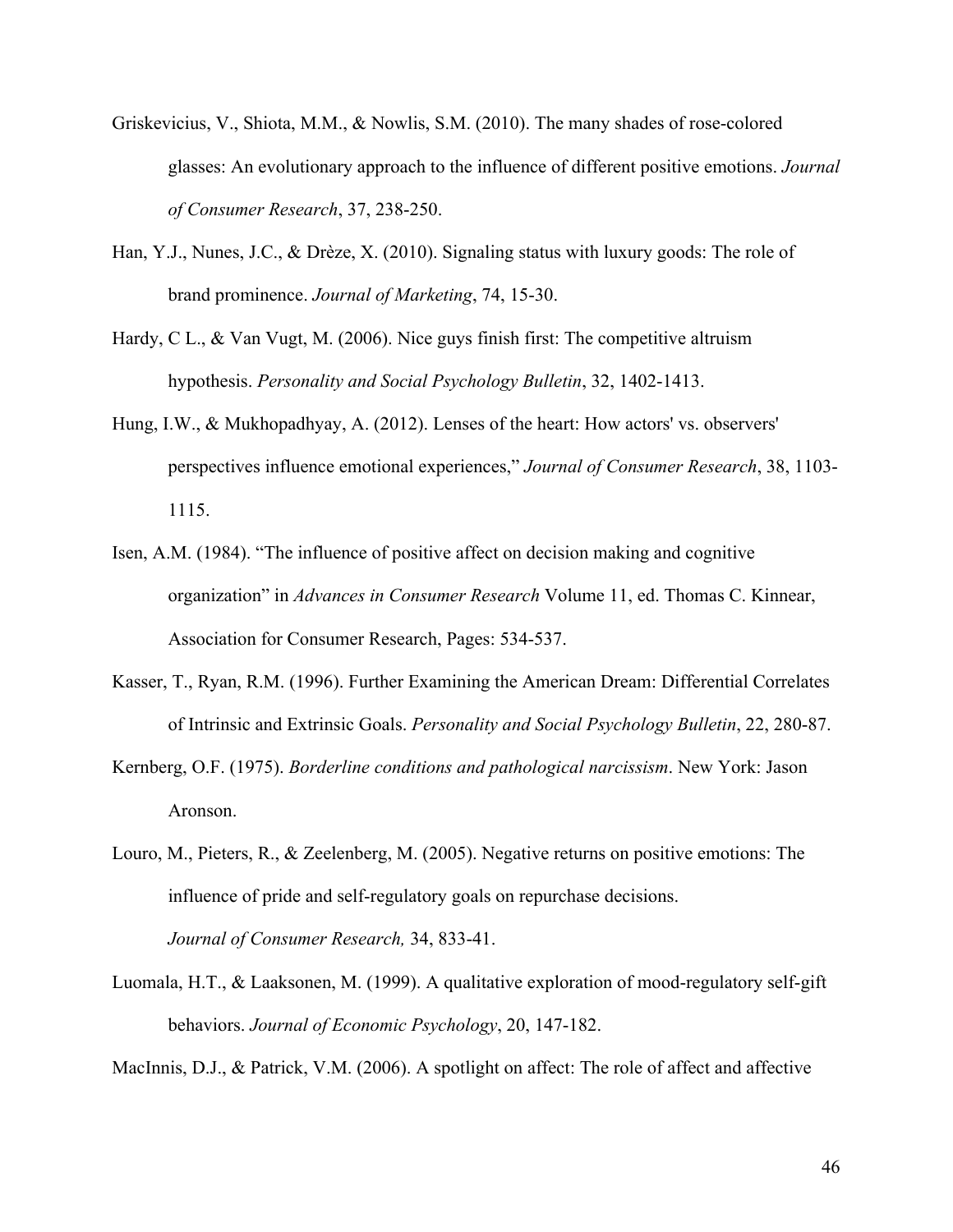forecasting in self-regulation and impulse control. *Journal of Consumer Psychology*, 16, 224-231.

- Mandel, N., Petrova, P.K., & Cialdini, R.B. (2006). Images of success and the preference for luxury brands. *Journal of Consumer Psychology*, 16, 57-69.
- Manning, R.D. (2000). *Credit card nation: The consequences of America's addiction to credit*. New York, NY: Basic Books.
- McGregor, I., Nail, P.R., Marigold, D.C., & Kang, S-J. (2005). Defensive pride and consensus: Strength in imaginary numbers. *Journal of Personality and Social Psychology*, 89, 978–996.
- Meritt, A.C., Effron, D.A., & Monin, B. (2010). Moral self-licensing: When being good frees us to be bad. *Social and Personality Psychology Compass*, (4/5), 344-357.
- Mulder, L.B. & Aquino, K. (2013). The role of moral identity in the aftermath of dishonesty. *Organizational Behavior and Human Decision Processes*, 121, 219-230.
- Morf, C.C., & Rhodewalt, F. (2001). Unraveling the paradoxes of narcissism: A dynamic selfregulatory processing model. *Psychological Inquiry*, 12, 177–196.
- Mukhopadhyay, A., & Johar, G.V. (2007). Tempted or not: The effect of recent purchase history on responses to affective advertising. *Journal of Consumer Research*, 33, 445-453.
- \_\_\_\_\_\_ (2009). "Indulgence as Self-reward for Prior Shopping Restraint: A Justification-Based Mechanism," *Journal of Consumer Psychology*, 19, 334-345.
- Paolacci, G., Chandler, J., & Ipeirotis, P. G. (2010). Running experiments using Amazon Mechanical Turk. *Judgment and Decision Making,* 5, 411-419.
- Patrick, V.M., Chun, H., & MacInnis, D.J. (2009). Affective forecasting and self-control: When anticipating pride wins over other emotions in a self-regulation context. *Journal of*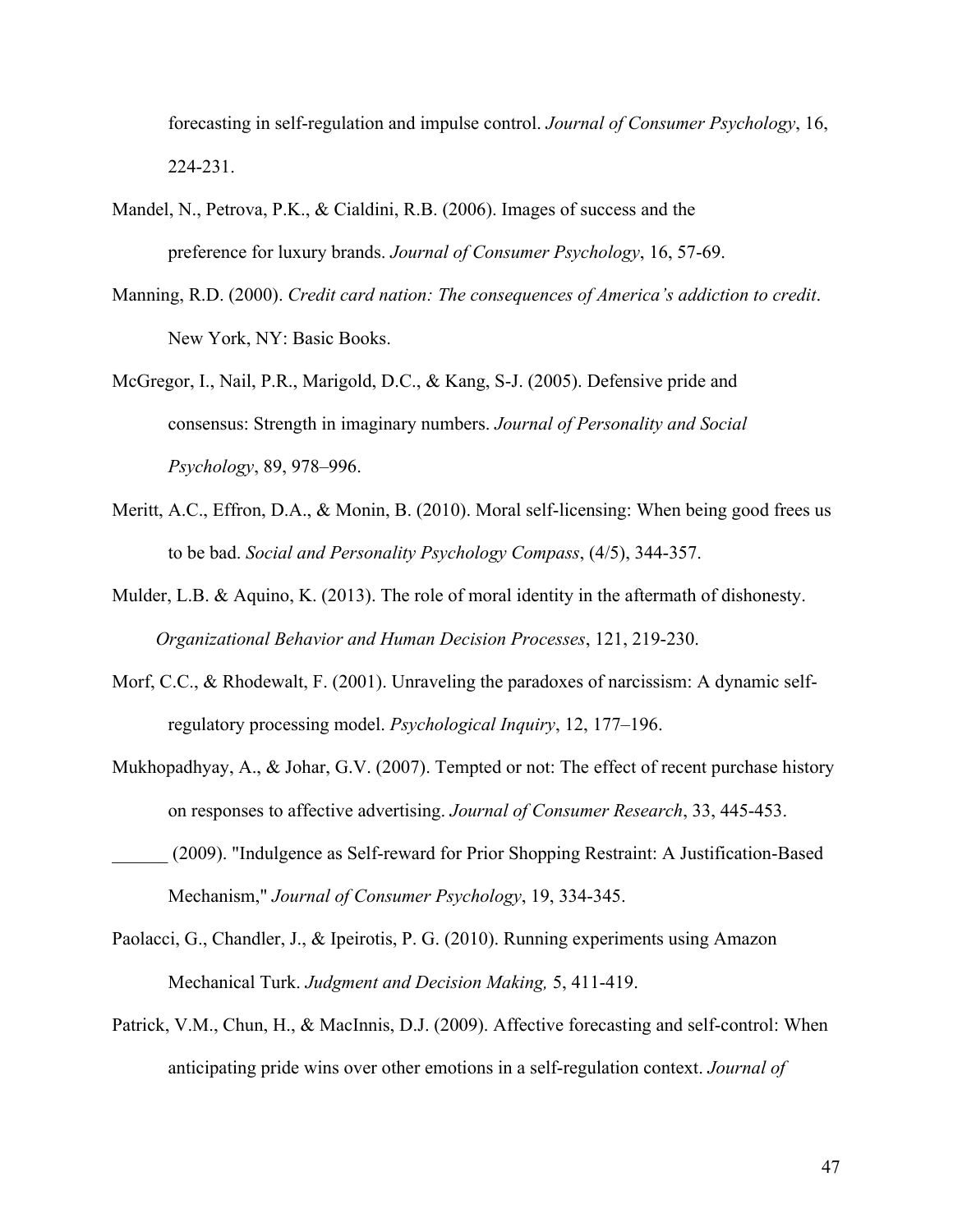*Consumer Psychology*, 19, 537-545.

- Preacher, K. J., & Hayes, A. F. (2008). Asymptotic and resampling strategies for assessing and comparing indirect effects in multiple mediator models. *Behavior Research Methods*, 40, 879-891.
- Preacher, K. J., Rucker, D. D., & Hayes, A. F. (2007). Assessing moderated mediation hypotheses: Theory, methods, and prescriptions. *Multivariate Behavioral Research*, 42, 185-227.
- Ramanathan, S., & Williams, P. (2007). Immediate and delayed emotional consequences of indulgence: The moderating influence of personality type on mixed emotions, *Journal of Consumer Research*, 34, 212 - 223.
- Raskin, R, & Terry, H. (1988). A principal-components analysis of the Narcissistic Personality Inventory and further evidence of its construct validity. *Journal of Personality and Social Psychology*, 54, 890–902.
- Richins, M.L. (2004). The material values scale: A re-inquiry into its measurement properties and the development of a short form. *Journal of Consumer Research*, *31*, 209-219.
- Rose, P. (2007). Mediators of the association between narcissism and compulsive buying: The roles of materialism and impulse control. *Psychology of Addictive Behaviors*, 21, 576-81.
- Sachdeva, S., Iliev, R., & Medin, D.L. (2009). Sinning saints and saintly sinners: The paradox of moral self-regulation. *Psychological Science*, 20, 523-528.
- Shariff, A.F., & Tracy, J.L. (2009). Knowing who's boss: Implicit perception of status from the nonverbal expression of pride. *Emotion*, 9, 631-639.

Strack, F., Schwarz, N., & Gschneidinger, E. (1985). Happiness and reminiscing: The role of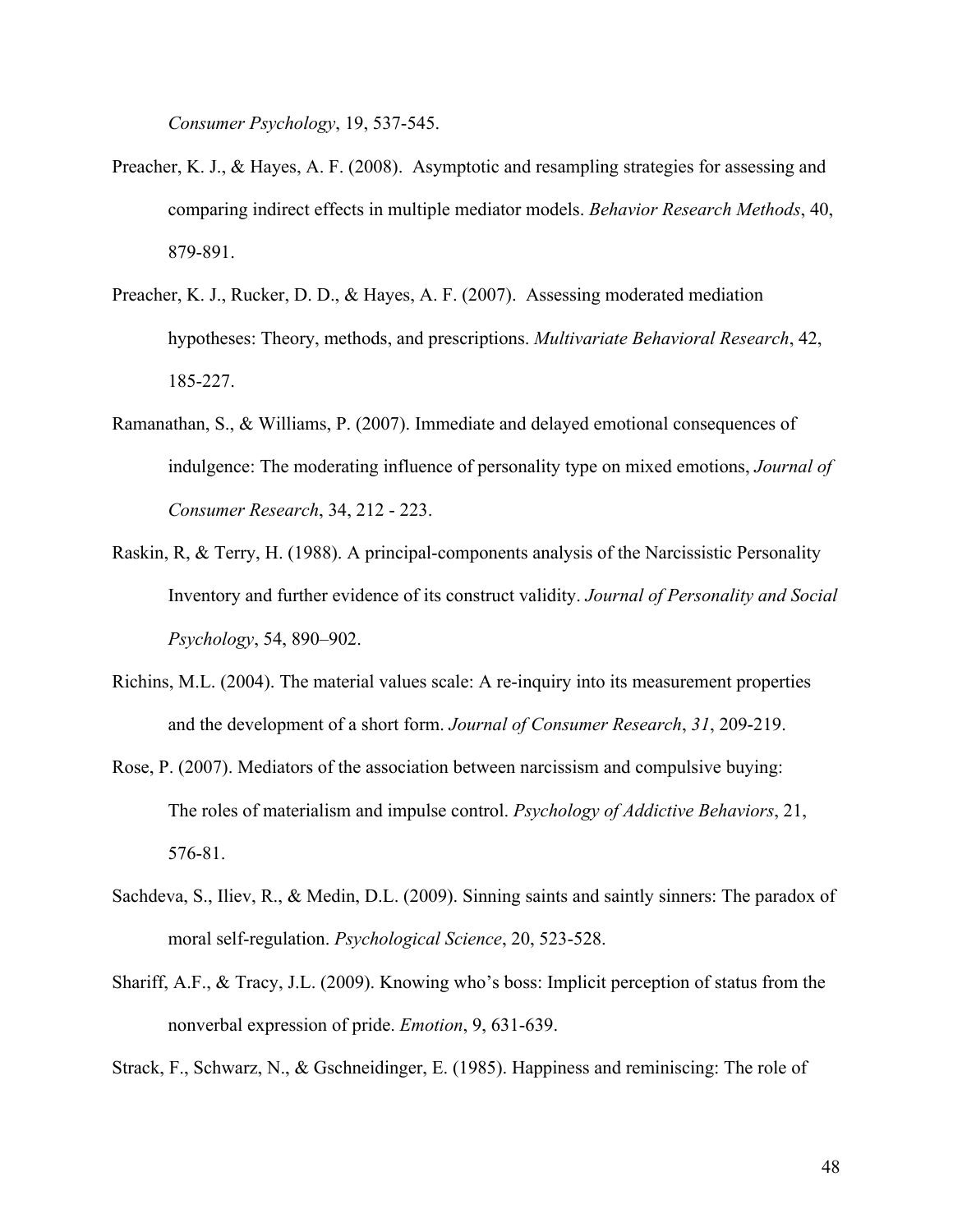time perspective, affect, and mode of thinking. *Journal of Personality and Social Psychology*, 49, 1460–1469.

- Tangney, J.P., Wagner, P., & Gramzow, R. (1989). *The test of self-conscious affect (TOSCA)*. Fairfax, VA: George Mason University.
- Tice, D.M., & Bratslavsky, E. (2000). Giving in to feel good: The place of emotion regulation in the context of general self-control. *Psychological Inquiry*, 11, 149-159.
- Tiedens, L.Z., Ellsworth, P., & Mesquita, B. (2000). Sentimental stereotypes: Emotional expectations for high-and low-status group members. *Personality and Social Psychology Bulletin*, 26, 560-575.
- Tracy, J.L., & Matsumoto, D. (2008). The spontaneous display of pride and shame: Evidence for biologically innate nonverbal displays. *Proceedings of the National Academy of Sciences*, 105, 11655-11660.
- Tracy, J.L., & Robins, R.W. (2007). The psychological structure of pride: A tale of two facets. *Journal of Personality and Social Psychology,* 92, 506-525.
- \_\_\_\_\_\_ (2008). The nonverbal expression of pride: Evidence for cross-cultural recognition. *Journal of Personality and Social Psychology*, 94, 516-530.
- Tracy, J. L., Cheng, J.T., Robins, R.W., & Trzesniewski, K. (2009). Authentic and hubristic pride: The affective core of self-esteem and narcissism. *Self and Identity,* 8, 196-213.
- Tracy, J.L., Cheng, J.T., Martens, J.P., & Robins, R.W. (2011). "The affective core of narcissism: Inflated by pride, deflated by shame" (pp. 330-343). In W. K. Campbell, & J. Miller (Eds.), *Handbook of narcissism and narcissistic personality disorder.* New York: Wiley.

Tracy, J.L., Robins, R.W., & Lagattuta, K.H. (2005). Can children recognize pride?" *Emotion*, 5,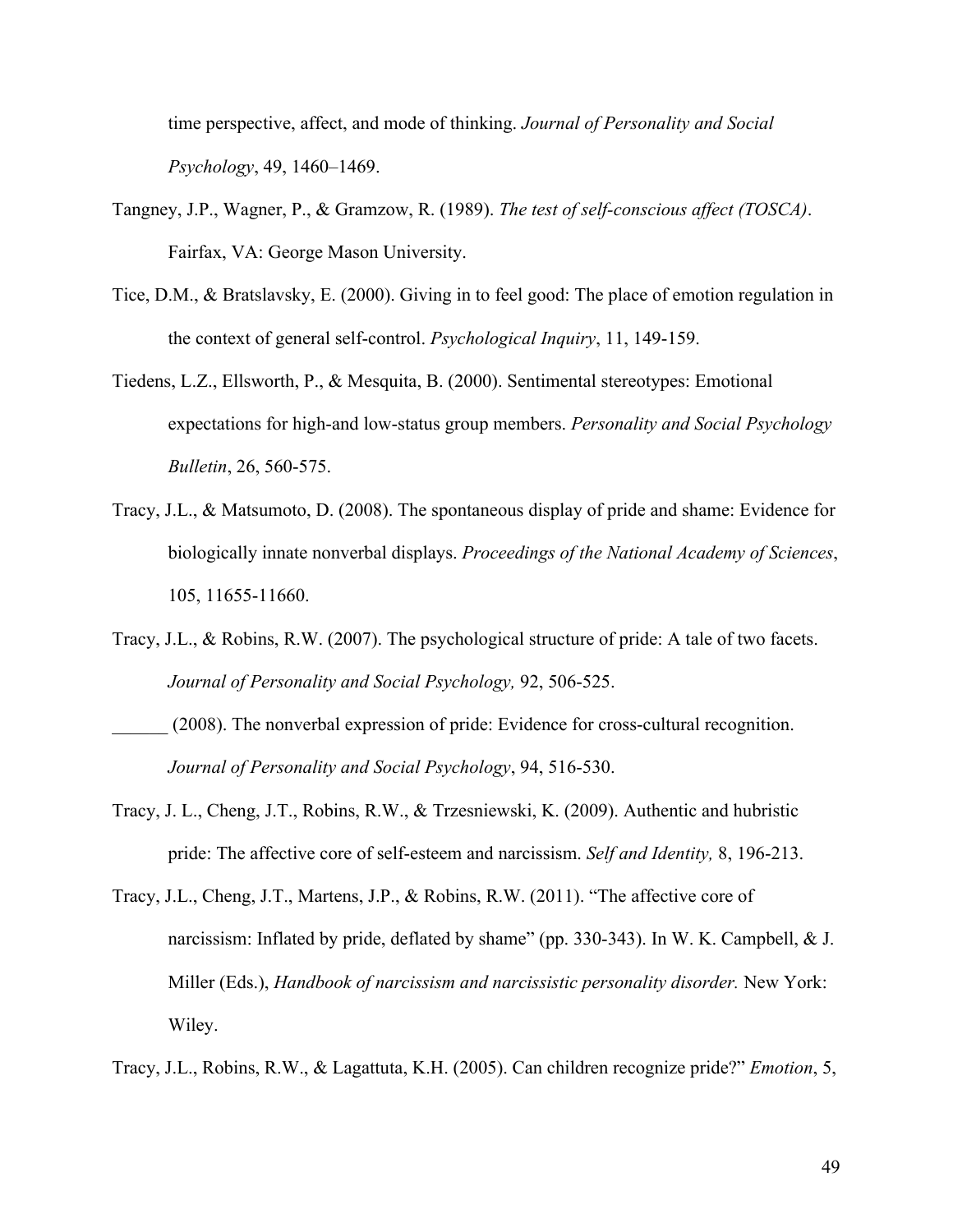251-257.

- Tracy, J.L., Shariff, A.F., Zhao, W., & Henrich, J. (2013). Cross-cultural evidence that the pride expression is a universal automatic status signal. *Journal of Experimental Psychology: General,* 142, *163-180.*
- Twenge, J.M., & Campbell, W.K. (2009). The narcissism epidemic: Living in the age of entitlement. New York: Free Press.
- Van Boven, L., Campbell, M.C., Gilovich, T. (2010). Stigmatizing materialism: On stereotypes and impressions of materialistic and experiential pursuits," *Personality and Social Psychology Bulletin*, 36, 551-563.
- Veblen, T. (1899), "The theory of the leisure class," in *The Collected Works of Thorstein Veblen,* Vol. 1.
- Wilcox, K, Kim, H.M., & Sen, S. (2009). Why do consumers buy counterfeit luxury goods? *Journal of Marketing Research*, 44, 247-259.
- Wilcox, K., Kramer, T., & Sen, S. (2011). Indulgence or self-control: A dual process model of the effect of incidental pride on indulgent choice. *Journal of Consumer Research,* 38, 151-163.
- Williams, L.A., & DeSteno, D. (2009). Pride: Adaptive social emotion or seventh sin? *Psychological Science*, 20, 284-288.
- Winterich, K.P, & Haws, K.L. (2011). "Helpful hopefulness: The effect of future positive emotion on consumption. *Journal of Consumer Research*, 38, 505-524.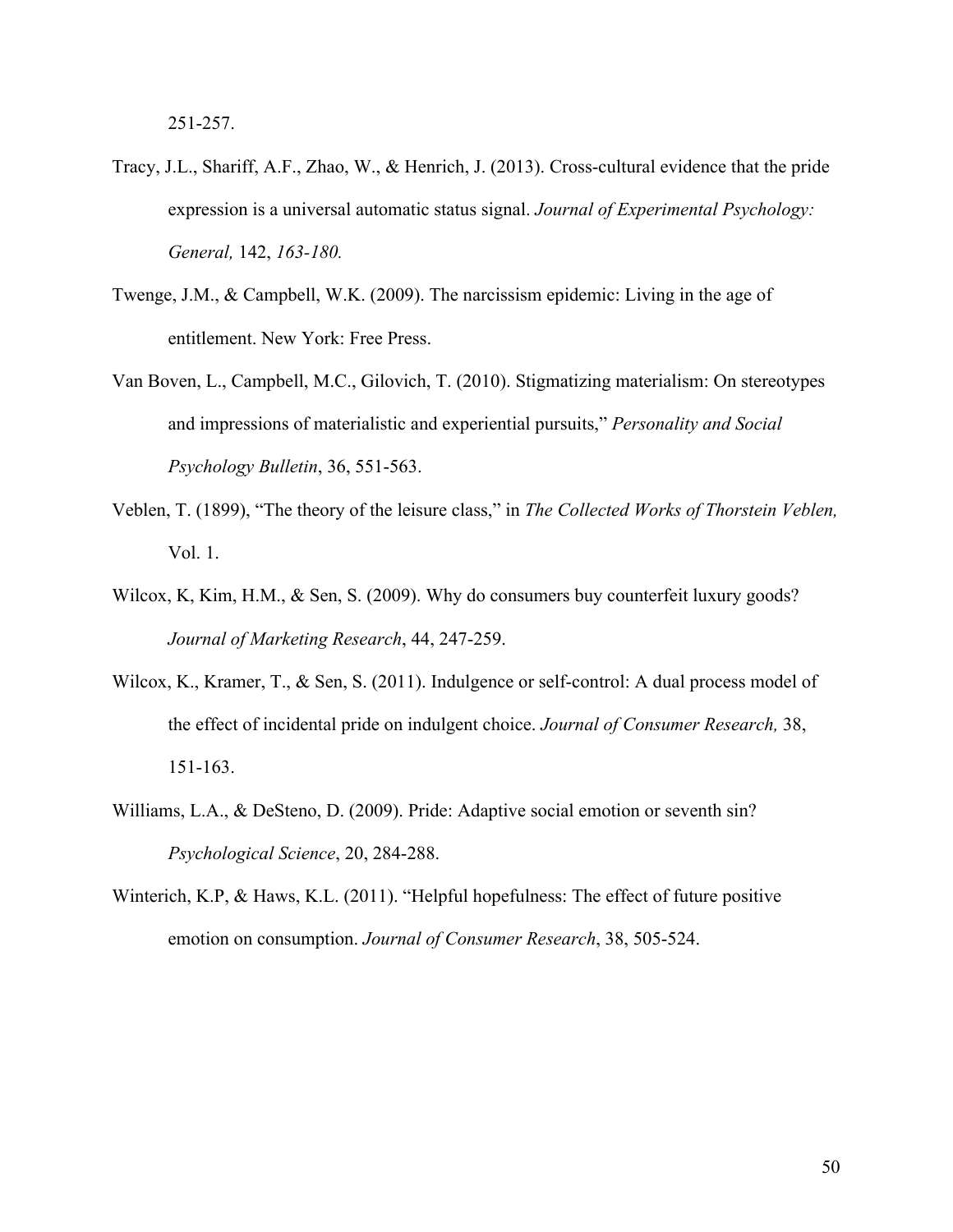# **Figures**

*Figure 1.* Study 1A. Felt pride by condition.



Public Condition

# Private Condition



*Figure 2.* Study 1B. Pride inferred in other consumer.

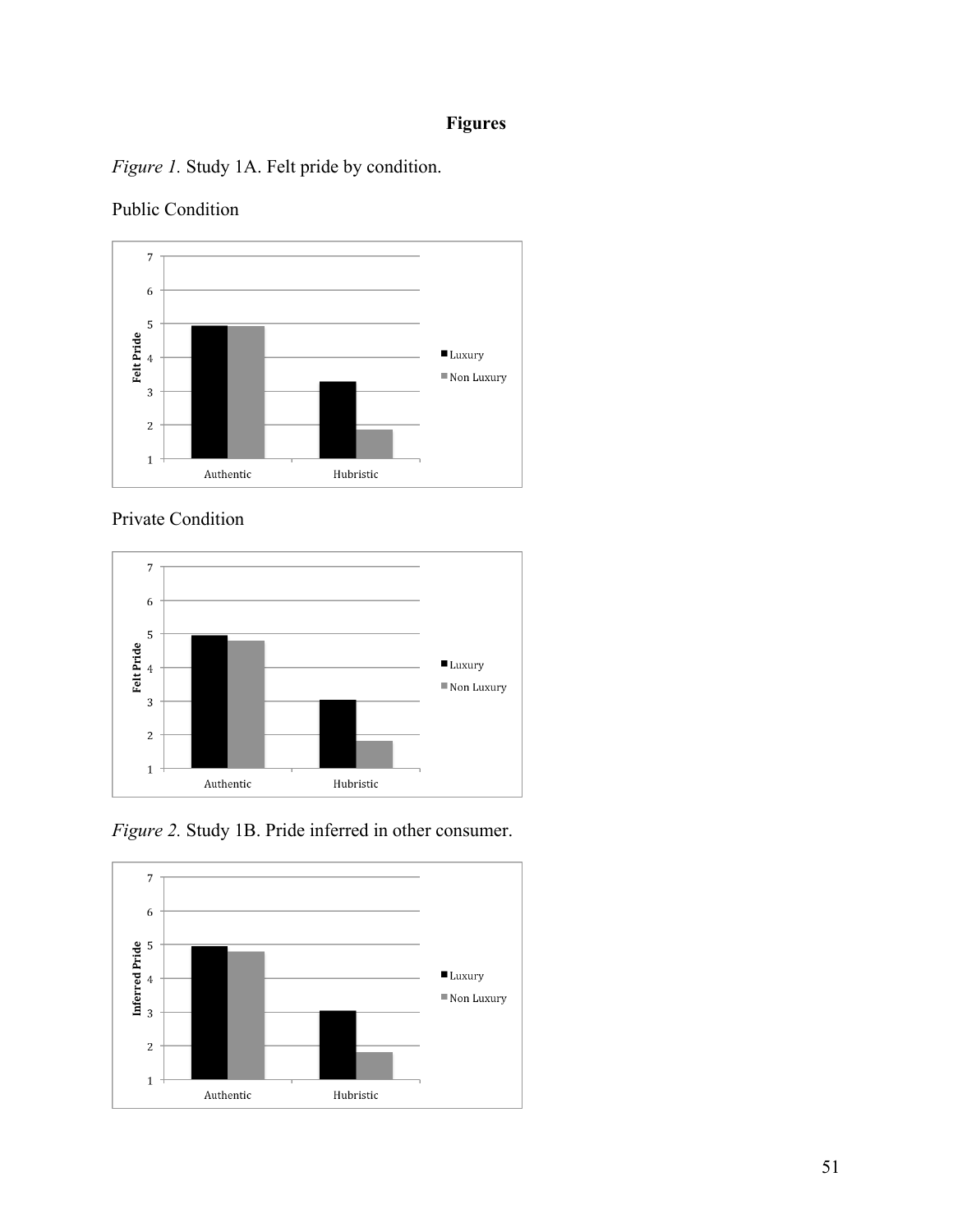



Dashed lines represent non-significant pathways.

*Figure 4.* Study 3A. Desire to purchase as a function of pride and brand luxuriousness.



*Figure 5.* Study 3B. Desire to purchase as a function of pride and brand luxuriousness.